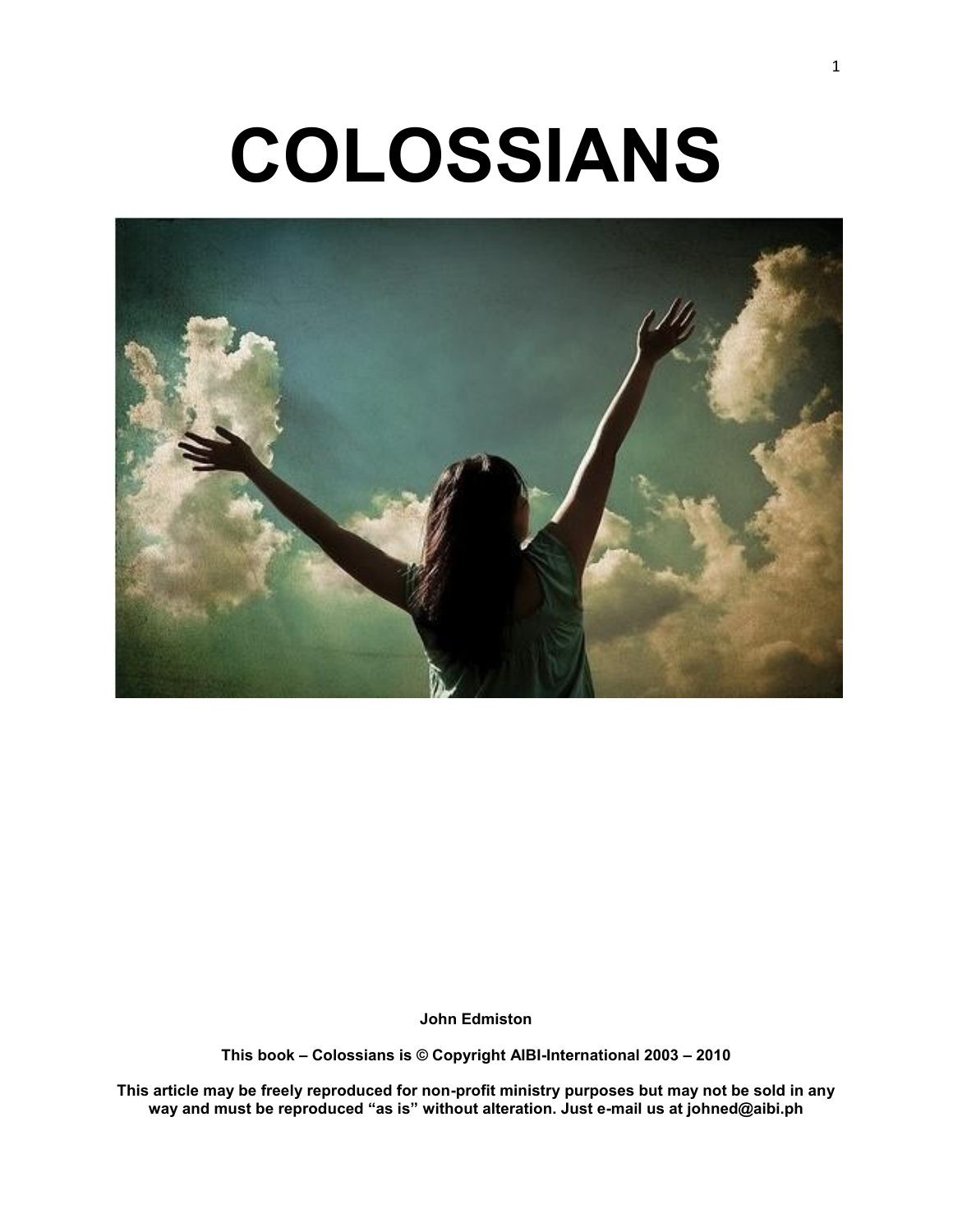## **Table of Contents**

<missing> The Gospel Bears Fruit Everywhere Filled with the Knowledge of His Will The Saints in the Light The Image of the Invisible God In Him Were All Things Created <missing> From Enemies to Saints Spiritual Authority Christ in You the Hope of Glory The Treasures of Wisdom and Knowledge As You Have Received – So Walk The Rudiments of the World The Fullness of the Godhead The Work of the Cross Holding Fast to Christ, Not to Angels Things Above The Old Must Go Life in the Kingdom of God Relationships in the Kingdom of God Praying for a Door for the Word Fellow -Travelers Christian Character Fulfilling the Ministry You Have Received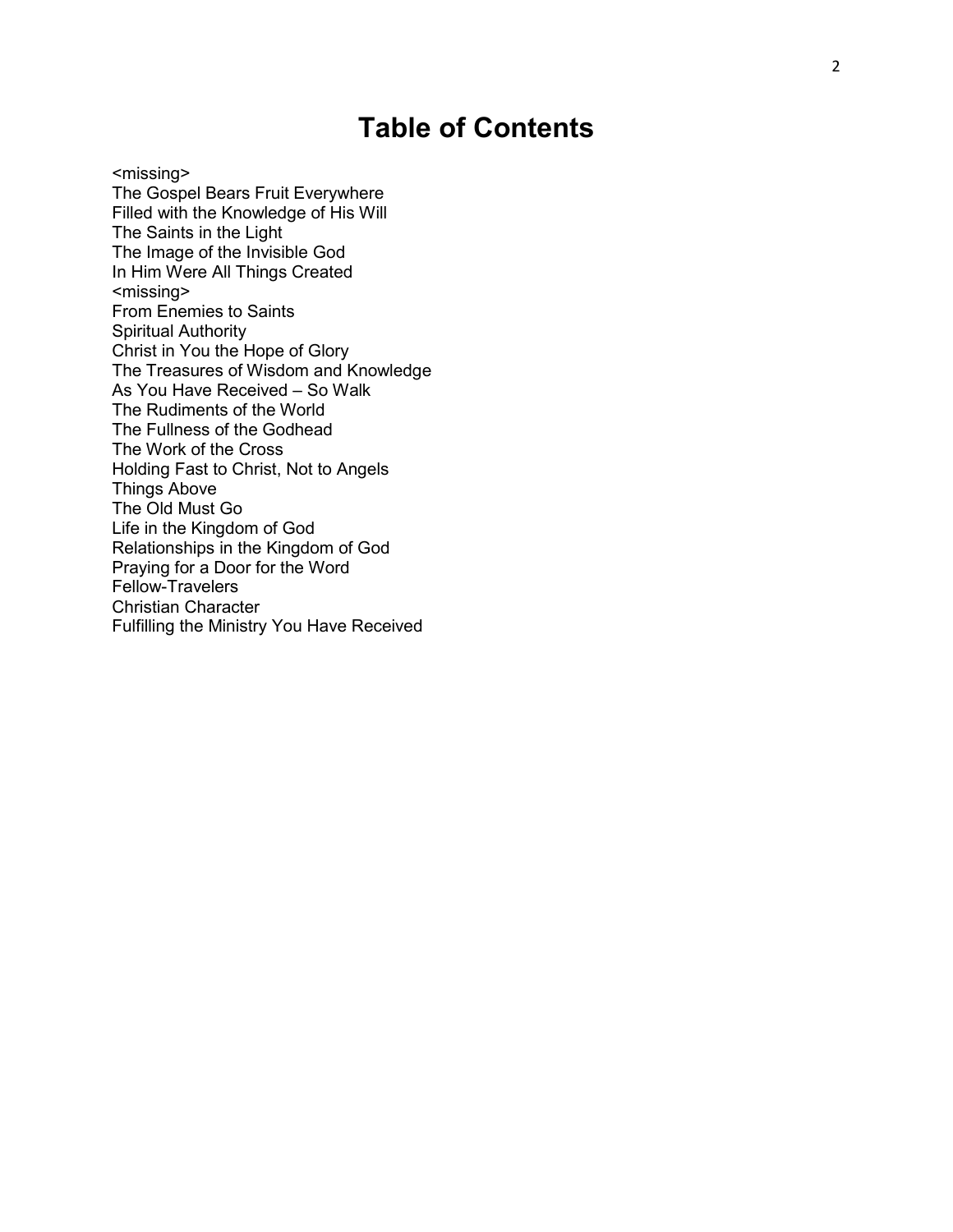## **The Gospel Bears Fruit Everywhere**

Colossians 1:5-6 LITV because of the hope being laid up for you in Heaven, which you heard before in the Word of the truth of the gospel, (6) coming to you, as also in all the world, and it is bearing fruit even also among you, from the day in which you heard and knew the grace of God in truth.

Colossae was a lax, declining city, with many Jews and traders. It tended to worship the angel Michael, who it is said, saved the city from a flood. Overshadowed by wealthy Laodecia it was nonetheless the home of such NT luminaries as Epaphras and Philemon. It seems to have been evangelized by Epaphras and Timothy. Over the next few weeks we will look at key verses from this epistle which gives some of the key teachings about Christian living, the deity of Christ and the cruciality of the cross. Today we will look at the "fruitful gospel".

Paul writes to the doctrinally lax and theologically laid-back Colossians and describes the gospel as "the Word of truth" and tells them that they "knew the grace of God in truth". Paul is saying that gospel is a lot more than a bunch of nice. warm, fuzzy words that make good song lyrics on Sunday morning. Paul is saying the gospel is the truth about the future - about the real hope laid up in Heaven for those who believe.

It is true that we will be raised from the dead, it is true that we will face judgement and it is true that on that Day we will have hope - not despair, if we have believed in Jesus. If it is true it cannot be replaced by an alternative philosophy - for instance one that says we ought to worship angels. When something is true, then it is fixed. it cannot be altered by doctrinal fads. If there is a judgment to come, and that fact is true, then no amount of pooh-poohing the idea of judgment will alter it. Jesus will return even if no-one believes it at the time. Truth is like that fixed, powerful, unalterable. It's like wishing Math was different when you get the credit card bill. But it isn't - and you have to pay.

Now truth can be relied on and when the Colossians relied on it, it bore fruit. And it started to bear fruit instantly "from the day in which you heard and knew the grace of God in truth;". Many Christians testify to a major change occurring at the moment of conversion. From the first moment of belief the gospel went to work in them. God wastes no time in making His saints. The gospel bears fruit because it is alive. Only a living tree can bear fruit and the gospel is the gospel of Him who said "I am the Way, the Truth and the Life". True Christian faith is quick, alive, full of sap, and bursting with life. Deadness means that something has gone wrong, that some fundamental disconnection from God has occurred.

The gospel is alive and delicious - it bears fruit not cactus leaves! The gospel is winsome with life and joy, it is not a sharp, prickly holiness or a tart, acidic disapproving legalism. The real fruit of the gospel is in changed lives and transformed temperaments. It's moving from the anxious clamor of the self-life to joyous, loving, peaceful, kind, gracious, patient, gentle, meek and humble Christian living.

This fruitfulness comes from hearing and knowing. From hearing the gospel, believing the gospel, and apprehending the gospel in our inner self so that we know deeply that it is true - and its truthfulness can transform us. Hearing and knowing is the "from faith to faith" pathway of the Christian life. Christianity is internal, no ritual or external observance can cause us to "hear and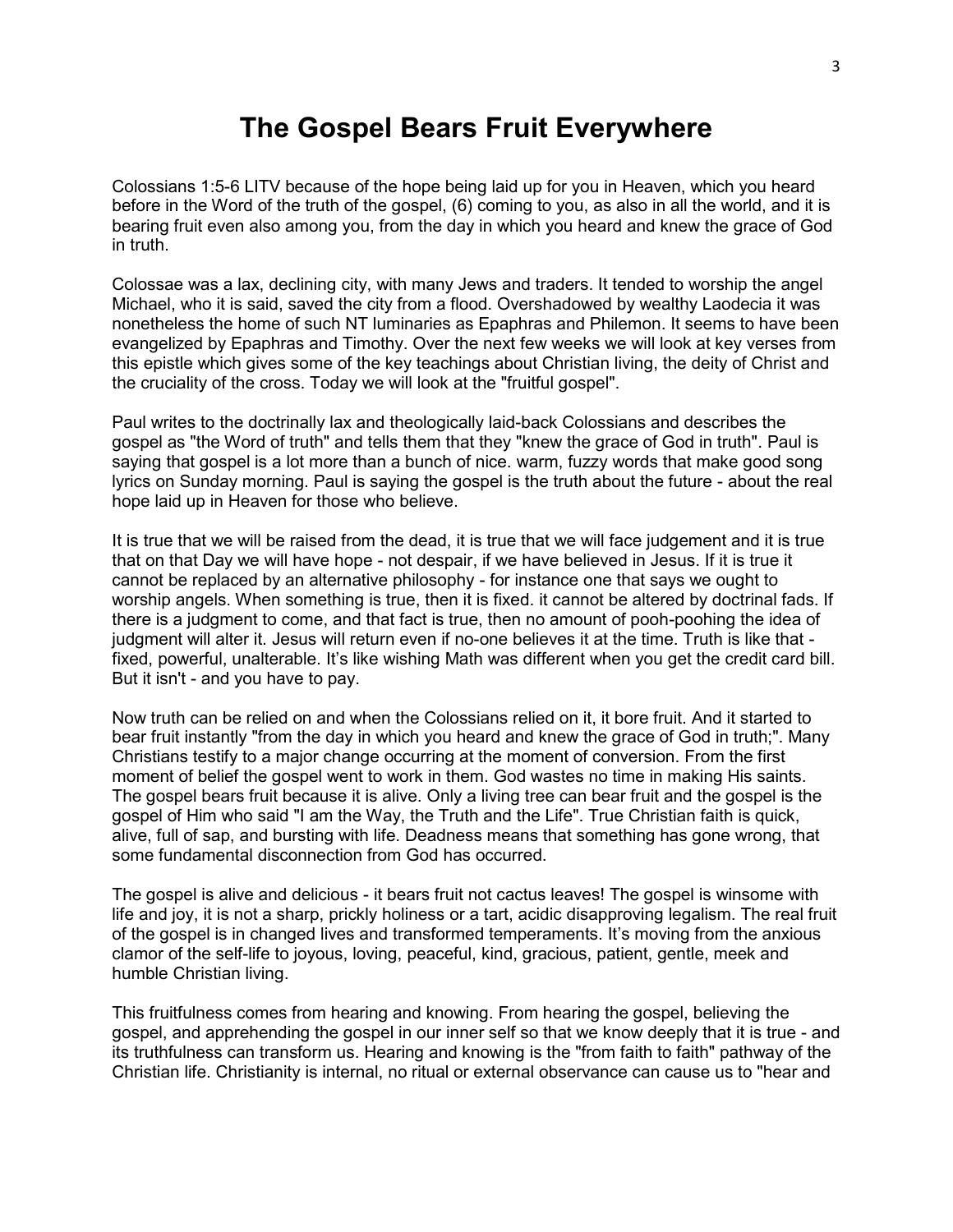know". Spiritual life is not transmitted via rituals or given in buildings nor does it flow from statues or dwell in temples. Rather spiritual life flows from Spirit to spirit.

Spiritual life flows to receptive people who are able to hear the gospel with their spiritual eyes and ears and know the truth of the gospel in their hearts.

Christians need to stop, become quiet and listen for spiritual things and then take those spiritual truths deep into their hearts and treasure them and meditate on them. This process of hearing and knowing the truth will cause the gospel to bear fruit in us and may often result in instantaneous spiritual transformations.

Why do I say instantaneous? Firstly, because Paul says "from the day you heard" and secondly, because there is no time with God, eternal things can happen instantly and last forever. The lame man did not slowly get well - he jumped up. People can and do change overnight under the power of the truth of the gospel and as we keep on "hearing and knowing' we may find instantaneous changes happening as truth impacts our lives.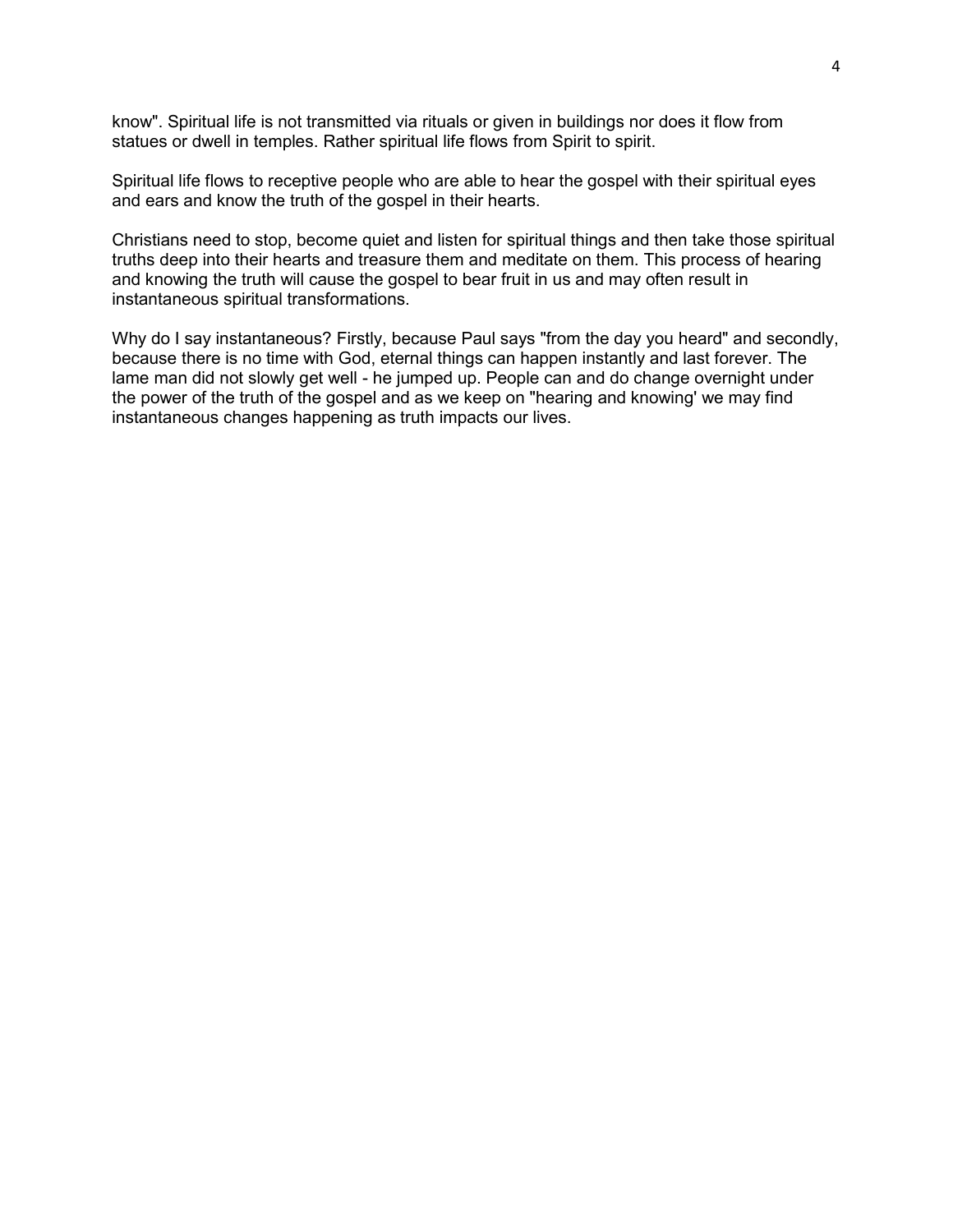#### **Filled With the Knowledge of His Will**

Colossians 1:7-12 ASV even as ye learned of Epaphras our beloved fellow-servant, who is a faithful minister of Christ on our behalf, (8) who also declared unto us your love in the Spirit. (9) For this cause we also, since the day we heard it, do not cease to pray and make request for you, that ye may be filled with the knowledge of his will in all spiritual wisdom and understanding, (10) to walk worthily of the Lord unto all pleasing, bearing fruit in every good work, and increasing in the knowledge of God; (11) strengthened with all power, according to the might of his glory, unto all patience and longsuffering with joy; (12) giving thanks unto the Father, who made us meet to be partakers of the inheritance of the saints in light;

As we saw in the last devotional the Colossians were good at love but poor at truth. Paul was delighted about their "love in the Spirit" (v.8). Yet love without truth can be misguided so Paul prays for the Colossians "that ye may be filled with the knowledge of his will in all spiritual wisdom and understanding...". This would cause them to a) walk worthily b) bear fruit c) increase in knowledge d) become strong e) develop patience, and finally - f)be thankful to God. The knowledge of God's will combined with deep spiritual wisdom and understanding brings a solid soundness to the Christian life that it can have in no other way. Truth enables us to see life correctly, to live and act honorably and to bear fruit in quiet steady ways in our ministry. Truth and wisdom give us a long-term life perspective enabling us to be strong under trials and thankful in all circumstances. With a deep grasp of God and of spiritual wisdom we can be overcomers in all circumstances.

What was Paul praying for when He asked for them to be "filled with the knowledge of his will in all spiritual wisdom and understanding"? Was it that they would all know the books of the Bible? That they would all be bible-trivia experts? Or able to parse Hebrew? Or perhaps that they would be able to give the "eschatological implications of a literal interpretation of the book of Revelation" (an essay I once got set at bible college). I don't think so.

Paul was wanting them to know what God wanted (knowledge of His will) and how to go about doing it in wise and spiritual ways that showed that the Colossians deeply understood what it meant to be a Christian (spiritual wisdom and understanding). Bible trivia and esoteric theology have little or nothing to do with living the wise and spiritual Christian life on a day to day basis. By nature they avoid it and locate Christianity in such questions as "who was the shortest man in the bible" (Answer: The guard who slept on his watch) or in arcane questions about "bible codes" that have no daily application. Trivia and esoterica dodge around real life and thus miss out on being "chokma" or true wisdom.

The true results of spiritual wisdom and understanding are evident in a life that "walks worthily of the Lord, bearing fruit in every good work". Such a life radiates God, and displays understanding. Such a life bears fruit in the community and is a blessing to one's friends and neighbors. True spirituality is tangible. It is not quite enough to have a good, bible knowledge and a dozen "big visions' which never happen. You have to show your knowledge in your living, you have to make your visions bear fruit – then you are truly wise and truly spiritual. And we cannot rest on our laurels or our diplomas. The truly spiritual person is a life-long learner "increasing in the knowledge of God".

Verses 11 and 12 have a few surprises. Verse 11 begins with "strengthened with all power, according to the might of his glory, unto..." well what would you expect to come next? What purpose is this mighty power "all power according to the might of His glory" going to be put to?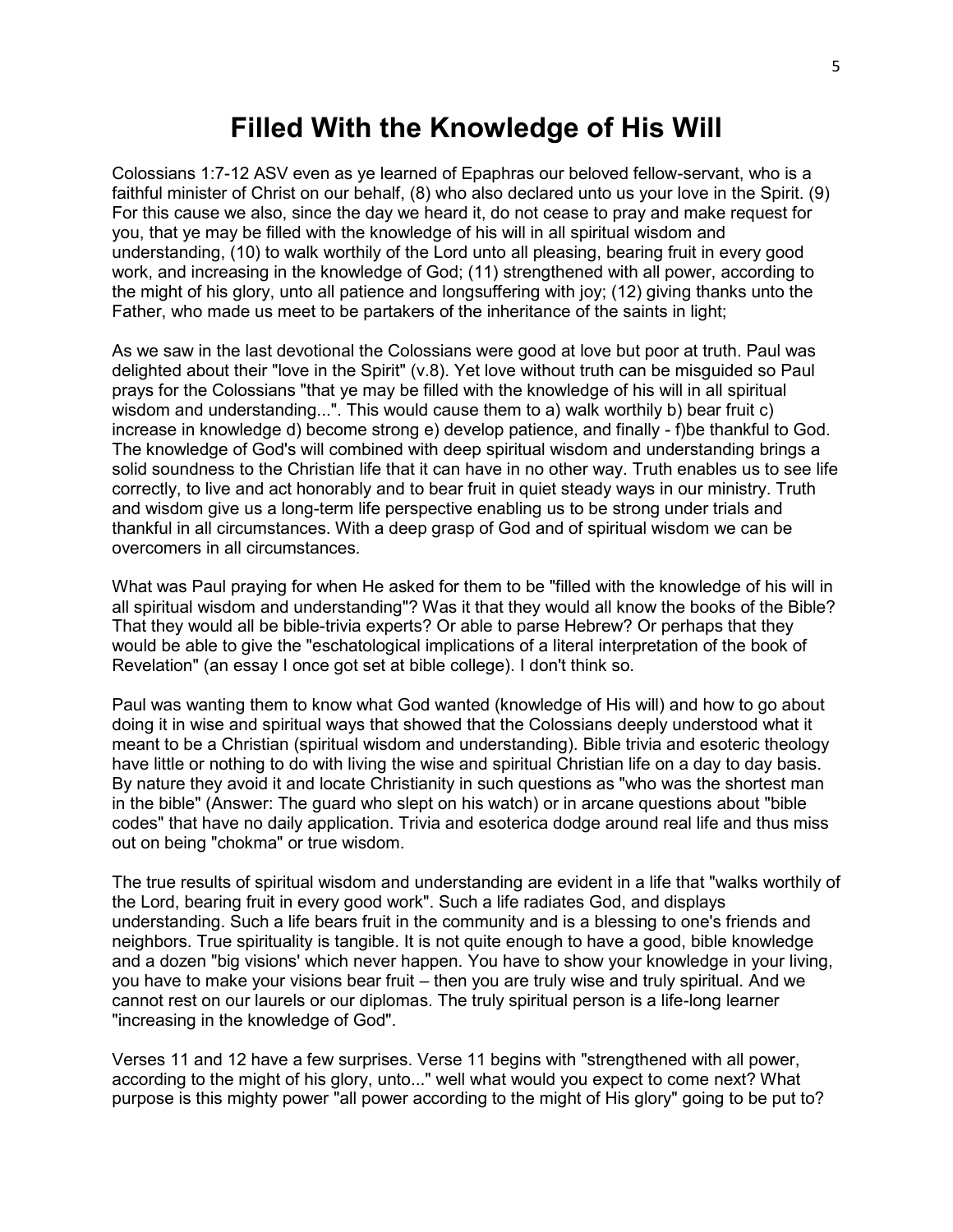Unto preaching the gospel? Unto mighty works? Unto conquering the world? The answer is "unto all patience and longsuffering with joy". The person who can be patient and long-suffering and rejoice in all circumstances is demonstrating the mighty power of God. God fills us with power so that we can be PATIENT.

By definition impatient people are spiritually weak and unwise. Most of our weak moments and foolish acts arise when we are impatient. Only the power of Christ in us can make us strong enough to be patient, wise and noble Christians.

Finally, the person filled with knowledge and with spiritual wisdom and understanding is no joyless cynic. They are characterized by living "with joy; giving thanks unto the Father". The wise person is a happy person seeing deep joy in a world ruled by God.

This is a contrast to the wise person in the OT Wisdom literature who is often saddened by the world's ills and puzzled by injustice. In Christ we transcend such despair, we know that there is love at the end. We know that the darkness will be dealt with and that God has "made us meet to be partakers of the inheritance of the saints in light".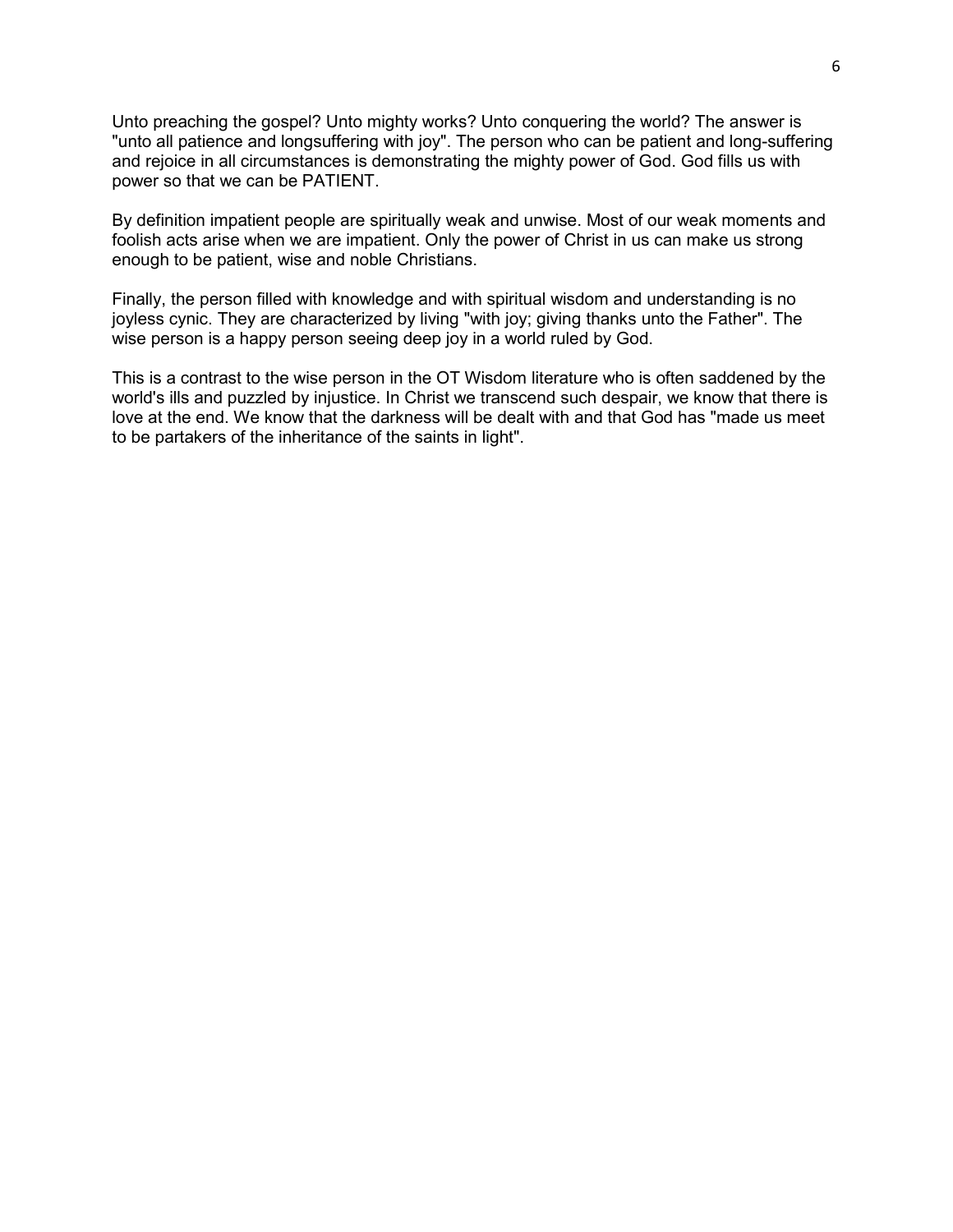# **The Saints in the Light**

Colossians 1:12-14 ASV giving thanks unto the Father, who made us meet to be partakers of the inheritance of the saints in light; (13) who delivered us out of the power of darkness, and translated us into the kingdom of the Son of his love; (14) in whom we have our redemption, the forgiveness of our sins:

Christians have been made to be: in the light, out of the darkness, into the Kingdom and in Christ's redemption. Let's look at each of these four in turn:

#### **Partakers of the inheritance of the saints in light**

The light is the place of visibility and purity and goodness, a place without shadows and darkness and pain. 1 John says: And this is the message which we have heard from him and announce unto you, that God is light, and in him is no darkness at all. (1 John 1:5 ASV). The Good News message is about the nature of God, the message Jesus told the apostles and which John announces is this "God is light and in Him is no darkness at all". In God there is not a trace of the slightest form of darkness not even grumbling, there is no meanness, no hateful vindictiveness, no pettiness, no corruption, unreliability, no folly. There is just pure love, pure justice, pure grace. Now Paul says that our inheritance is "in light". It partakes of the purity and goodness of God and of Heaven. It is utterly unsullied, pure, undefiled, unfading and immortal, kept in heaven for us (1Peter 1:4).

#### **Delivered us out of the power of darkness**

The darkness - Satan and his cohorts, does not have power over Christians. We have been delivered from his power. We have been released from prison. Our spirits first, then our souls and finally our bodies will be delivered from the power of the Accuser and the power sin and death. We will be filled with life and immortality and cry "Death where is thy power…". While Satan may steal, kill and destroy and may wreck the health and marriages and finances of Christians, his power is limited and his power is not permanent. Because we are in Christ there will be a day when his power will not touch us at all. There will be a day when the sin in my members will be dealt with and the battle with sin will be over and glory will reign in my mortal body. In another sense we sometimes are in the power of darkness - held by an addiction or enslaved by a sin. in such cases we need to "reckon ourselves dead to sin" and claim the fact that we are delivered from the power of darkness - no occult force, no demon, no bondage, no sin, no fear has any right to have power over us. We have been delivered, we are in the light, and we need to claim that by faith.

#### **Translated us into the kingdom of the Son of his love**

Translated means to transfer. We have been transferred from a dictatorial enslaving kingdom of darkness to a kingdom of light and love and belovedness. The ruler of our new Kingdom is "His Son" - Jesus and He rules with love and mercy and grace and healing is in his wings. We are now in a safe place. Furthermore, we are in a Kingdom that has God's love poured out on it from its Sovereign is His beloved Son and God blesses the Kingdom of His beloved Son. We are in a place that radiates health and well-being and security and which casts out all fear. We are in a new Kingdom under a new way of living that is joyous and free and grand and wonderful. We are not half-there, we are not going there, we are already there. We "have been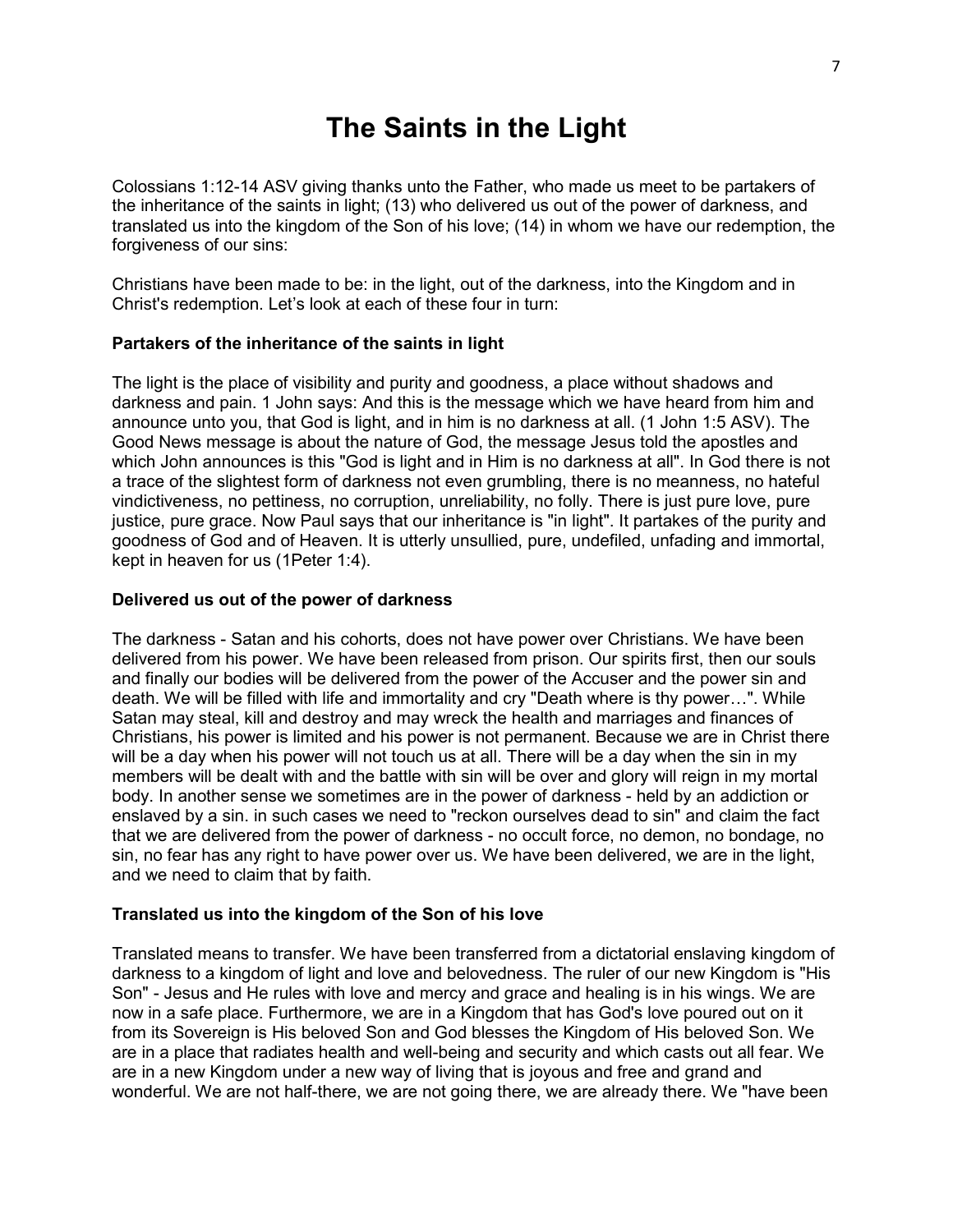transferred", or as Hebrews says "you have come to the Heavenly Zion" or as Paul says to the Ephesians "you have been raised with Christ and seated with Him the heavenly realms". We are already in this Kingdom - and what privileges go with it. Matthew 11:11 GNB "I assure you that John the Baptist is greater than anyone who has ever lived. But the one who is least in the Kingdom of heaven is greater than John". [For more on this see my article on the Ascension of Jesus Christ http://www.aibi.ph/articles/ascension.htm]

#### **In whom we have our redemption, the forgiveness of our sins.**

The passage in Exodus about the slaughter of "all the first-born of Egypt" has particular meaning for me, because I am a first-born son. The first-born of Israel were protected by the blood of the Lamb, they were redeemed, they were purchased back from destruction (Exodus 13:1-15). By trusting in Jesus we are protected from the destruction of the judgment of God on all sin. This comes at a high price, the blood of Jesus Christ, the perfect Lamb of God. Again lets notice the past tense here - "we have our redemption". We have got it. We do not earn it in Purgatory, we don't attain it through a thousand good works, we have our redemption and our sins are forgiven when we believe and this washing away of sin, which has occurred, previously, is acknowledged in baptism. Baptism would be meaningless if our sins were not already dealt with. We have our redemption and we have our forgiveness because we are in Christ.

On a final note the combination of all four of the above means we are spiritually safe from Satan's attacks. He cannot attack us with accusation because our sins are forgiven, he cannot rule over us because we are in another Kingdom, his dark power over us is broken and we are delivered from it, and we now dwell in the light where he cannot come and our inheritance is there and cannot be touched by evil. Our redemption is a marvelous work of God, wrought in Christ Jesus, praise His name!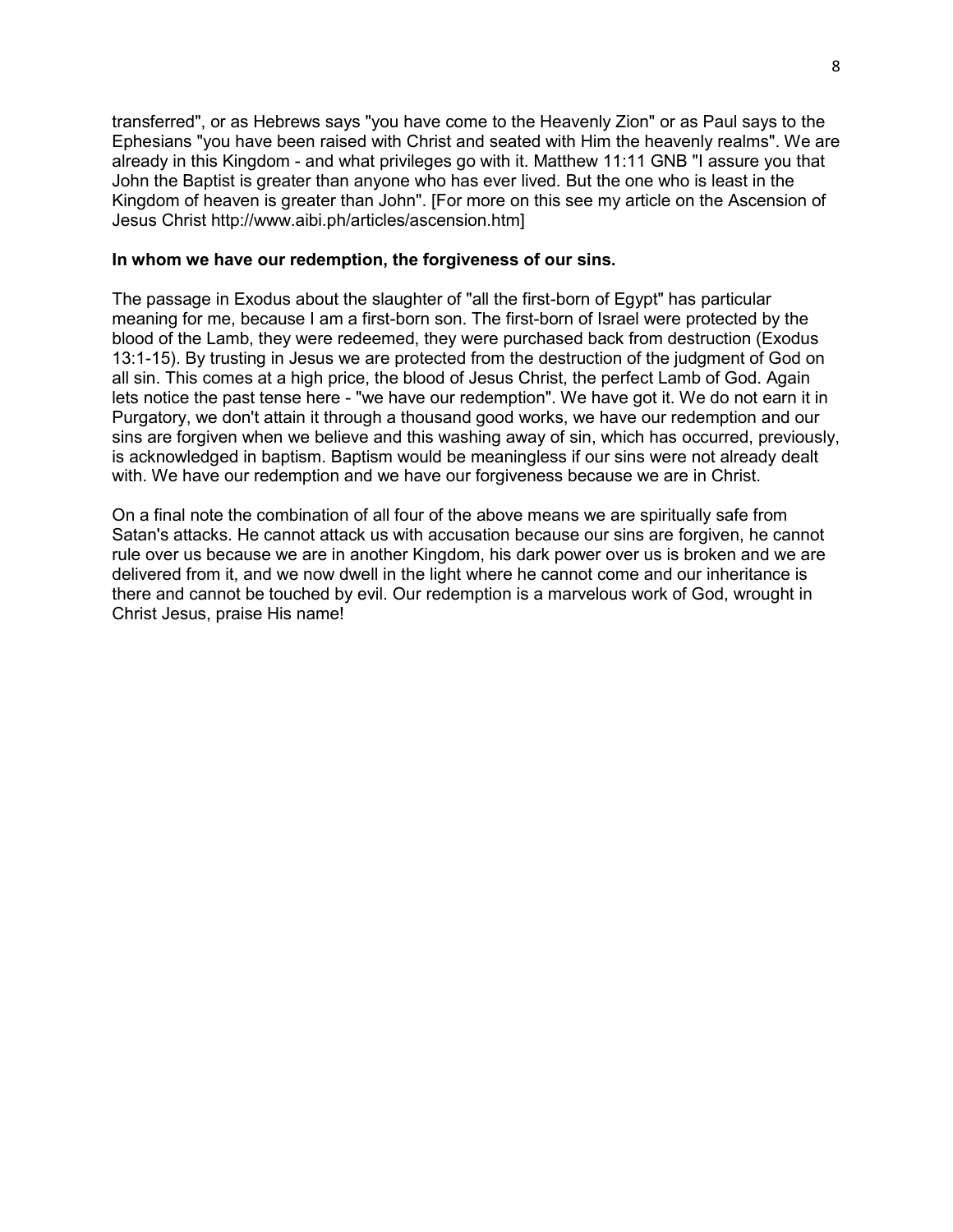#### **The Image of the Invisible God**

Colossians 1:15 ASV who is the image of the invisible God, the firstborn of all creation.

What is the relationship between an "image" of a god and that deity? Say an image of Baal and the god Baal himself. Well, first of all, the image was a local representation of the spirit. So you would have Baal-Somewhere and this would be the image of that village or town or region. A bit like "the Virgin Mary of Guadalupe", the Virgin Mary is in Heaven but her idolatrous representation locally is down there in Guadalupe. And the idol or image does the miracles for the local villagers providing the shrine is kept in order and the right sacrifices are made. A little bit of the power of the deity flows through the image. Sometimes the image also lives in a temple and if it's a really important image there are priests that guard access and protect the rites and keep the Temple precincts and sort of "own" the god (and in turn are owned by the god.) Well how does this apply to Christians? Jesus is the image of the invisible God, who has made His nature perfectly visible to humankind and through whom the power of God is manifest on earth. He comes to dwell in His temple - our bodies and His church and we are His priests all of us. The true image of God is not a statue but Jesus Christ and His followers, the Christians who are being made into His image (Romans 8:29-31).

Here is what Hebrews says about Jesus: "Hebrews 1:3 ASV who being the effulgence of his glory, and the very image of his substance, and upholding all things by the word of his power, when he had made purification of sins, sat down on the right hand of the Majesty on high..." Jesus is the very image, the perfect representation of the substance of God. Jesus could say "Phillip, he who has seen me has seen the Father". But this isn't too obvious so Paul says: "2 Corinthians 4:4 ASV in whom the god of this world hath blinded the minds of the unbelieving, that the light of the gospel of the glory of Christ, who is the image of God, should not dawn upon them." Christ is the perfect image of god, but most are blind to this, they have Jesus and God as very, very different. Jesus is nice and meek and mild and a bit inept while God is big and speaks loudly, is easily made angry and throws thunderbolts and yet is deep, wise and mysterious. With this dichotomy Jesus and God are opposites. But they are not opposites - they are exactly like each other because Jesus IS God and as Hebrews says above is "upholding all things by the word of his power". He is the powerful image of the living, yet invisible God and the only image we should worship.

A few days I ago I mentioned that the Colossians were noted for being led astray by angel worship. To counter this Paul says Jesus is "the firstborn of all creation". This does not mean that God had a wife and begot Jesus. In fact this makes it impossible - because Jesus is the first-born of all creation and was prior to men or women or angels. Thus there was no woman there, before the Son of God existed. The only thing before all created things such as angels or light or space or air - was God. So as the first-born of all creation Jesus was God. First-born also means the heir, the important Son (in fact in this case the only Son). In authority there is God the Father, then the first-born Son, then all the rest of creation including the angels the Colossians worshipped. The obvious conclusion was "why fool around with the lesser beings when the very apex, the first-born Son, is accessible to you through faith in Jesus Christ". As Halloween approaches, remember that calling up the dead is as is nothing compared to calling upon the One who has risen from the dead.

To summarize: Jesus is exactly like God, upholds the Universe by the word of His power, existed before all the creation, is superior to the angels, has authority as the first-born over all Creation and dwells in us as His temples and uses us as His priests. This means the total and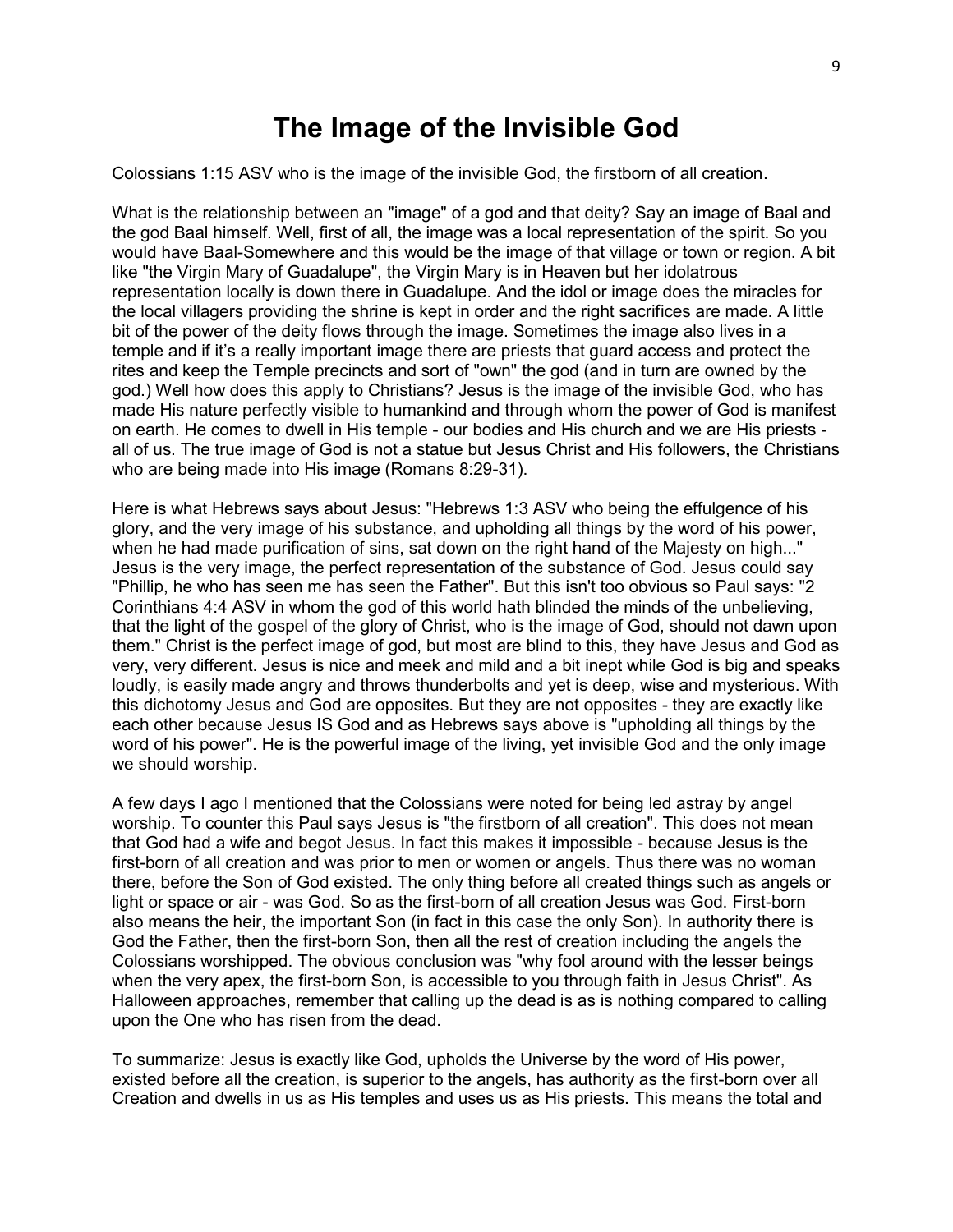utter end of earthly idols, temples and the priesthoods that guard them. The image-honoring religious devotion of traditional religions is a powerless farce. Religion is over. Jesus is the true image, the Holy Spirit is the only true form of Spirit that should dwell in us, and we are the only true temple - not any building made with human hands. Buddha, Krishna and Baal have fallen, the only true image is Christ and He has all the power.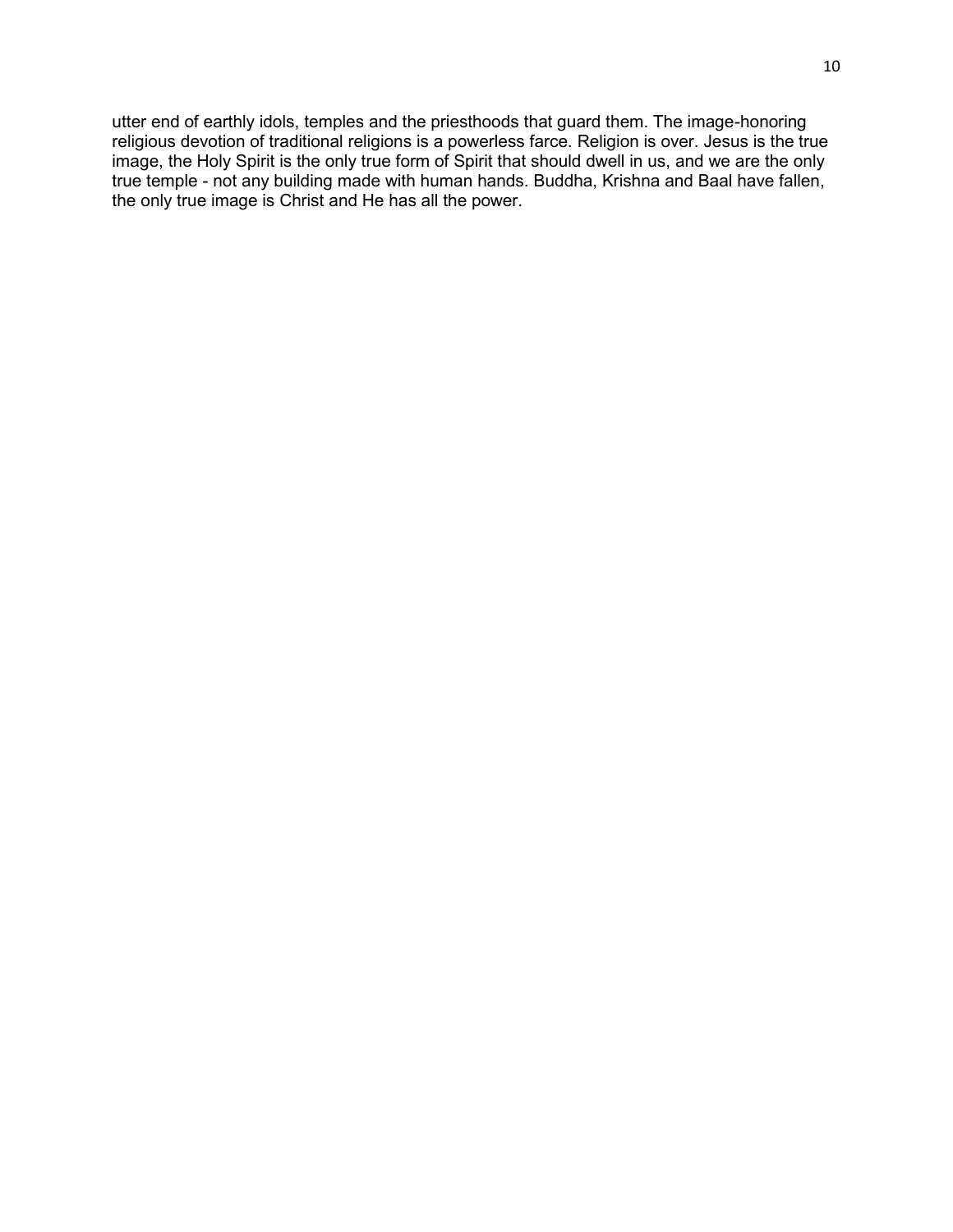# **In Him Were All Things Created**

Colossians 1:16-17 ASV for in him were all things created, in the heavens and upon the earth, things visible and things invisible, whether thrones or dominions or principalities or powers; all things have been created through him, and unto him; (17) and he is before all things, and in him all things consist.

"Jesus? Ah yes, the nice mild mannered chap with the beard and sandals who blessed small children, healed the sick, and was a good man and a prophet, yes a very interesting religious figure in history". This is the opinion of many and the image of Jesus in the children's bibles and the films and story books. But this is scarcely the Jesus of Colossians, the Cosmic Christ, in whom all creation was made. Jesus is the womb of Creation, for the Universe was formed in Him. Out of His love and personality and thoughts and creativity Creation came. All things, in the heavens and upon the earth, things visible and things invisible, whether thrones or dominions or principalities or powers, were made in Him and were made through Him and were made for Him as their rightful owner. He is prior to all things, "before all things", and holds together the very fabric of life "in Him all things consist". Jesus Christ the Son of God is superior to all angels, all spirit beings, all kings, all thrones and dominions, and all that says it has some claim to authority. Forget about the beard and sandals and think of the scepter. Consider the One who sits at the right hand of the majesty on high. (Hebrews 1:1-3).

This Cosmic Christ portrayed in Colossians fascinated the Jesuit theologian Teilhard de Chardin. He saw Christ as intimately involved in all the processes of Creation and matter being "divinized" by Christ. Though Teilhard's theology was unusual it contained a core truth - Creation and Christ are closely related. Creation was made for Jesus Christ and finds its ultimate purpose in Him. Whether it is a river or a mountain or a volcano or a frog or a donkey or a man or a woman, we are all made for Him and our purpose in life is bound up with Him. We are even held together by Him, and we fly apart and person apart from Christ, the further from Christ we go, the more fractured and alienated we become. Russian writers such as Dostoevsky and Solzhenitsyn have made this fragmentation apart from Christ a theme of novels such as Crime and Punishment and the essay World Split Apart which can be found at http://www.aibi.ph/history. Harmony with Creation is only possible if we are in harmony with Christ and moving away from our sin that wounds the world and has brought it into bondage. (Romans 8:19-21)

Creation and Christ are so closely related that we cannot reject the Creation and love Jesus. The creation was made for Him, not for us and we when we reject it we reject that which He sustains and owns. Saints like Saint Francis of Assissi have grasped this deeply and seen that Christ expresses Himself in the birds and the trees and the goodness of the created order. The creation may be in bondage but one day it will be freed, and when it is freed we will realize what a glorious prisoner it was. Neither can we disregard Creation and yet find spiritual truth. For Creation gives us many clues to the Nature of God and the heavens declare Him (Psalm 19). Many people are surprised that so many scientists are Christians and that the Science faculty at any university is often where you will find the most born-again Christians. But if you love the beauty and order and simplicity and elegance of Creation and search for its truths you soon find yourself face to face with the mind and personality of God. The sheer elegance of Group Theory in explaining chemistry was a powerful influence on my own conversion in 1978. I am deeply moved by fractal geometry and by the laws of physics and chemistry. These things spoke to me of God, shouted it to me, even while I was a most skeptical atheist.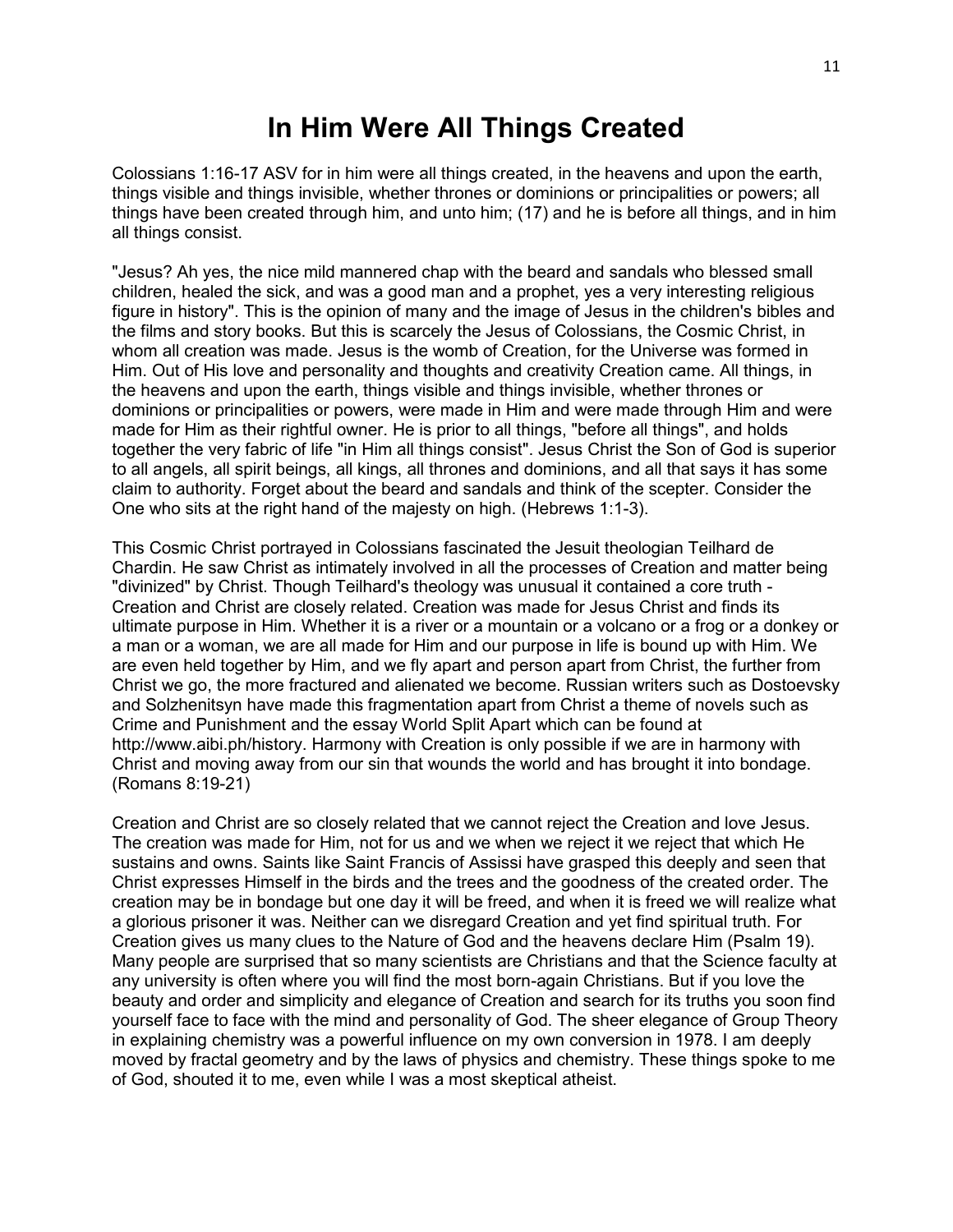The intimate relationship between Christ and Creation has at times been overstated and degenerated into pantheism (God=Creation) and pane-theism (God dwells in all Creation). Certainly Jesus does not dwell in every rock and the worship of Creation is not the worship of Christ, it is in fact forbidden. But sometimes we have fled so far from these errors that we have ended up losing our sense of beauty and balance and joy. For Creation was designed to fill you with joy! (Isa 65:18 But be ye glad and rejoice forever in that which I create; for, behold, I create Jerusalem a rejoicing, and her people a joy.) We cannot throw out Creation and still have a whole and real and good faith in God. Our faith needs to look in three directions, down into the Scriptures, up to God and out the window into the world He created. It is then that we find balance and peace. Mysticism without the Scriptures can become heresy and the Scriptures without prayer can be dry and deadly and either without looking out the window can become offbalance and even cruel. Those who hate nature or despise their own bodies tend to maltreat other people as well. That rose bush outside the window was made in Christ, was made through Christ and for Christ and He even holds it together - and he rejoices in its beauty. So rejoice in what Jesus Christ has made and praise His name, not just the man with the beard and sandals but Him who holds all things together and for whom the stars were made!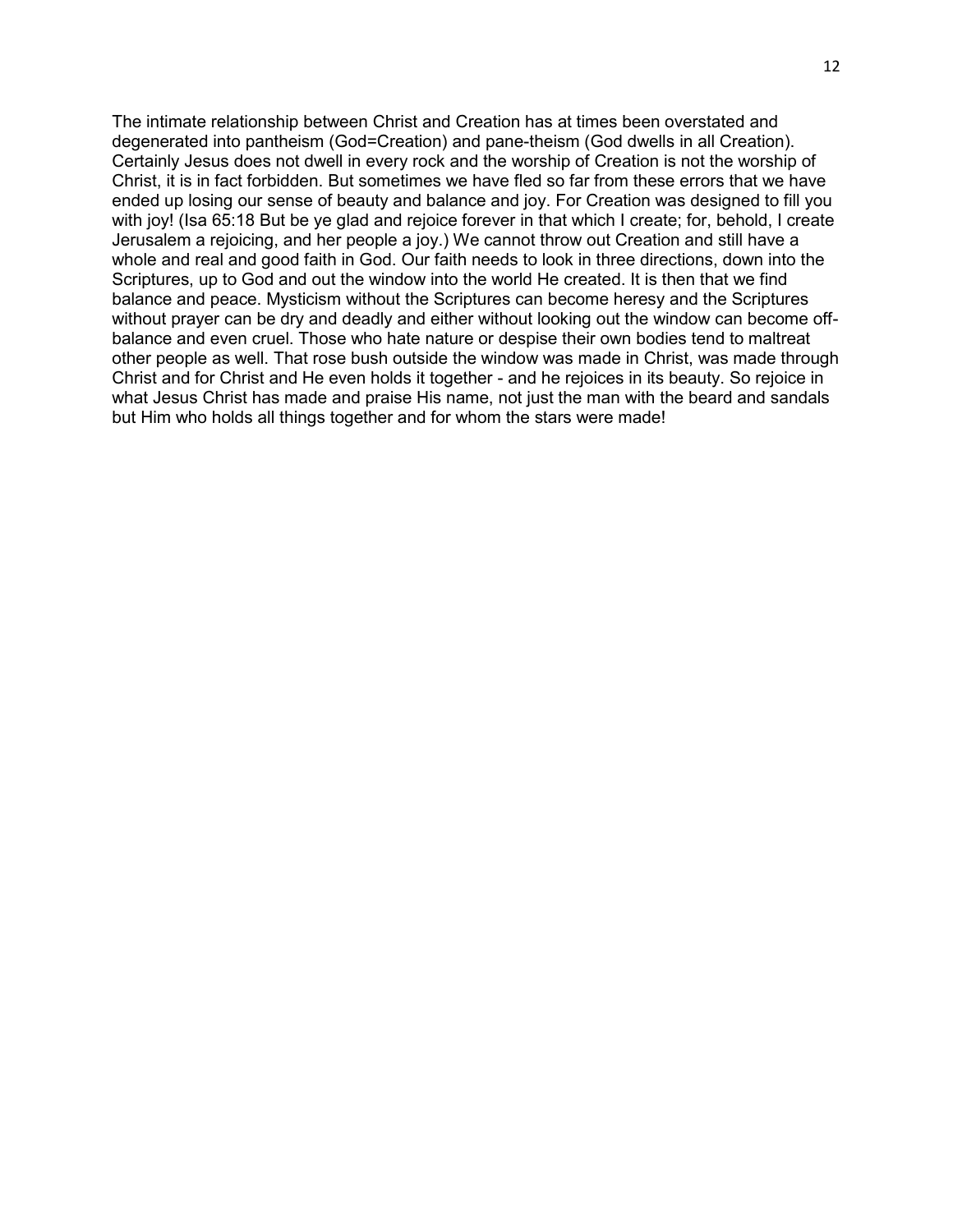## **From Enemies to Saints**

Colossians 1:21-23 ASV And you, being in time past alienated and enemies in your mind in your evil works, (22) yet now hath he reconciled in the body of his flesh through death, to present you holy and without blemish and unreproveable before him: (23) if so be that ye continue in the faith, grounded and steadfast, and not moved away from the hope of the gospel which ye heard, which was preached in all creation under heaven; whereof I Paul was made a minister.

These three verses we see our past "alienated and enemies", our time at the cross "reconciled in the body of his flesh", our future "holy and without blemish and unreproveable", and our part in the process" if so be that ye continue in the faith, grounded and steadfast".

Firstly, we were away from God ("alienated"), in utter opposition to God in our deepest thoughts ("enemies in your mind") and in our practice ("in your evil works"). This does not mean that were monsters, or unsociable, but it does mean that we lived as if what God wanted did not matter, and when it did matter, we opposed it. An enemy is simply someone who puts their interests far, far ahead of your interests. Someone will run you over if you get in their way. And when God gets in the way of an unbeliever - they crucify Him! The cross (and the fate of the prophets) is the very clearest expression of how people react when God becomes inconvenient.

And where God's will and their will come into opposition there is no thought of giving in to God's will. If someone fully intended to cheat on an exam and I said "Don't do that it will offend God." It would have no impact. But should I invoke their own interest and say "Don't do that or you will be expelled." Then, and then alone they will listen. God's interests just don't matter, (they are alienated) their interests are all important (they are enemies).

Then, when we repent and believe and trust in the gospel, we are reconciled. We stop fighting with God, and He turns away His wrath from us. There is peace. We have moved from being enemies to being sons, we are taken into the divine family. But that is not all there is. We are made holy. We are expected to learn the good and high ways of the sons of God. We cannot run around being criminals in Paradise. Our filthy and wicked ways, our grasping lusts and degrading practices are not fitting for being the sons of light. We must get rid of them and we must clean up our act. So God gently takes us in hand to teach us His ways and make us holy and without blemish and unreproveable before Him. He makes us able to behave rightly in Heaven and lovingly upon Earth.

Now it is immediately obvious that this work of becoming holy takes some time and involves a dogged persistence on our part. We have to fight all our unholy impulses and put them to death. If we do not out them to death they will grow and take us over again and sweep us away from the faith and our last fate would be worse than our first. We would be enemies all over again, living for our own interests and with no way back (see Hebrews 6).

We have to stick at the work of holiness, and this means sticking to Christ and the gospel. As we stay fixed on God, with our mind set on the things of the Spirit, God transforms us from glory to glory and fills us with life and peace (2 Corinthians 3:17,18, Romans 8:5,6). In fact if we walk in the Spirit there is no way we can fulfill the lusts of the flesh (Galatians 5:16-18) or be condemned (Romans 8:1,2) or do the works of the flesh (Galatians 5:19-21) but rather we will become full of love, joy, peace and patience and all virtue (Galatians 5:22,23). The way forward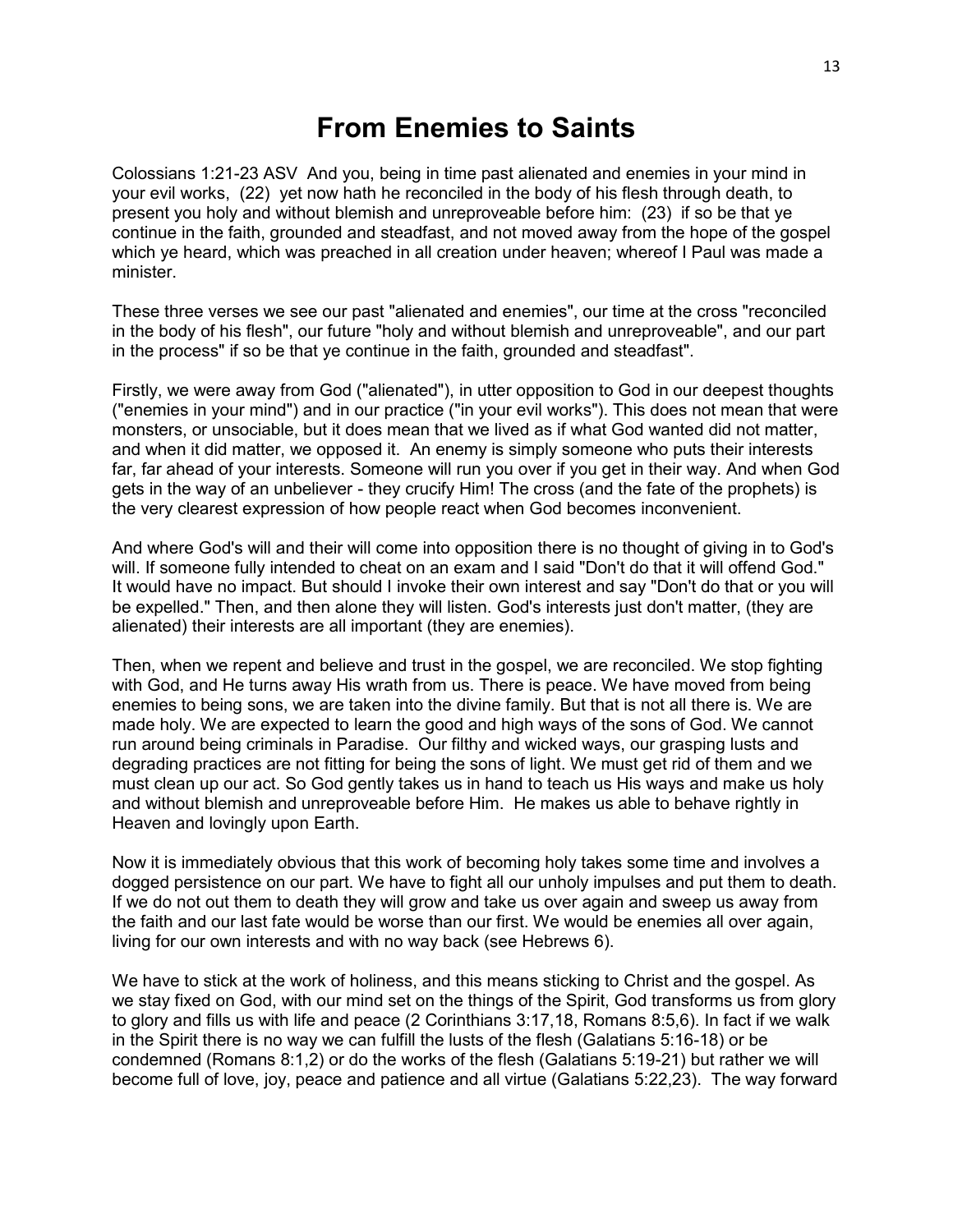is simple - stay fixed on God, abide in the vine, keep the connection, be unmoved in the faith, be steadfast in Christ. God will do the changing - but you must do the sticking.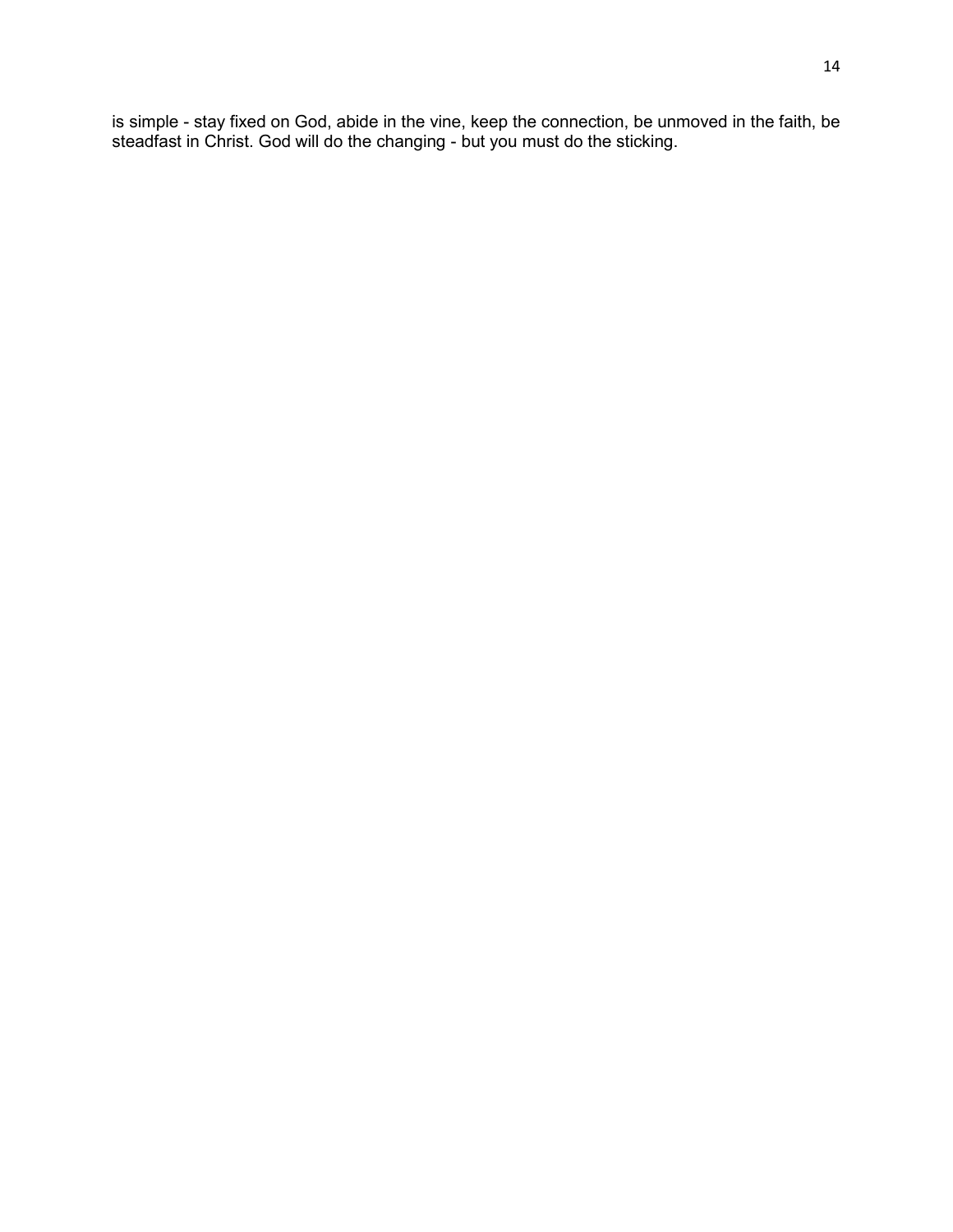# **Spiritual Authority**

Colossians 1:23-25 BBE If you keep yourselves safely based in the faith, not moved from the hope of the good news which came to you, and which was given to every living being under heaven; of which I, Paul, was made a servant. (24) Now I have joy in my pain because of you, and in my flesh I undergo whatever is still needed to make the sorrows of Christ complete, for the salvation of his body, the church; (25) Of which I became a servant by the purpose of God which was given to me for you, to give effect to the word of God,

Paul says he was "made a servant" of the gospel and that he "became a servant" of the church. That this service was by the "purpose of God" and was "given to me" not for his own selfexpression but "for you". Furthermore, Paul says that his sufferings and imprisonment were "for the salvation of His body, the church". Paul was pouring himself out for the gospel and the church, right until death. Paul had apostolic authority - but it was an authority born out of suffering and service.

As Menno Simons, the founding father of the Mennonites said: "Spiritual authority is never to make the rebel conform; its only purpose is to enable the obedient person to live a holy life. Therefore it rests on obedience and submission freely given. Furthermore, spiritual authority has only spiritual means at its disposal; its only weapons are prayer, scripture, counsel and the power of a holy life."

Paul's spiritual authority was grounded, first of all, in his call. He knew that God had appointed him to the job and that this calling was serious, high and holy. In 1 Corinthians Paul even says: "1Cor. 9:16 For if I preach the gospel, I have nothing to glory of; for necessity is laid upon me; for woe is unto me, if I preach not the gospel." There was no glory - it was a duty and a calling. It was an absolute necessity, and if he shirked it – there would be "woe".

On the BBC this evening there was an interview with an Israeli major who was a "refusnik" - that is he was refusing to serve in West Bank, Gaza, Lebanon or in the occupied territories. The BBC interviewer was quite insistent that this was a violation of army discipline. She was right. When you serve in the army, whether military or spiritual, you are a person under orders, a person with a "charge" that you must keep. You have many privileges but you also have no choice and at times you must go into places where you know you will suffer. Paul knew this, and believed this and served the gospel.

Serving as a missionary or a minister is not about "expressing your gifts", or some wonderful form of self actualization that leads to green pastures and great comfort and existential bliss. It's about serving the gospel and serving the church, at great cost, even to imprisonment and death. Jesus told Peter that at the end Peter would be imprisoned and executed. "John 21:18 BBE Truly I say to you, When you were young, you made yourself ready and went wherever you had a desire to go: but when you are old, you will put out your hands and another will make you ready, and you will be taken where you have no desire to go." Faithful ministry quite often takes us to places where we "have no desire to go". It's about serving God, even if we end up martyred, or poor, or in a small church or without much in the way of recognition.

Paul's authority came because he truly was "a servant of all" (Mark 10:44 And whoever has a desire to be first among you, let him be servant of all.) Paul did not refuse the hard yards, or sniff at suffering, or only go where he was admired, or only preach the gospel when it would be well received and suitably rewarded. Paul defined his entire life as a servant of the gospel and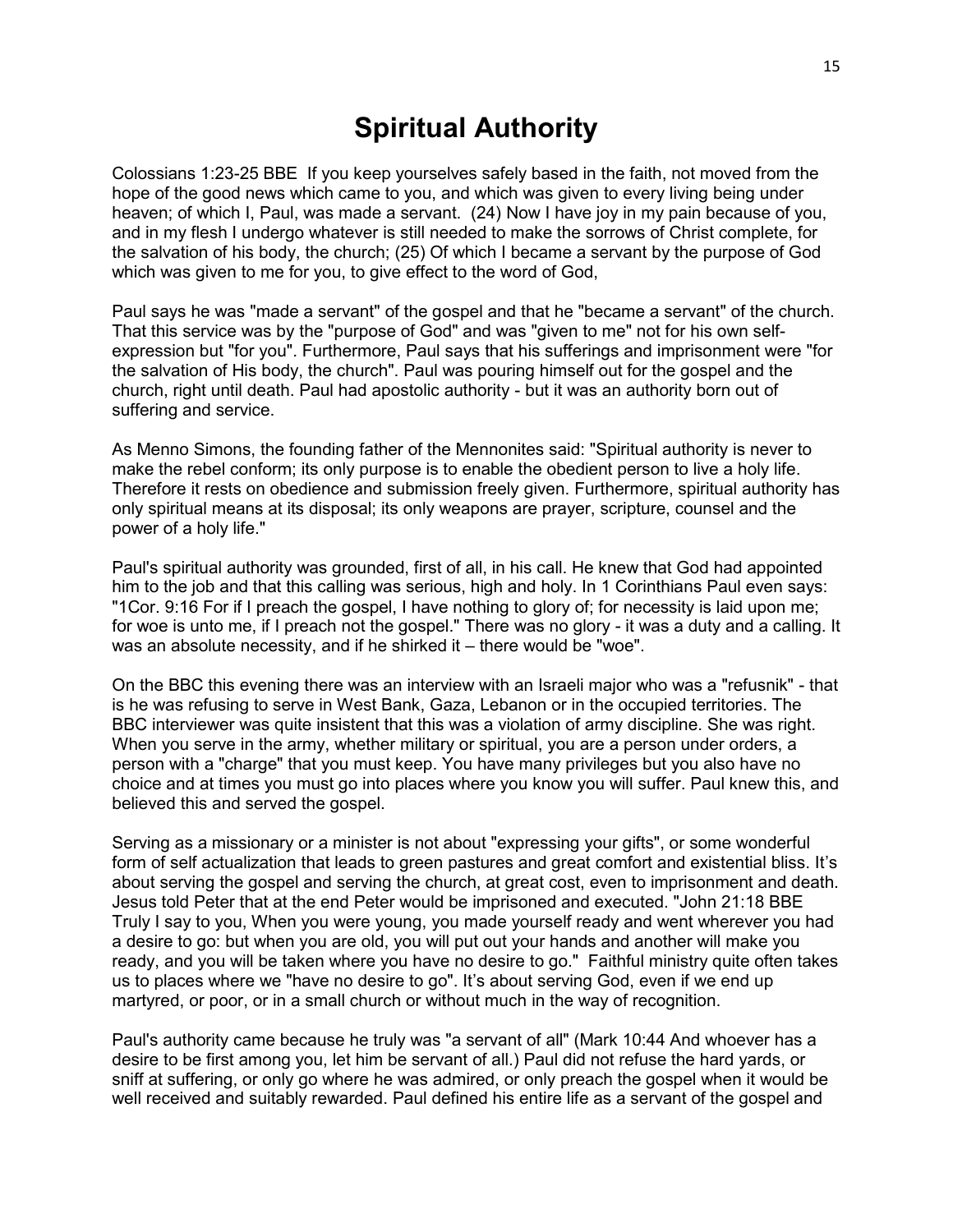of the church. If we wish to be true servants of God, and have real spiritual authority, we must do the same.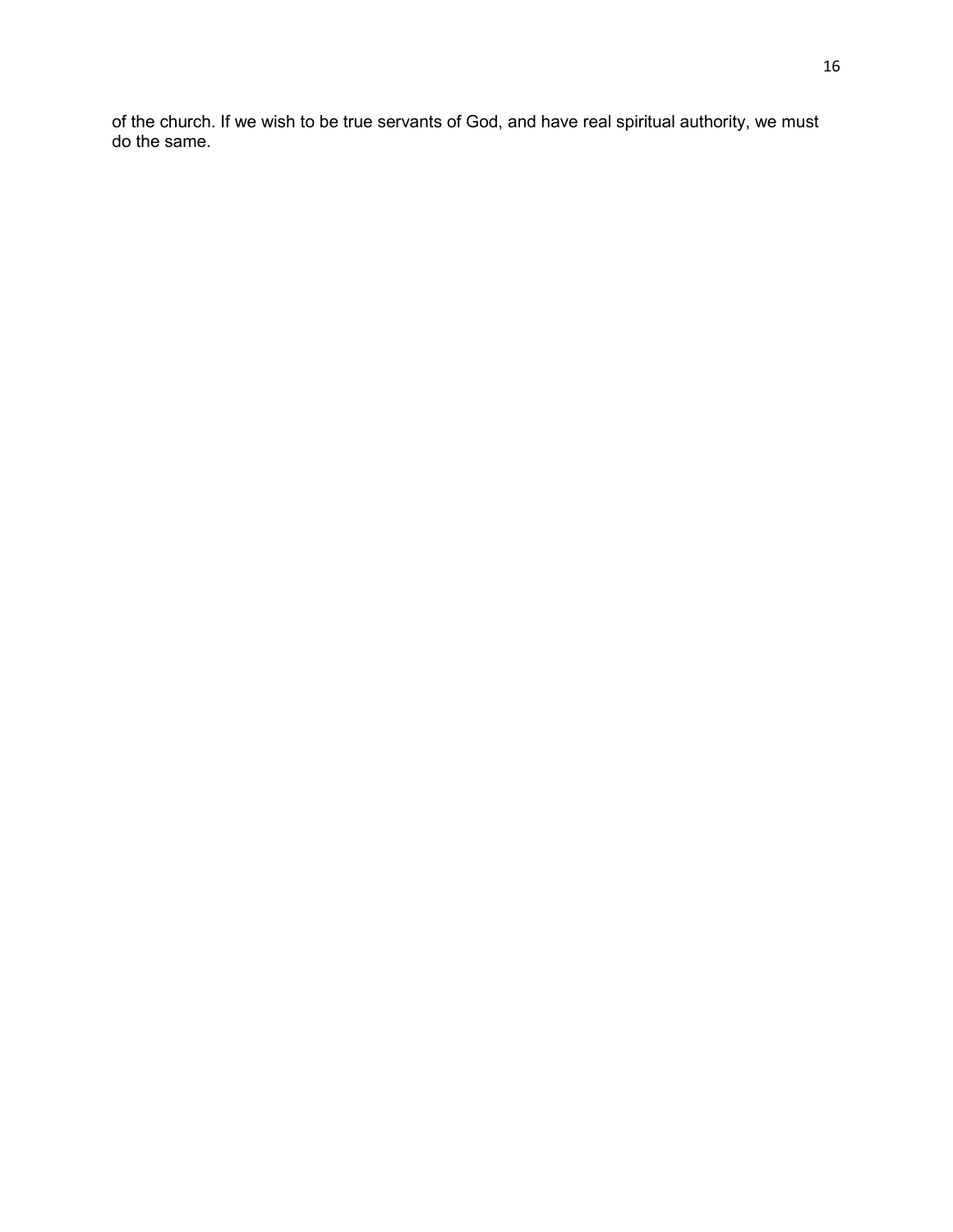# **Christ in You the Hope of Glory**

Colossians 1:26-29 ASV even the mystery which hath been hid for ages and generations: but now hath it been manifested to his saints, (27) to whom God was pleased to make known what is the riches of the glory of this mystery among the Gentiles, which is Christ in you, the hope of glory: (28) whom we proclaim, admonishing every man and teaching every man in all wisdom, that we may present every man perfect in Christ; (29) whereunto I labor also, striving according to his working, which worketh in me mightily.

There is something glorious and perfect in every Christian believer - Christ in you the hope of glory. The body is not glorious, it will grow old and perish. The mind is not glorious, its knowledge is finite and often in error. The unredeemed soul is not glorious as it lusts and grows angry and has numerous wayward affections, and the various possessions we have and offices we hold do not constitute true glory as they are passing away with this world.

Where then is our glory? Where is that something we can hold onto, something about ourselves that we can say "This is me, this is good and this will last!" Something about us that is admirable - and permanently so. The only part of us that we can point to and say "There is glory!" is our redeemed spirit - Christ in us, the hope of glory.

Eventually of course our redemption will be total, our bodies will be glorious (1 Corinthians 15), our minds will know all things (1 Corinthians 13) and we will be immortal and imperishable with true eternal possessions and heavenly offices and responsibilities. But that is not yet. And how can we know that it will be different? That indeed glory will be ours? Because we have a foretaste and a deposit in the Holy Spirit and a new nature in Christ.

This new nature is glorious but in need of maturity and perfection. This is just like the nature of Jesus who when born in the manger was perfect and innocent and sinless and glorious but still needed to grow in stature and wisdom (Luke 2:40). Christ in us needs to grow and he particularly needs to grow in wisdom which is why Paul says that his task is "admonishing every man and teaching every man in all wisdom, that we may present every man perfect in Christ."

Thus our ultimate concern should not be earthly titles and glory, or beauty or riches and honor and status - but the lasting glory we will have if we are mature in Christ and wise in the things of God. Daniel, though a highly respected person knew this and wrote: Daniel 12:2-3 ASV And many of them that sleep in the dust of the earth shall awake, some to everlasting life, and some to shame and everlasting contempt. (3) And they that are wise shall shine as the brightness of the firmament; and they that turn many to righteousness as the stars forever and ever.

If we have Christ in us, and if we become mature in Him we shall gain the glory that is of God and shine like the stars forever and ever. [But if we neglect this, and despise it, and trample the things of the Kingdom, neglecting our salvation and our calling, then the NT is full of dire warnings of weeping and wailing and gnashing of teeth. Matthew 8:12, 13:42] Christ in you is the secret of the Christian life, of eternal life and of heavenly glory.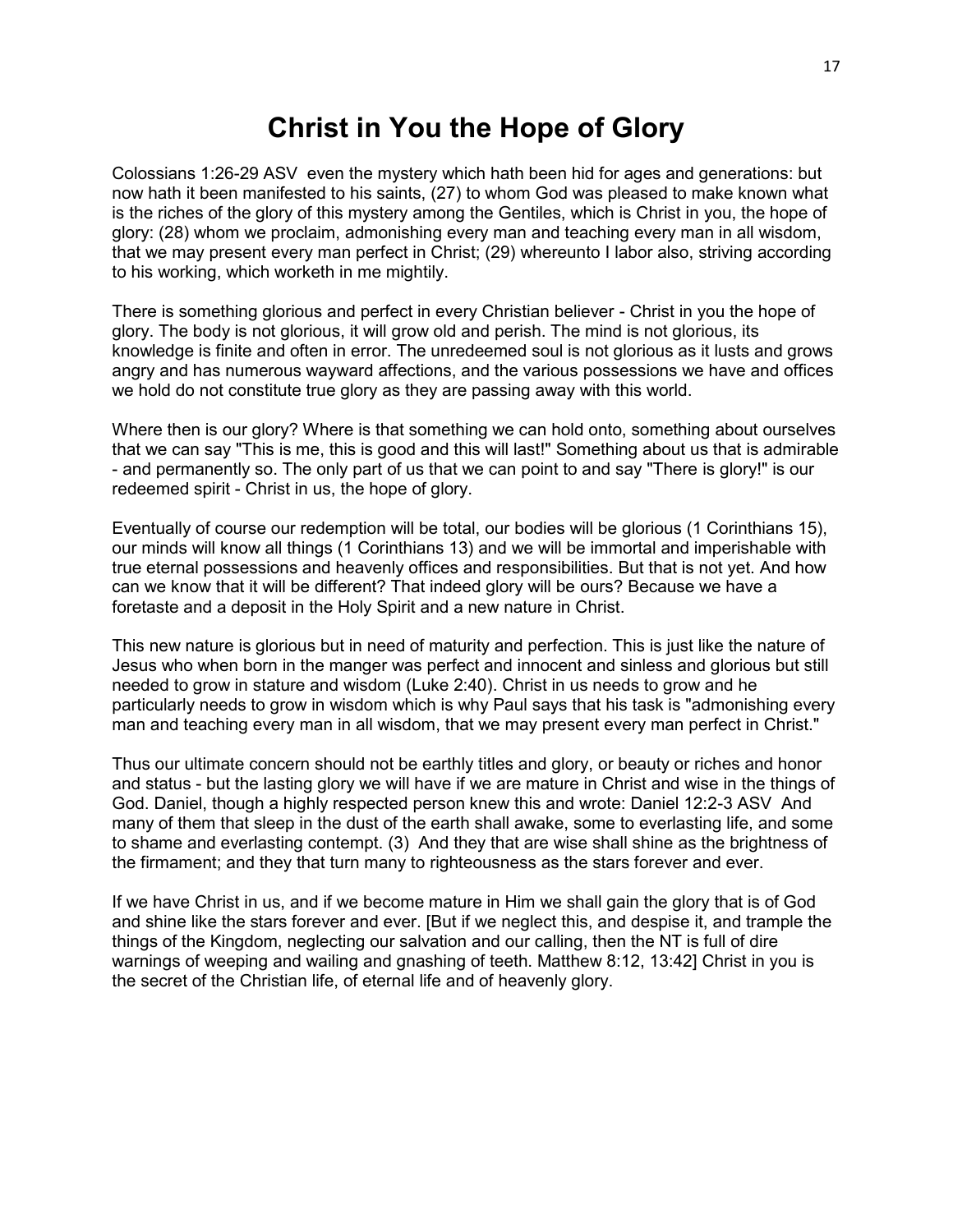# **The Treasures of Wisdom and Knowledge**

Colossians 2:1-3 ASV For I would have you know how greatly I strive for you, and for them at Laodicea, and for as many as have not seen my face in the flesh; (2) that their hearts may be comforted, they being knit together in love, and unto all riches of the full assurance of understanding, that they may know the mystery of God, *even* Christ, (3) in whom are all the treasures of wisdom and knowledge hidden.

Since Christ is involved in Creation and it was made through Him and for Him and He holds all things together then He is also the wisdom in Creation. The "Supreme Reason", the "Cosmic Mind", the "Universal Consciousness" of the New Age movement is the none other than Jesus the Christ from Nazareth. You do not need the New Age add-ons – you just need Jesus.

In Jesus are ALL the treasures of wisdom and knowledge. All the knowledge about the stars – for it is His Word that holds them together, all knowledge about the future – for all things are for Him, and all knowledge of Chemistry and Mathematics – for all things are by Him and in Him all things consist (As we saw in chapter one of Colossians).

It's not as if Jesus is the source of moral and spiritual knowledge and Einstein is the source of scientific knowledge and Marx is the source of political knowledge and Keynes is the source of economic knowledge. Not at all! All the knowledge that can be treasured, every bit of that which is worthwhile is found in Christ first. Then it is given to those who seek it and to those whom He chooses to reveal it.

It is not that you can search the gospels for clues on electric circuits. That is a very crude way of looking at it. There are no secret physics equations hidden in the Bible or chemistry formulas in Revelation. Rather truth opens up to the seeking mind and the inquisitive spirit that is connected to Jesus Christ.

"Christ in you the hope of glory" is also our hope of wisdom. The Holy Spirit can open your mind to scientific and other truths and reveal His Universe to you. Isaac Newton openly acknowledged this process, as have many other great scientists.

The revelation about Creation through the inspiration of the Holy Spirit should be a vital part of the Christian life and of our discipleship. We should constantly go to God for wisdom and expect Him to teach us many things, if not all things (1 Corinthians 2:9-16; 1 John 2:20,27).

This is not to say that we can wander out into the desert and come back with a Ph.D. in astrophysics. God teaches us through people, schools, universities, churches and through books and through our own reflections. But at the deepest level it is in our spirit we truly learn through the ministry of the Holy Spirit. Wisdom is spiritual and all true wisdom comes from Christ.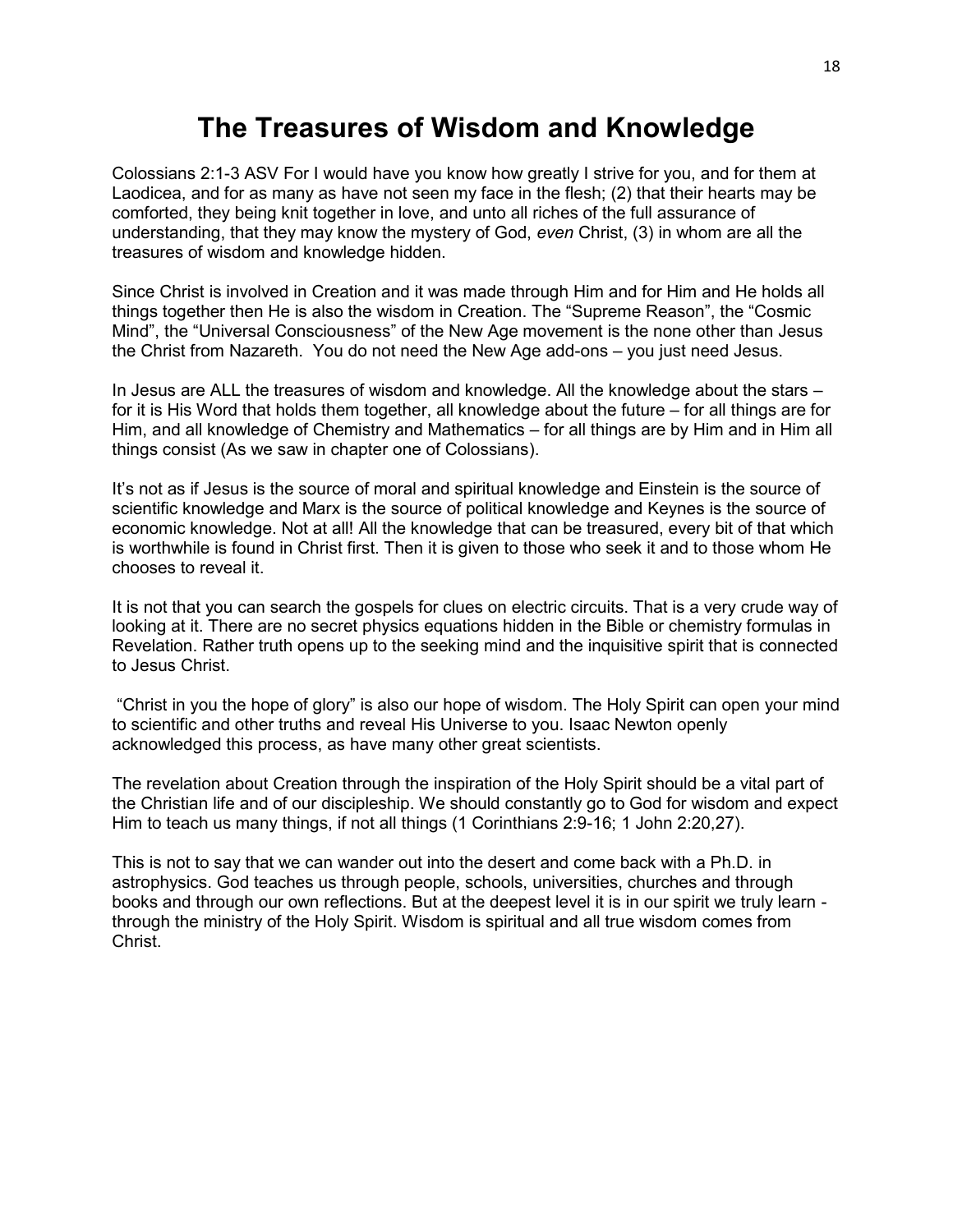## **As You Have Received – So Walk**

Colossians 2:4-7 ASV This I say, that no one may delude you with persuasiveness of speech. (5) For though I am absent in the flesh, yet am I with you in the spirit, joying and beholding your order, and the steadfastness of your faith in Christ. (6) As therefore ye received Christ Jesus the Lord, *so* walk in him, (7) rooted and builded up in him, and established in your faith, even as ye were taught, abounding in thanksgiving.

Here is the sheer simplicity of the Christian faith "as you have received Christ Jesus the Lord, so walk in Him". There are no add-ons, no weird rituals that make one a super-Christian. The Christian life is not a tangled philosophy but a simple faith. It is "from faith to faith" as Paul says elsewhere. (Romans 1:17)

The way we started the Christian life, that is in simple faith, is the way we are to proceed. It's good enough for the whole journey. It is not as if you have to first find Christ and then learn from a philosopher or theologian. Jesus is quite sufficient. It is not as if we start with Christ and graduate to Spong. It is Christ all the way.

There are many persuasive speakers who will tell you that Christ is not quite enough, or is misconstrued, and that their system brings enlightenment in some way. This rhetoric was such a threat to the Colossian church that Paul expressly writes to warn the early Christians away from it: "This I say, that no one may delude you with persuasiveness of speech."

Instead Paul was pleased with their steadfast and orderly faith and asks that they may stand strong, not swept here and there by theological fads but established, following what they were first taught... "joying and beholding your order, and the steadfastness of your faith in Christ. (6) As therefore ye received Christ Jesus the Lord, *so* walk in him, (7) rooted and builded up in him, and established in your faith, even as ye were taught, abounding in thanksgiving."

Paul believes in a received faith, a gospel that is from God, eternal, (Romans 16:25, 26; 1 Peter 1:25; Rev 14:6) fixed for all time, and not swept this way and that by trends and fashions. Yet Paul was also a pragmatist adapting to culture and using whatever means possible to save the lost. There is a very real tension here. We cannot change the truth in order to please people, so they may "accept Christ". Because if we change the gospel it is not the real Christ that they accept but some other Christ, accommodated to the fashion of the day.

On the other hand we can change the way we dress or the architecture of the church, such things are generally peripheral to the gospel message. The beliefs must be constant, the methods can vary. Neither can we compromise on morality and justice. We cannot wink at corruption or excuse promiscuity in the body of Christ. The fact that all are sinners does not mean we should be anything less than holy.

The gospel is simple and uncluttered, a gospel from faith to faith, a gospel we can lay hold of at conversion and follow for the rest of our days, needing neither more nor less than Christ. We do not need philosophers or trends. We do not need some extra add-ons. Faith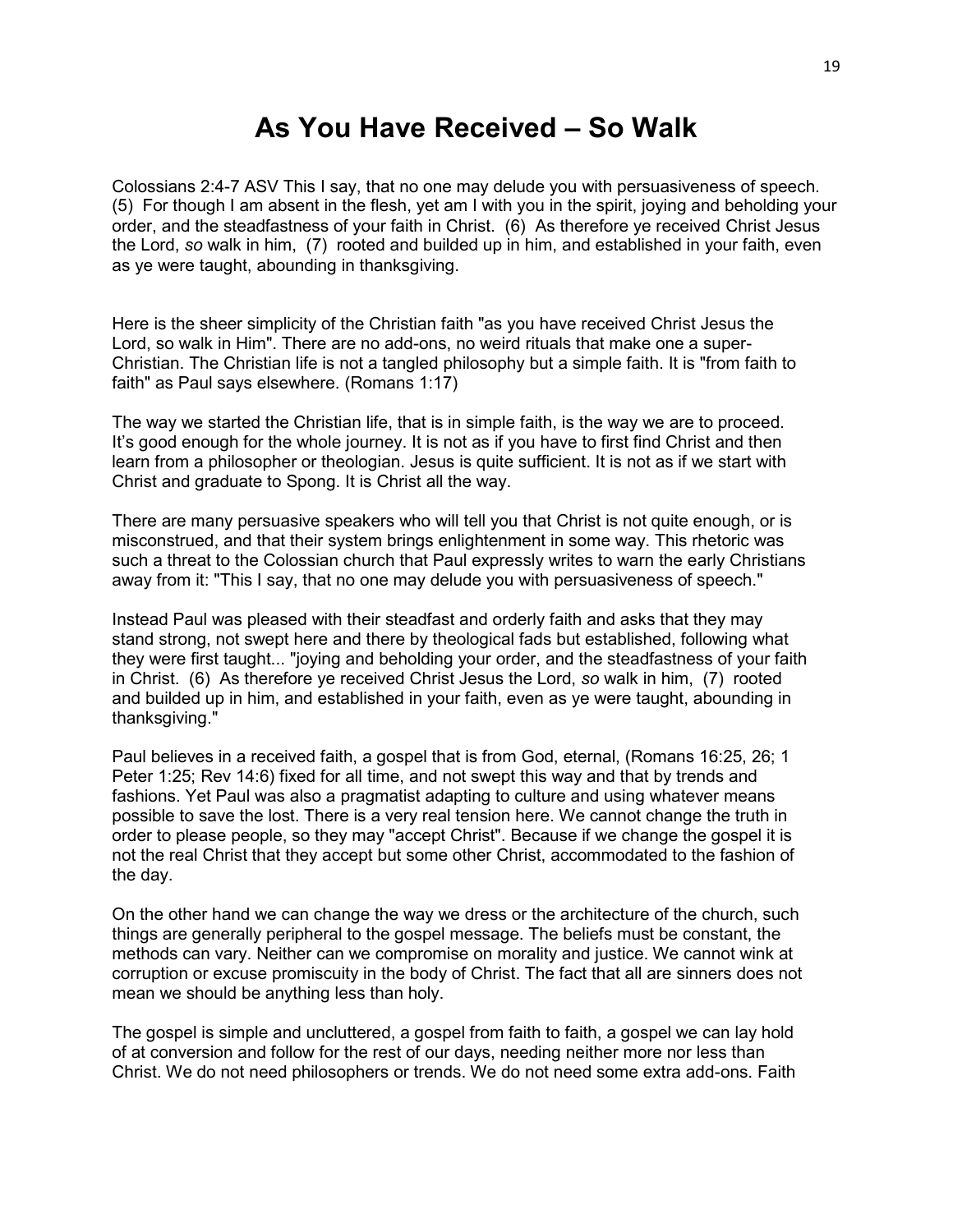in Christ is all we needed to get saved, and all we need to be sanctified and to know and enjoy God forever.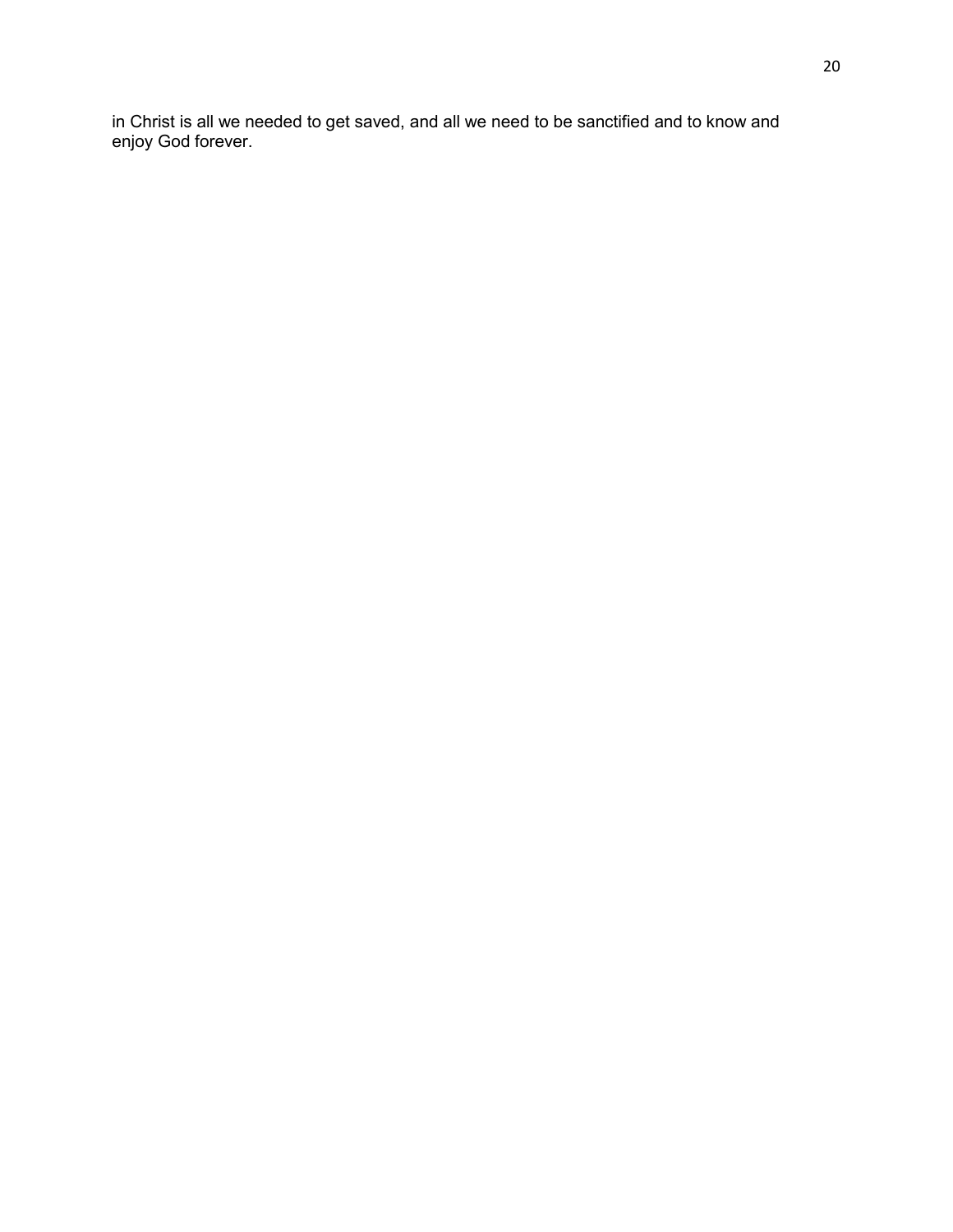#### **The Rudiments of the World**

Colossians 2:8-12 ASV Take heed lest there shall be any one that maketh spoil of you through his philosophy and vain deceit, after the tradition of men, after the rudiments of the world, and not after Christ: (9) for in him dwelleth all the fullness of the Godhead bodily, (10) and in him ye are made full, who is the head of all principality and power: (11) in whom ye were also circumcised with a circumcision not made with hands, in the putting off of the body of the flesh, in the circumcision of Christ; (12) having been buried with him in baptism, wherein ye were also raised with him through faith in the working of God, who raised him from the dead.

As a child did you ever played the Winnie the Pooh game where you must step in the pavement squares and not on the lines, because if you step on the lines a bear will come out and eat you? Did you ever get superstitious about the number 13 or walking under ladders? Then you have felt the power of a "taboo" and the "rudiments of the world", the basic superstitions and legalism that, in more serious forms, governs conduct for much of the world's people.

This phrase "the rudiments of the world" is the Greek word "stoichion" and in its plural form "stoichea". This is literally "the measured out things" the basic building blocks, such as the alphabet and the numerals and very basic measurements. The very basic orderly geometry of things. the "stepping on the squares". It is variously translated elements as in chemical elements, first principles, and basic principles, and is closely related to the idea of walking in an orderly fashion or "taking steps". Thus they are the basic first steps of wisdom and the spiritual life, the very most elementary principles - from which we graduate when we have faith in Christ.

Galatians says: (Galatians 4:3-10 NKJV) Even so we, when we were children, were in bondage under the elements of the world… {9} But now after you have known God, or rather are known by God, how is it that you turn again to the weak and beggarly elements, to which you desire again to be in bondage? {10} You observe days and months and seasons and years. And later in Colossians Paul writes: (Colossians 2:15, 20-22NIV) Therefore, do not let anyone judge you by what you eat or drink, or with regard to a religious festival, a New Moon celebration or a Sabbath day.

....Therefore, if you died with Christ from the basic principles of the world, why, as though living in the world, do you subject yourselves to regulations; {21} "Do not touch, do not taste, do not handle," {22} which all concern things which perish with the using; according to the commandments and doctrines of men?

The stoichea are the old religious principles - shrines, feasts, taboos and festivals. They include priests, temples, diets, rituals and the trappings of religiosity from which Christ has freed us. (For more on this see my free ebook Temples and Tithes http://www.aibi.ph/tt/) These religious taboos were associated with various principalities and powers. For instance it was forbidden to play the pan-pipes at noon as that was the god Pan's rest time and he could not be disturbed than and would curse anyone who played his pipes at that hour. Animistic religions are still full of these superstitions and taboos that bring down curses from one or more gods for the violation. However, because Christ has ascended through the heavenlies and taken captivity captive we are now freed from all such bondage.

Christ has undoubtedly been raised and is far beyond the rule of all principalities and powers and out from under the Law and all religious regulations. But what about us? Let's look at verse 12: "having been buried with him in baptism, wherein ye were also raised with him through faith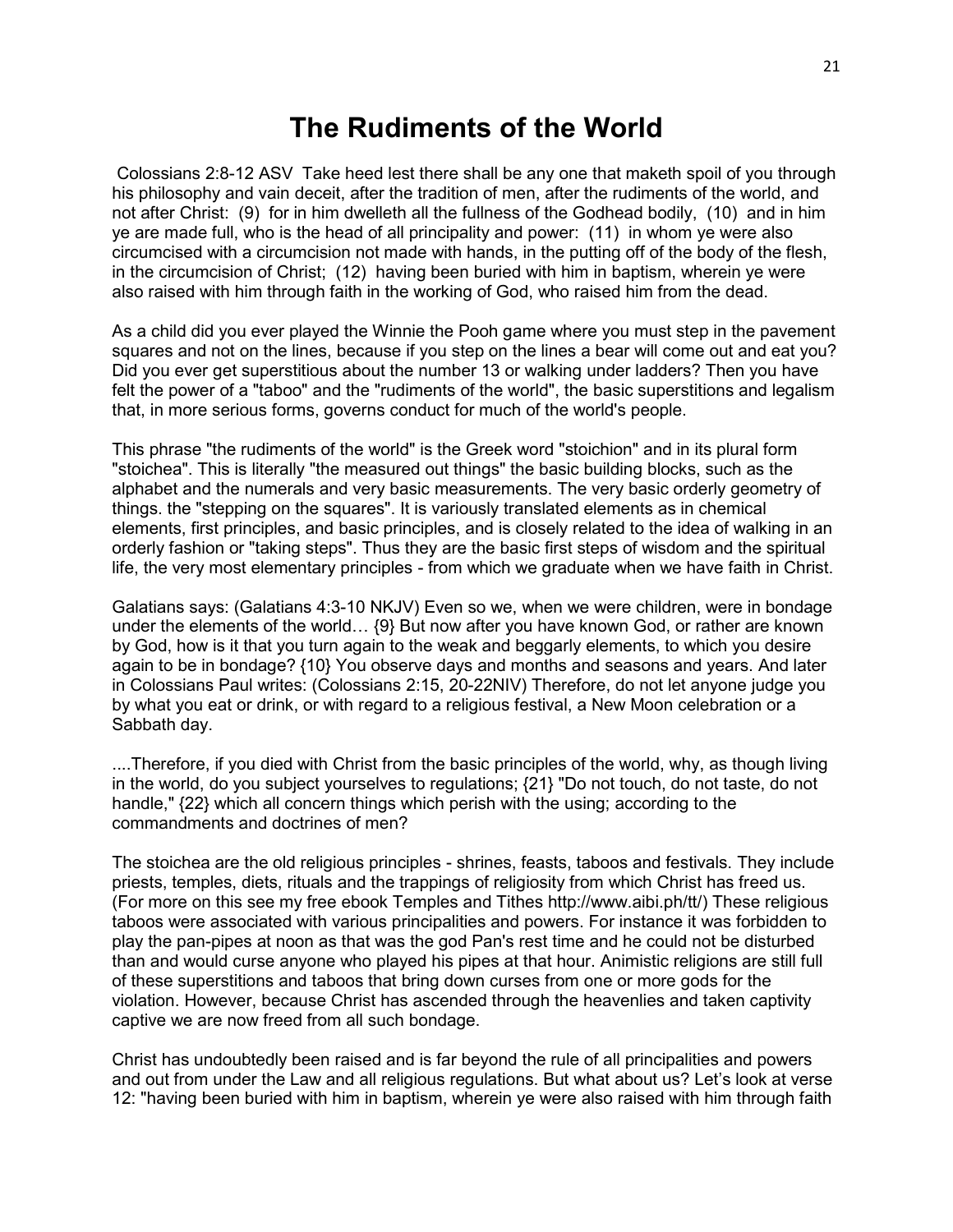in the working of God, who raised him from the dead." We are raised with Christ! We are, spiritually speaking, a son of God and "up there with Jesus!" Paul says this very clearly in Ephesians 2:6: "and raised us up with Him, and seated us with Him in the heavenly places, in Christ Jesus". You and I are seated with Christ in heaven - far above all legalism taboos, Sabbaths and religious requirements.

We have graduated from being slaves to sons, we no longer have the spirit of fear, guarding ourselves carefully lest we break some taboo, but rather we are sons and cry out "Abba Father". We don't have to have a kosher kitchen to keep meat and dairy products separate, we can eat pork, we don't need to be circumcised, and we don't have to observe a long calendar of religious feasts so God will be happy with us. Just believing in Jesus is enough to make God happy with us! We don't have to walk around afraid that, in some spiritual sense, we have "trodden outside the squares" and that the bears will come and eat us! God has not made us to dwell in religious dread - but in peace!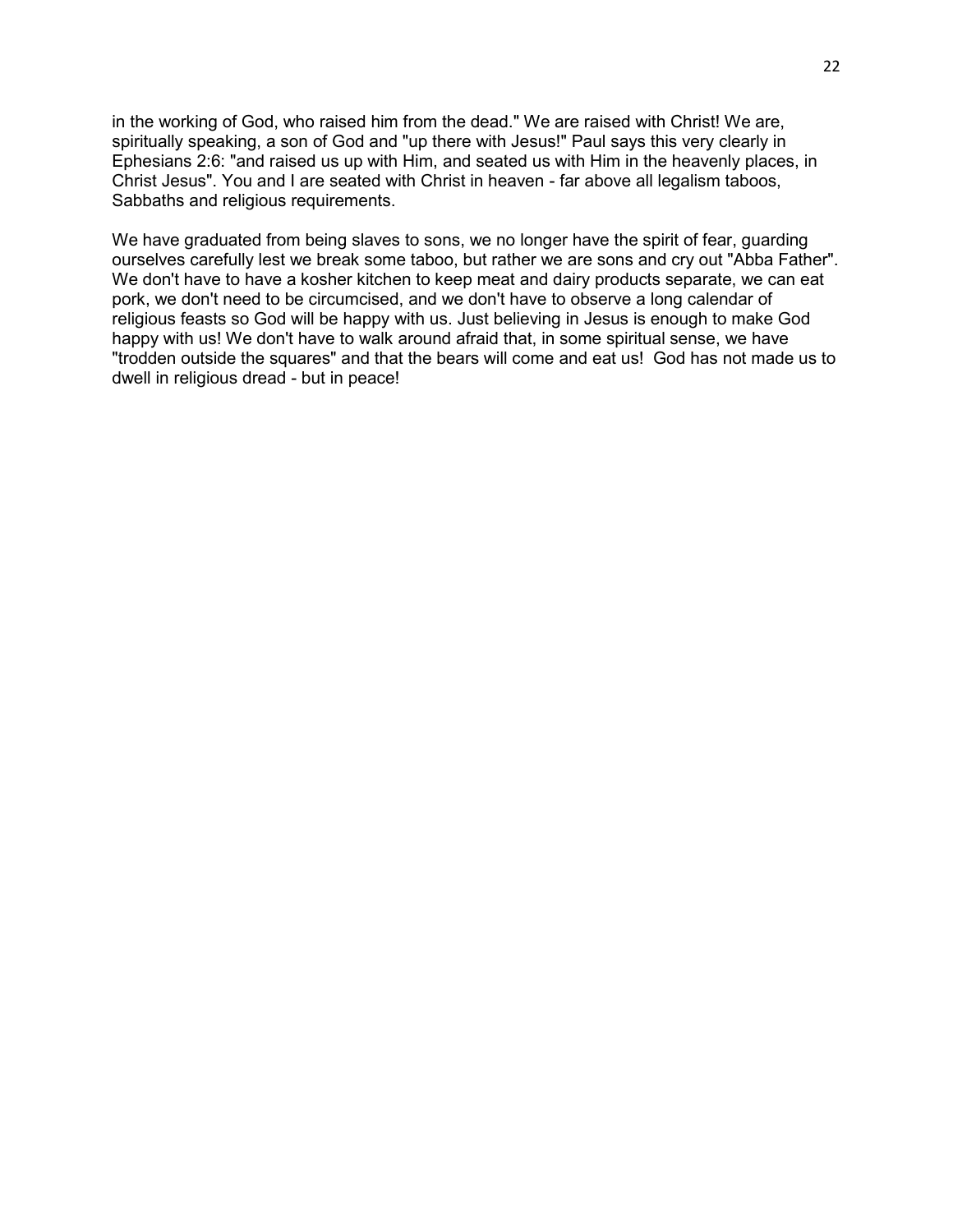# **The Fullness of the Godhead**

Colossians 2:9 KJV For in him dwelleth all the fullness of the Godhead bodily.

Jesus is God and is fully God, despite being in human form. God is not limited to being a certain size. He can be fully present in a single point, or fill the Universe. This means He can be fully present in a human body. Thus Jesus is the fullness of the Godhead in a human body.

The human body is so designed that it is meant to be God-indwelt. When God breathed into Adam and he became a living soul, it was God's self-impartation of the divine nature, the image of God. We were always meant to be God-breathed creatures. The New Testament calls us temples of the Holy Spirit. Your human body is designed primarily to be a dwelling place for God. This is what makes sexual immorality so wrong, we cannot take the temple of God and defile it. The body was not made for sexual pleasure as its chief purpose and highest aim - we are not sex objects but sacred sites - temples of the Holy Spirit. (see 1 Corinthians 6)

The human body of Jesus contained the fullness of the deity from the moment of conception. In an extraordinary moment, John the Baptist in the womb, recognized Jesus in the womb and leaped for joy! (Luke 1:44) The presence of God gave Him extraordinary wisdom as a child and caused Jesus to be without sin in any respect. Jesus was a holy God dwelling in a perfect man.

Jesus was the perfection of our ability to be indwelt by God. He was the whole Godhead, dwelling in a perfect temple, in an uninterrupted and complete abiding. John the Baptist recognized this. The Old Testament prophets had an "on again, off again" relationship with the Holy Spirit. The word of the Lord came to them, then went, and then came again another day, and they could put a time and date to these moments when God fully inspired them. This was not so with Jesus. John recognized Jesus as the one on whom the Holy Spirit came - and remained. (John 1:32, 33) Jesus was the ideal home of God. The Spirit never had to leave, the Spirit remained, because Jesus was perfectly holy.

Jesus was God in a perfect temple, in a sin-free human body, and full of grace and truth. Jesus could honestly say: John 14:9 ASV Jesus saith unto him, Have I been so long time with you, and dost thou not know me, Philip? He that hath seen Me hath seen the Father; how sayest thou, Show us the Father?

The human body cannot just be God-indwelt, it can also be indwelt by demons and in the last days an Anti-Christ will arise who will be Satan in human form, the Devil incarnate. Thus our bodies are battle-grounds. The Devil wants to dwell in them and God wants to dwell in them. In Christ, God had perfect control of a human body. In Christ, God dwelt fully and revealed Himself most clearly.

This presents us with a choice. Do we surrender the members of our body to the indwelling Christ, or the control of the lusts of the flesh and the seduction of demons? Do we make ourselves, our hand, our feet, our voice, instruments of righteousness - or do we become instruments of iniquity? Do you see yourself as a sacred site, a temple, a holy being, a Godbreathed humanity? Because you should! God has died to cleanse you, redeem you and indwell you. You are not just common clay. If you are a Christian, then you are a mini-Christ and a Godindwelt human being.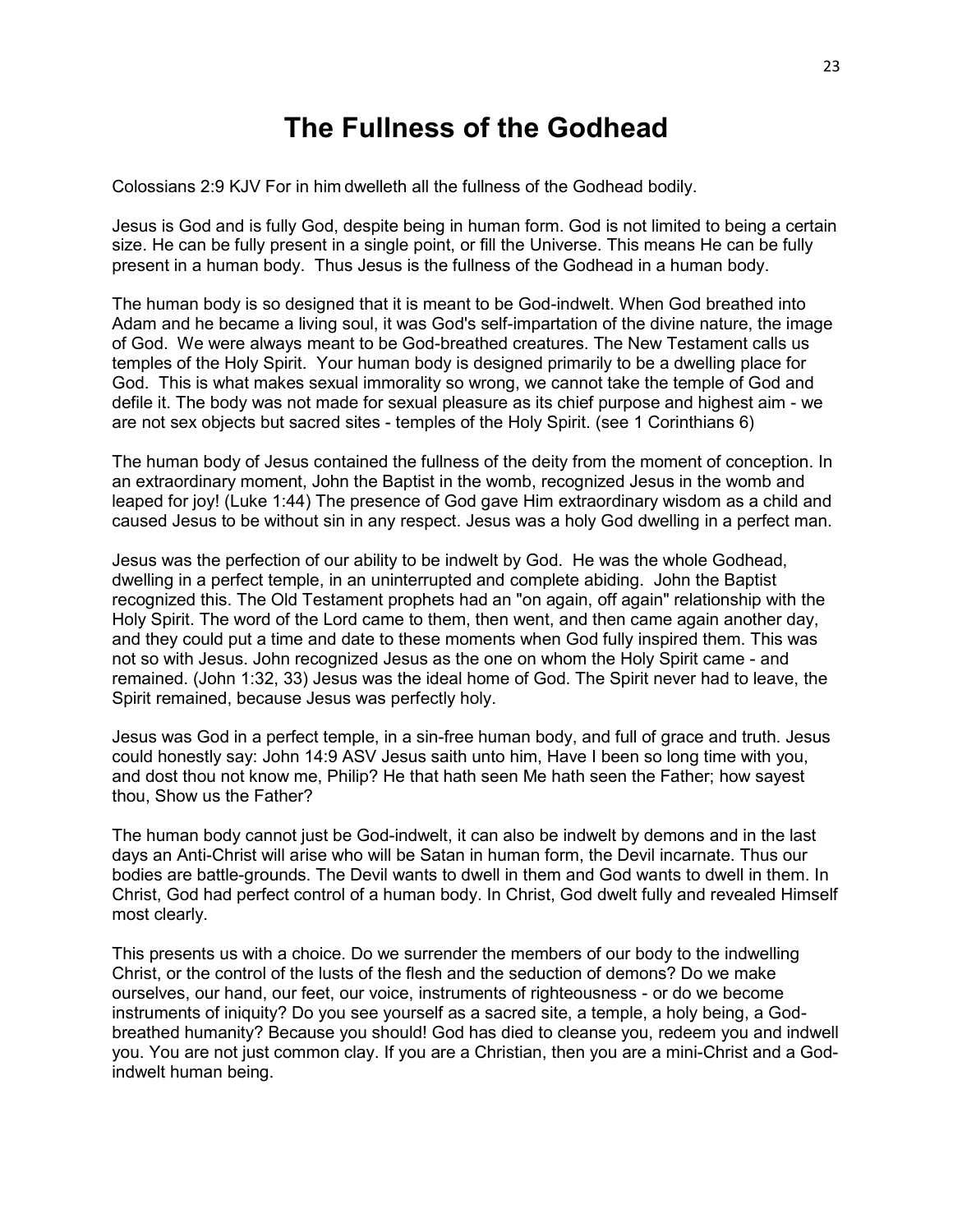# **Eternity 94 - The Work of the Cross**

Colossians 2:11-15 ASV in whom ye were also circumcised with a circumcision not made with hands, in the putting off of the body of the flesh, in the circumcision of Christ; (12) having been buried with him in baptism, wherein ye were also raised with him through faith in the working of God, who raised him from the dead. (13) And you, being dead through your trespasses and the uncircumcision of your flesh, you, I say, did he make alive together with him, having forgiven us all our trespasses; (14) having blotted out the bond written in ordinances that was against us, which was contrary to us: and he hath taken it out that way, nailing it to the cross; (15) having despoiled the principalities and the powers, he made a show of them openly, triumphing over them in it.

(Colossians 2:11-15 NIV) In him you were also circumcised, in the putting off of the sinful nature, not with a circumcision done by the hands of men but with the circumcision done by Christ, {12} having been buried with him in baptism and raised with him through your faith in the power of God, who raised him from the dead. {13} When you were dead in your sins and in the uncircumcision of your sinful nature, God made you alive with Christ. He forgave us all our sins, {14} having canceled the written code, with its regulations, that was against us and that stood opposed to us; he took it away, nailing it to the cross. {15} And having disarmed the powers and authorities, he made a public spectacle of them, triumphing over them by the cross.

The cross is not just a symbol of a sacrifice, or a piece of jewelry but a place where spiritual work was done and a place where transformations are accomplished. The work of the cross is radical, total and eternal.

In Colossians 2:11-15 the cross does seven things:

1. Deals with our old sinful nature:

ASV "ye were also circumcised with a circumcision not made with hands, in the putting off of the body of the flesh, in the circumcision of Christ;"

NIV "In him you were also circumcised, in the putting off of the sinful nature, not with a circumcision done by the hands of men but with the circumcision done by Christ,"

2. Accomplishes a spiritual death to that part of us that loved evil: "having been buried with him in baptism". (both ASV & NIV)

3. And giving us a new nature that is high and holy and alive:

ASV "wherein ye were also raised with him through faith in the working of God, who raised him from the dead."

NIV "and raised with him through your faith in the power of God, who raised him from the dead."

4. And moves us from spiritual death to spiritual life - which is a life with Christ:

ASV "And you, being dead through your trespasses and the uncircumcision of your flesh, you, I say, did he make alive together with him,"

NIV "When you were dead in your sins and in the uncircumcision of your sinful nature, God made you alive with Christ."

5. And grants us forgiveness of sin, all our sins, forever nailed to the cross and dealt with: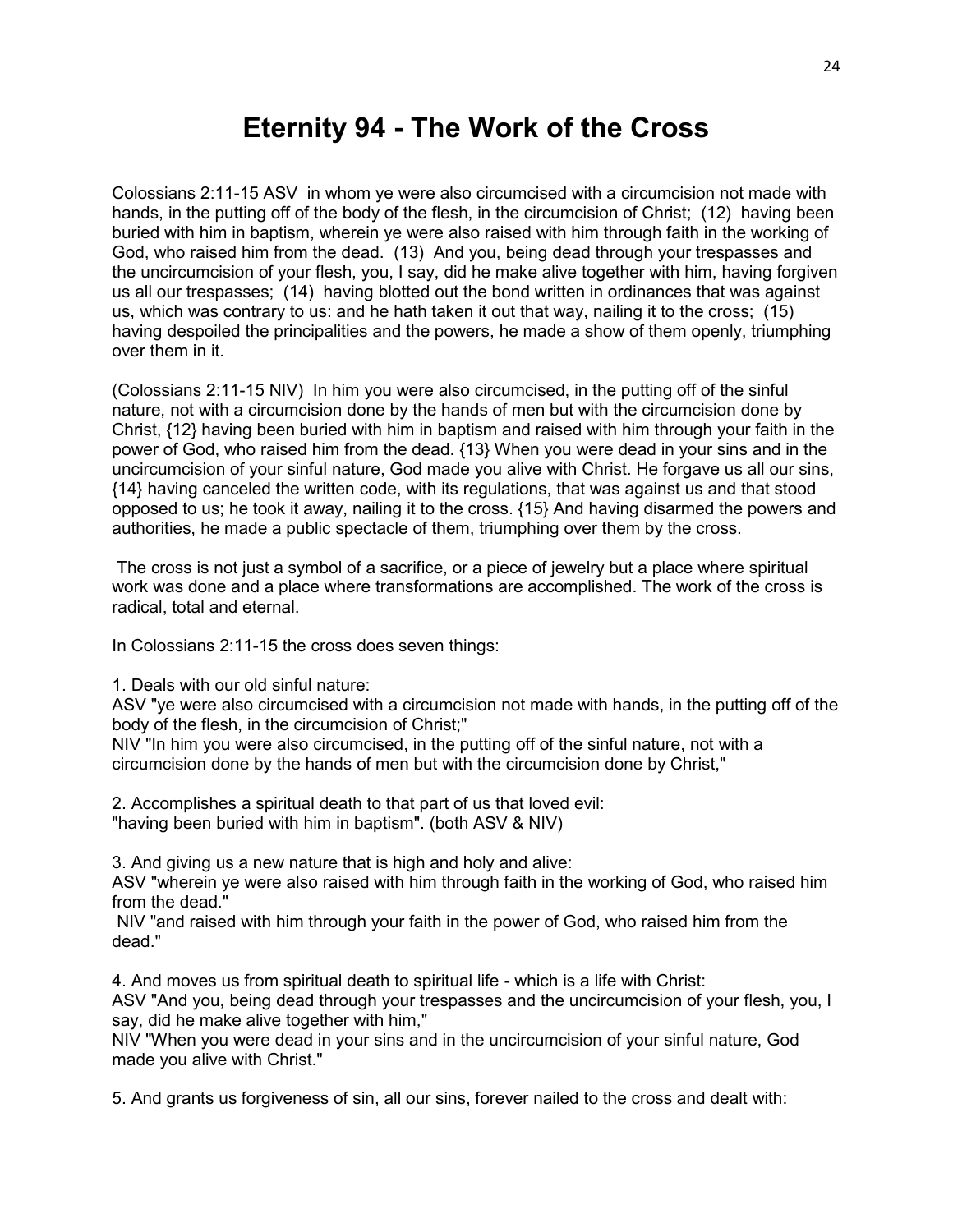ASV "having forgiven us all our trespasses; (14) having blotted out the bond written in ordinances that was against us, which was contrary to us: and he hath taken it out that way, nailing it to the cross"

NIV He forgave us all our sins, {14} having canceled the written code, with its regulations, that was against us and that stood opposed to us; he took it away, nailing it to the cross.

6. Removing all ground of accusation against us and this robbing Satan of any power to accuse us or triumph over us. With our sins forgiven Satan has no ammunition to use: ASV "having despoiled the principalities and the powers",

NIV" having disarmed the powers and authorities,"

7. The cross thus triumphs over evil and the demonic world, the spiritual realm and all taboos and curses:

ASV "he made a show of them openly, triumphing over them in it."

NIV "he made a public spectacle of them, triumphing over them by the cross."

The cross in Colossians is about a transition between old nature and new nature, death and life, guilt and forgiveness, and between subservience to spirits and complete victory over them and their taboos. In the Old Testament, and in the pagan religions, God was scary and unapproachable except by a spiritual elite. But such mediation is not necessary if our sins are completely dealt with. The fact that the powers and principalities no longer "have any ammunition" and that we have "died to" them and their world, means that all the old religious regulations that kept the Gentiles in fear and trembling are now powerless. The old religious systems for dealing with a dangerous deity are now void of meaning. All the rules about new moons, festivals, Sabbaths, diets, oblations, sacrifices, vows and all the curses and spells and invocations and temples and shrines and priests and charms and holy days and offerings and robes and taboos and fears are just swept aside. We have died on the cross and they are powerless over us.(see verses 16-23 of Colossians 2) We have been raised with Christ to a realm where they simply cannot apply. Paul is saying that the old religious realm is finished. Faith in the cross has made dealing with God a safe thing to do.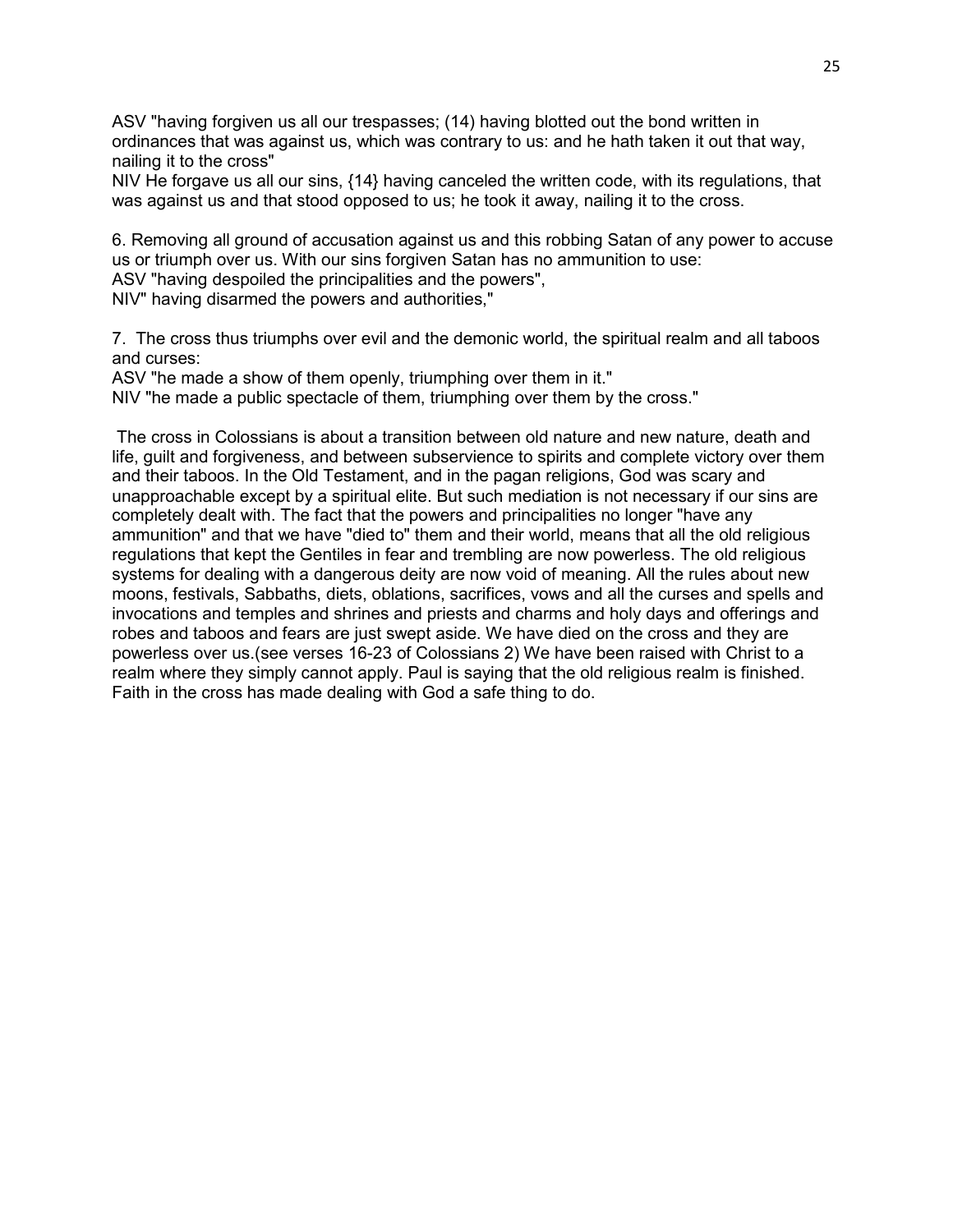# **Holding Fast To Christ, Not To Angels**

(Colossians 2:16-23 NKJV) So let no one judge you in food or in drink, or regarding a festival or a new moon or Sabbaths, {17} which are a shadow of things to come, but the substance is of Christ. {18} Let no one cheat you of your reward, taking delight in false humility and worship of angels, intruding into those things which he has not seen, vainly puffed up by his fleshly mind, {19} and not holding fast to the Head, from whom all the body, nourished and knit together by joints and ligaments, grows with the increase that is from God. {20} Therefore, if you died with Christ from the basic principles of the world, why, as though living in the world, do you subject yourselves to regulations; {21} "Do not touch, do not taste, do not handle," {22} which all concern things which perish with the using; according to the commandments and doctrines of men? {23} These things indeed have an appearance of wisdom in self-imposed religion, false humility, and neglect of the body, but are of no value against the indulgence of the flesh.

In these verses a false spirituality and a true spirituality are contrasted. The false spirituality is a "shadow of things to come" and worships angels and is full of rules about "new moons and Sabbaths' and regulations about what can be tasted, touched and handled. The true spirituality is the substance, and holds to Christ the Head, and grows with a growth that is from God and is grounded in the previous discussion of the cross.

Angels had a prominent place in pre-Christian religion. The OT Law was ordained by angels (Acts 7:53, Galatians 3:19, Hebrews 2:2) and they had a prominent role in its administration. On the other hand the Gentiles had religions administered by demons - that is by fallen angels.(1 Corinthians 10:20,21). As this is a rather unusual topic I have included the references in full below.

The Jewish Law was appointed through angels and administered by it:

(Acts 7:53 NKJV) "Who have received the law by the direction of angels and have not kept it." (Galatians 3:19 NKJV) What purpose then does the law serve? It was added because of transgressions, till the Seed should come to whom the promise was made; and it was appointed through angels by the hand of a mediator.

(Hebrews 2:2 NKJV) For if the word spoken through angels proved steadfast, and every transgression and disobedience received a just reward,

Angels were even involved in punishing those who disobeyed the Law:

(Exodus 23:20-21 NKJV) "Behold, I send an Angel before you to keep you in the way and to bring you into the place which I have prepared. {21} "Beware of Him and obey His voice; do not provoke Him, for He will not pardon your transgressions; for My name is in Him.

Gentile religions sacrificed to fallen angels - that is to demons:

(1 Corinthians 10:20-21 NKJV) Rather, that the things which the Gentiles sacrifice they sacrifice to demons and not to God, and I do not want you to have fellowship with demons. {21} You cannot drink the cup of the Lord and the cup of demons; you cannot partake of the Lord's table and of the table of demons.

The book of Hebrews opens with the contrast between the system based in Christ the Son of God (Christianity) and the system based on the administration of angels (Judaism). Hebrews chapter one shows that Christ is superior to angels in every way. Hebrews chapter 2 shows that angels administered the Law of Moses and thus since Christ was higher than the angels so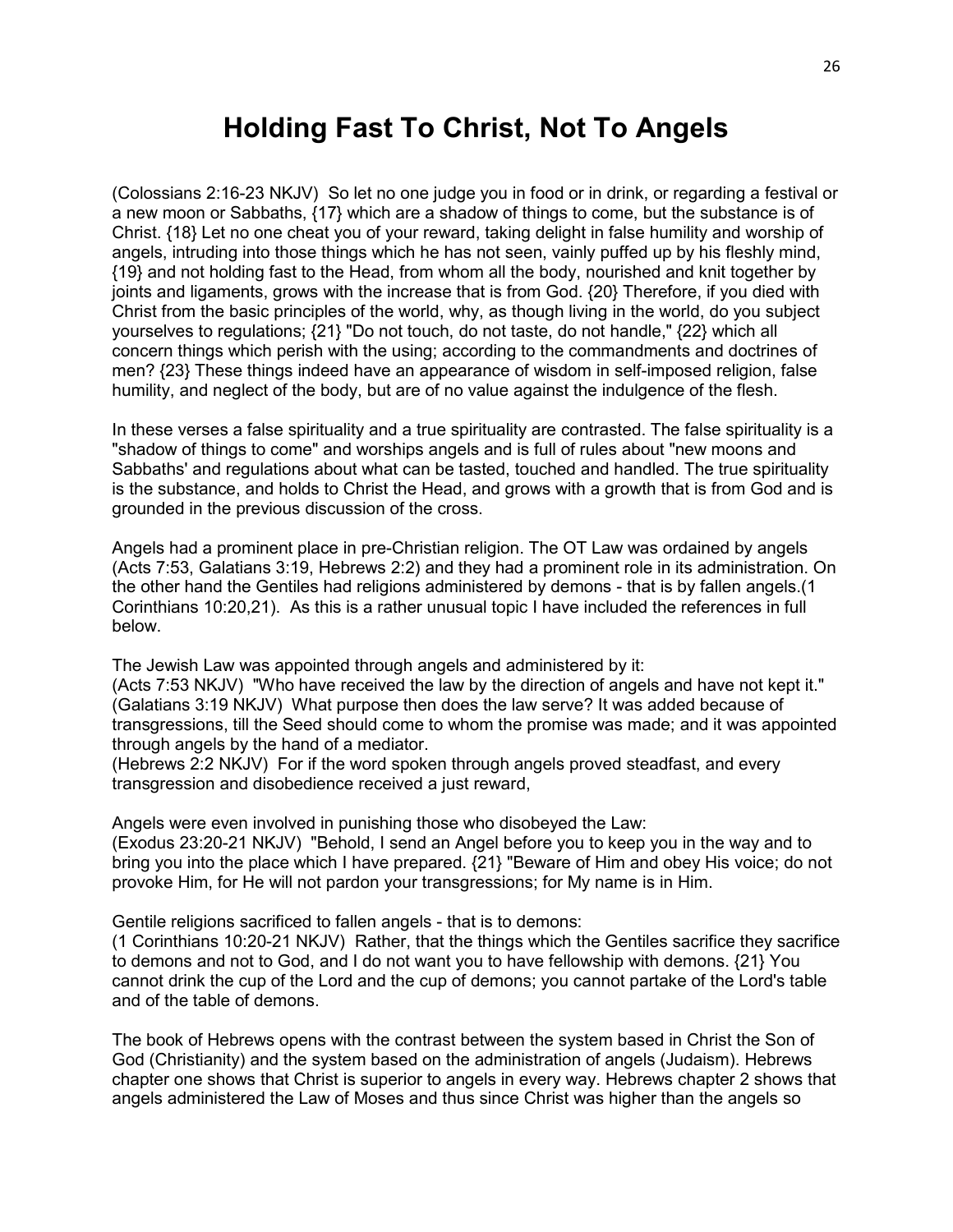Christianity is a much better way than Judaism. Colossians 2 is a briefer form of the same argument. The spirituality based in the administration of good angels (the Law) or bad angels (the Gentile religions) is inferior to that based on the true Head which is Christ and from which all true spiritual life flows.

The administration by angels follows a certain structure - high priests, temples, sacrifices, new moons, Sabbaths, taboos, dietary restrictions. So there would be a temple for Yahweh and a temple for Zeus, a high priest of Yahweh, and a high priest of Zeus etc. The forms were basically the same whether Jew or Gentile. But in Christ all these old forms are done away with because the angelic layer of mediation is done away with and we have risen beyond that administration (of angels, principalities and powers) to sit with Christ. (see Ephesians 2-4)

This radical difference in spiritual authority and the transition between the Old Testament and the New is commented on by Jesus when He talks about John the Baptist. (Matthew 11:11-13 NKJV) "Assuredly, I say to you, among those born of women there has not risen one greater than John the Baptist; but he who is least in the kingdom of heaven is greater than he. {12} "And from the days of John the Baptist until now the kingdom of heaven suffers violence, and the violent take it by force. {13} "For all the prophets and the law prophesied until John.

The astounding spiritual fact is that the least born-again Christian is "greater than" John the Baptist and all the OT saints! Why? Because we are born of God and seated in heavenly realms with Christ. This great status is not deserved but is a promotion by grace that will display God's goodness to sinners. (Ephesians 2:5-8 NKJV) even when we were dead in trespasses, made us alive together with Christ (by grace you have been saved), {6} and raised us up together, and made us sit together in the heavenly places in Christ Jesus, {7} that in the ages to come He might show the exceeding riches of His grace in His kindness toward us in Christ Jesus. {8} For by grace you have been saved through faith, and that not of yourselves; it is the gift of God,

Thus Christians who go back to the old religious structures of priests, temples etc are acting as if they were still under angelic administration and thus deny what God has done for them in Christ. In Galatians Paul says that this going back to old religious requirements such as festivals and circumcision can even imperial our salvation (Gal 4:9-11, 5:1-11) To go back to all those rules and regulations is to let go of our spiritual Head - Christ and to let an angelic and priestly structure be our head instead. This has occurred to a great extent in traditional Roman Catholicism which is greatly compromised. These old religious structures may seem wise (verse 23) but are of no use in restraining the flesh. Only born-again, Christ-centered, Spiritfilled Christian faith is effective in bringing self-control and spiritual freedom.

Why then do Christians cave in to observe festivals and Sabbaths and religious taboos? Because someone "judges them" and criticizes them, demanding they observe this holy day or this dietary rule and on face value that person seems authoritative, traditional and wise. Thus Paul exhorts us: "So let no one judge you in food or in drink, or regarding a festival or a new moon or Sabbaths, {17} which are a shadow of things to come, but the substance is of Christ." We are not to cave in to those who demand submission to their rules and regulations. We are to cling to Christ alone - who is the true substance of our faith.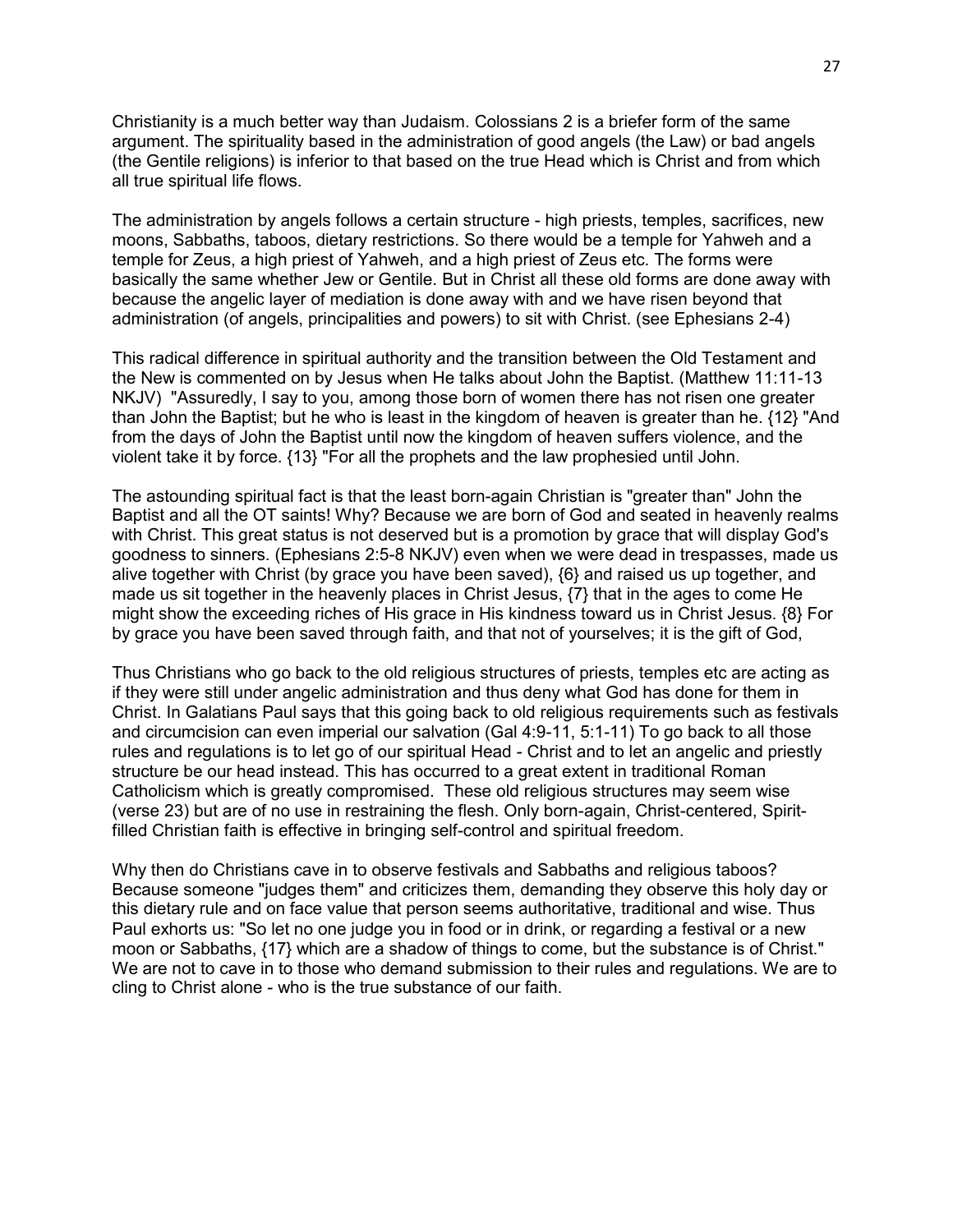# **Things Above**

Colossians 3:1-4 ASV If then ye were raised together with Christ, seek the things that are above, where Christ is, seated on the right hand of God. (2) Set your mind on the things that are above, not on the things that are upon the earth. (3) For ye died, and your life is hid with Christ in God. (4) When Christ, *who is* our life, shall be manifested, then shall ye also with him be manifested in glory.

Born-again Christians are ascended saints. We have been "raised with Christ", we are where He is, we are seated in the heavenly realms with Him. We have died to this world. We are corpses to materialism, fame, sensuality and earthly glory. We are dead to what others seek here on earth and we have another life. Our life is Christ.

If you are denied a promotion - don't worry, your life is not in that promotion, it is in Christ. If your wedding is postponed or cancelled, remember your life is not in that person, your life is in Christ. If your house is burgled and your bank account cleaned out - do not worry your life is not in money and possessions it is in Christ. That may sound severe but is what Paul means.

I am trying to deal with Philippine Customs and bring a donated second-hand duplicator into the country for my ministry. Fully half of my entire ministry budget is being demanded as bribes and "charges". I have tried four different brokers to no avail. The actual customs duties are only a few dollars - the rest are service fees and "paperwork" charges. Is my life in a duplicator or in my ministry budget? No. It's in Christ. It's humiliating and painful and makes me angry, but its "just stuff".

I feel like I am being eaten by those who neither fear God or man. Part of me wants to lash out. The better part of me says "this is small stuff, this belongs to the earth, in a thousand years time that duplicator won't matter but who you became in response to it will".

I have to set my mind on things above. I have to get beyond the frustrations of this life and set my mind on Christ. My life is not even in my ministry. It is in Jesus. How can I use this situation to grow in Him? How can I use this to grow in maturity? How can I use this to display Christ?

When Jesus returns and we are manifested with Him in glory, in the full Romans 8 liberty of the sons of God, then I will realize my life was not in an office or a duplicator or my ministry success or my ministry budget or in a computer - but in Him. I will realize that my "real life", the substance of my existence, the expression of my true nature, is Christ.

Am I an ascended person or an earthly person? How do you react in a Christ-like way to extortion, bribery and corruption? I have to go back to who I really am in Jesus - an ascended saint, a son of God, a dweller in Zion. That should dictate the rest. I need to set my mind on God and His deliverance not on the earth and the situation.

In short I need to live out of the ascension - not out of the contention. I need to remind myself that my life is in Christ, that I am in Christ and that my actions and reactions must flow from there as well. Whatever your life, whatever your frustrations, the centre is to be the heavenly throne, our mind is to be set above, and our life is to be Christ alone. And if we choose to live the life of an ascended saint, of a true Christian, then when Christ appears we will be glorified with Him.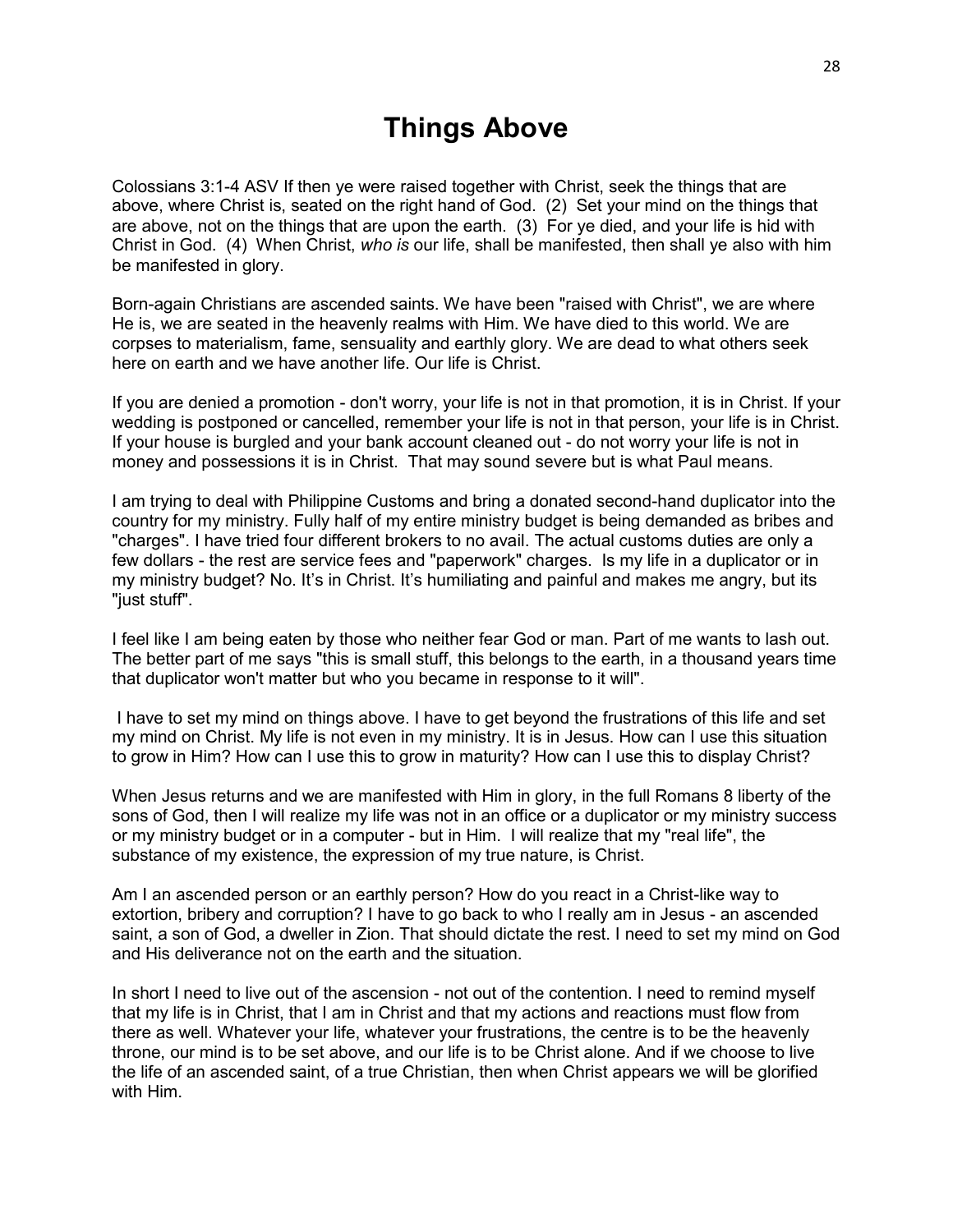# **The Old Must Go**

Colossians 3:5-10 ASV Put to death therefore your members which are upon the earth: fornication, uncleanness, passion, evil desire, and covetousness, which is idolatry; (6) for which things' sake cometh the wrath of God upon the sons of disobedience: (7) wherein ye also once walked, when ye lived in these things; (8) but now do ye also put them all away: anger, wrath, malice, railing, shameful speaking out of your mouth: (9) lie not one to another; seeing that ye have put off the old man with his doings, (10) and have put on the new man, that is being renewed unto knowledge after the image of him that created him:

Some preach that we can pray a prayer of commitment to Christ then sin all we like because we are forgiven. That is not the Scriptural position. When we believe we are made new, we are given a new self, a new creation that is righteous. This new self is a "new man" and lives a new life. It has new standards and they are holy. Thus conversion involves a radical break with the life of sin and an eager entering into a life of holiness.

The "New Man" lives a new life, doing new things, thinking new thoughts, speaking new words and behaving in new ways consistent with Heaven where he dwells and Christ who he serves, and the Lord in whose image he is made.

As "ascended saints" we are citizens of Heaven, and are seated in heavenly realms with Christ, our life is hidden in Christ with God, and we will one day will judge angels (1 Cor 6:2, 3). Hebrews even says that Jesus is "not ashamed to call us brethren" (Hebrews 2:10-13). We are a high and holy and sanctified people so we must put away those things which are earthly, carnal, obscene, and degrading.

Internet pornography must be renounced, along with fornication, passion and evil desire. Greed and covetousness and sweaty scheming is setting up an idol in your heart. So put it to death. Swearing and abusing must not come out of our mouths.

Nastiness, malice, hatefulness, spite and petty jealousy and gossip must be seen for what they are - utterly un-Christlike and unfitting for the born-again Christian.

We have put off the old man. He was crucified when we found Christ, we died to sin (Romans 6) and we now live to God. Therefore let us not lie to one another but tell the truth in honest relationships full of integrity and trust.

Sin is not a light thing. God gets angry at it. It brings His punishment, His wrath, "for which things' sake cometh the wrath of God upon the sons of disobedience". But if we are in Christ and following Christ our lives will be characterized by obedience and holiness and we will walk in the light. We will act like a son of God, not a son of disobedience.

We have put on the new man and he is in the "image of Him who created him" that is in the image of God. Our new self is a direct creation of God, and is in the image of Jesus Christ. When Jesus returns and is revealed we will find out that we are "like Him" (1 John 3:1-3, Col 3:1-4). Day by day we are "being renewed" by the work of the Holy Spirit.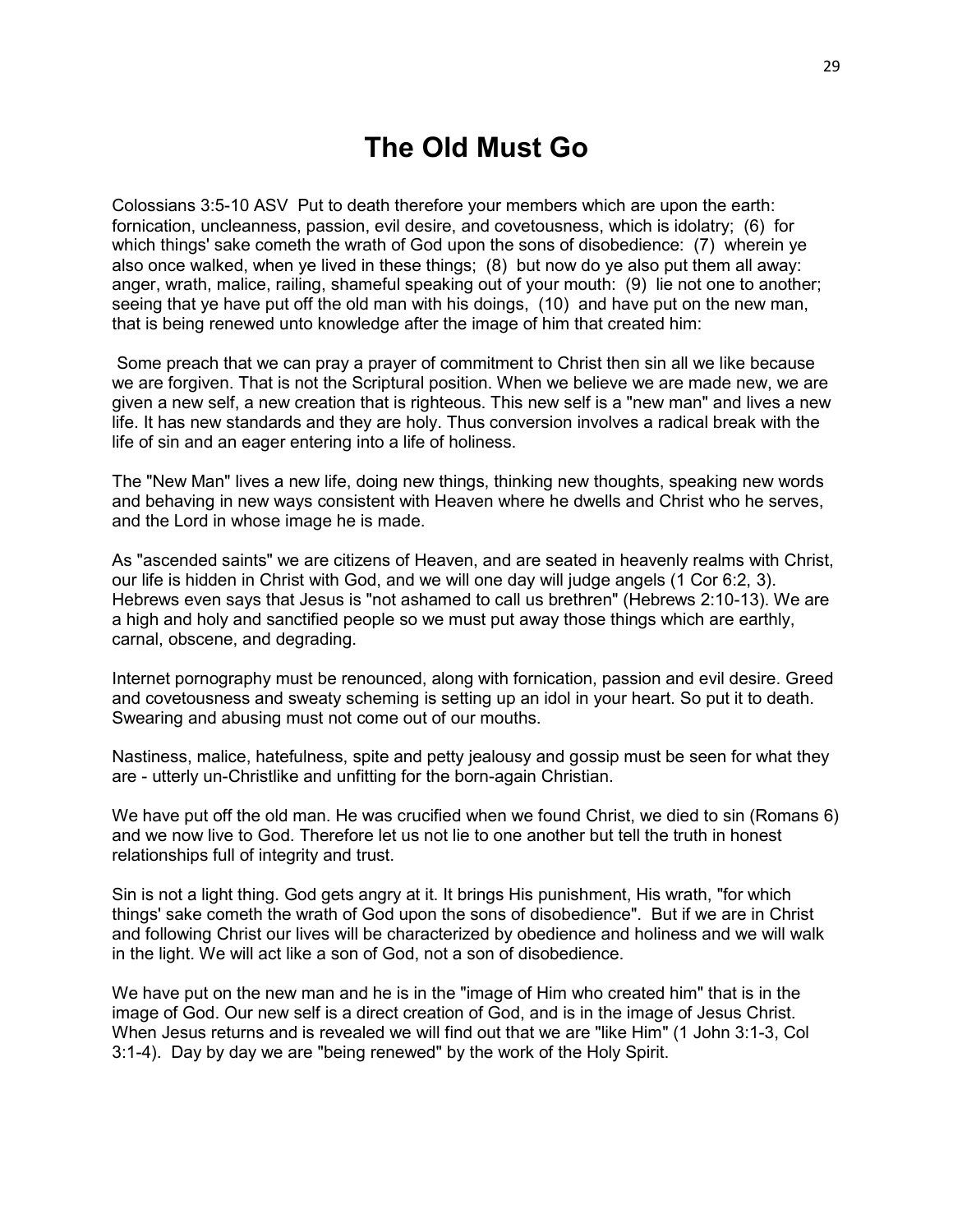Tit 3:5 not by works *done* in righteousness, which we did ourselves, but according to his mercy he saved us, through the washing of regeneration and renewing of the Holy Spirit,

2Co 4:16 Wherefore we faint not; but though our outward man is decaying, yet our inward man is renewed day by day.

The old must go. The renewing of our life into holiness and truth and grace is the true eternal direction of our existence. We are not here to indulge the senses or be enslaved to passions but to become like Christ. Therefore put to death the old and focus fully on the new, the holy and the good.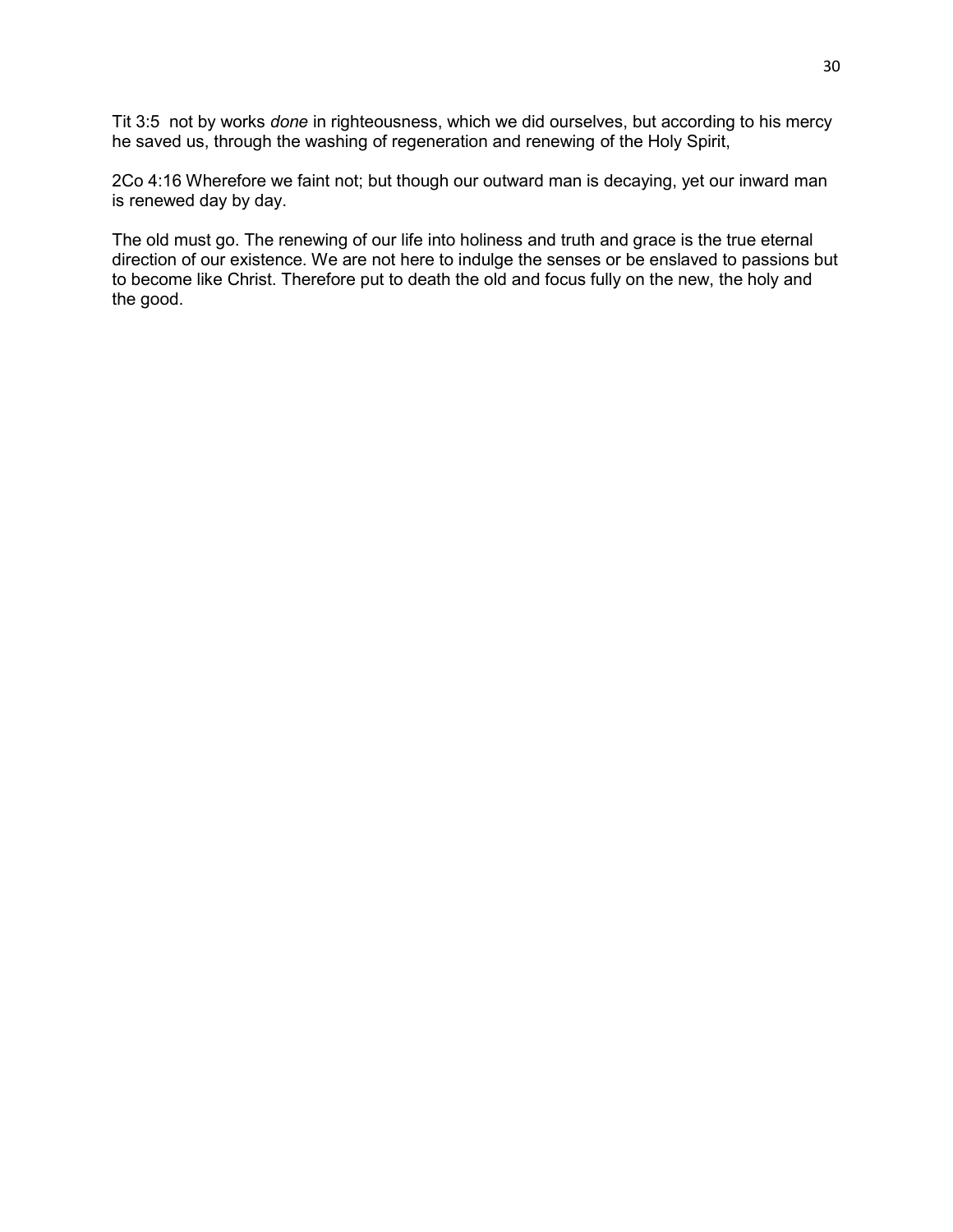# **Life in the Kingdom of God**

(Colossians 3:15-17 NIV) Let the peace of Christ rule in your hearts, since as members of one body you were called to peace. And be thankful. {16} Let the word of Christ dwell in you richly as you teach and admonish one another with all wisdom, and as you sing psalms, hymns and spiritual songs with gratitude in your hearts to God. {17} And whatever you do, whether in word or deed, do it all in the name of the Lord Jesus, giving thanks to God the Father through him.

The Kingdom of God is a lifestyle of "righteousness, peace and joy in the Holy Spirit" (Romans 14:17) and that is what Paul is describing here in Colossians.

Firstly, Paul calls us to being at peace with one another: "Let the peace of Christ rule in your hearts, since as members of one body you were called to peace.". This is the corporate peace of Christians in loving unity. (This verse is often taken out of context to refer to about personal peace in guidance issues). We are to create a community in unity that experiences God's Shalom peace and wholeness. Division an squabbling is not appropriate since we are "one body" and our fundamental calling is "to peace".

Three times Paul calls the Colossians to a life of gratitude and thankfulness - in verses 15, 16 and 17. Gratitude is one of the keystones of Christianity and one Catholic author has written a book called "Gratitude The Heart Of Prayer". Our right relationship to the creator Christ of Colossians chapter one means we must be grateful for all He has made.

Frustration and obstruction can eat away at our spiritual lives - so we need to learn to be thankful in the midst of life's irritations. Where I live in Palanan in Manila, Philippines, we have been having frequent blackouts. In the middle of doing something the computer screen goes blank, the light goes out, the fan stops and a silence descends - today it went from 9:30am to 5pm - effectively wasting an entire day. How do you be thankful for an irregular power supply? I took the opportunity to journal, to have a mini-retreat and to start on marking some papers. I turned it into thankfulness for a "nice quiet day".

The heart is the center of the Christian life and where all the big battles are fought. And our hearts are to be full of four things - God's Word, wisdom, song and gratitude. "Let the word of Christ dwell in you richly as you teach and admonish one another with all wisdom, and as you sing psalms, hymns and spiritual songs with gratitude in your hearts to God."

God's word, the word of Christ, is to dwell in us richly - producing fruit and Christian character. In order for this to happen we need to be taught, and we need to be wisely admonished by mentors and disciplers. We need the personal one-to-one exhortation that touches us at our core and helps us see our blind spots and what we need to work on.

This teaching and admonishing is an every member function. It's a "one another" command. It's not just the pastor's job, It's everyone's job. The husband can teach and admonish his wife and the father can teach and admonish his children and the wife can wisely instruct the husband and the bible study leader the group and friends can encourage and exhort each other in the faith.

Music is a big part of the Christian life - but let's not just leave it to the experts on stage! Paul would have even "groaners" like me sing for joy to the Lord! (Once, when I was young and singing in the shower the tune was so bad that my father rushed out of his bedroom thinking I was dying!) Despite our different talents, Paul assumes we all will be making music! "as you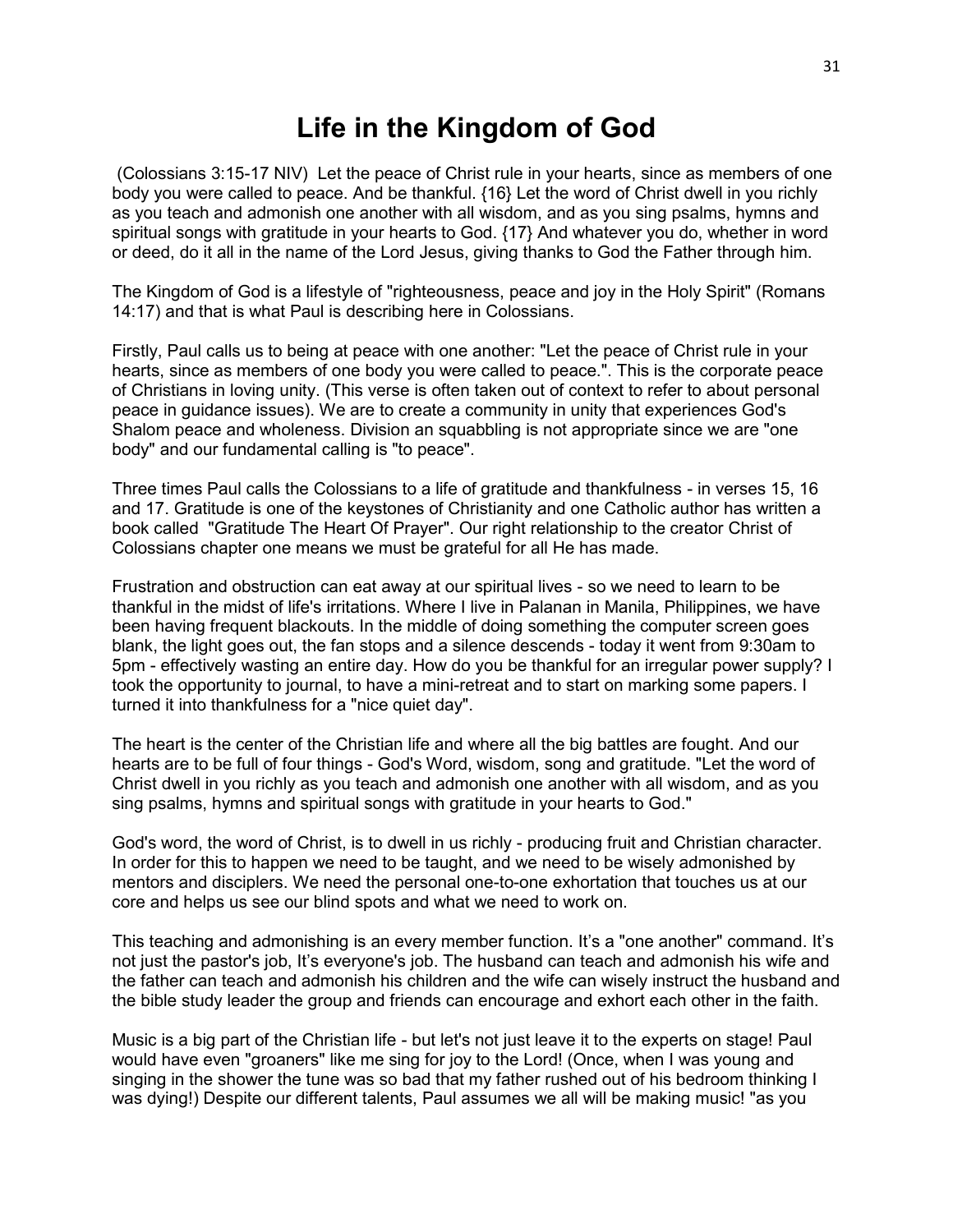sing psalms, hymns and spiritual songs with gratitude in your hearts to God." The Christian life is supposed to be a happy life of singing and joy and worship in the Holy Spirit.

Even our work life and the washing up and mowing the lawn is to be soaked with praise! "And whatever you do, whether in word or deed, do it all in the name of the Lord Jesus, giving thanks to God the Father through him." The whole of our words and deeds are to be done from gratitude to God in Christ.

This is the Kingdom lifestyle - abounding in love, rejoicing in all things, filled with the word of Christ and singing songs! A life lived in a community in harmony dwelling in God's Shalom peace. That might be a long way from your experience or mine but if we let the Holy spirit fill us and guide us, if we launch out on it anyway, we can start to bring it to pass, in us, in our homes, in our bible study groups, our church and eventually in our city or town.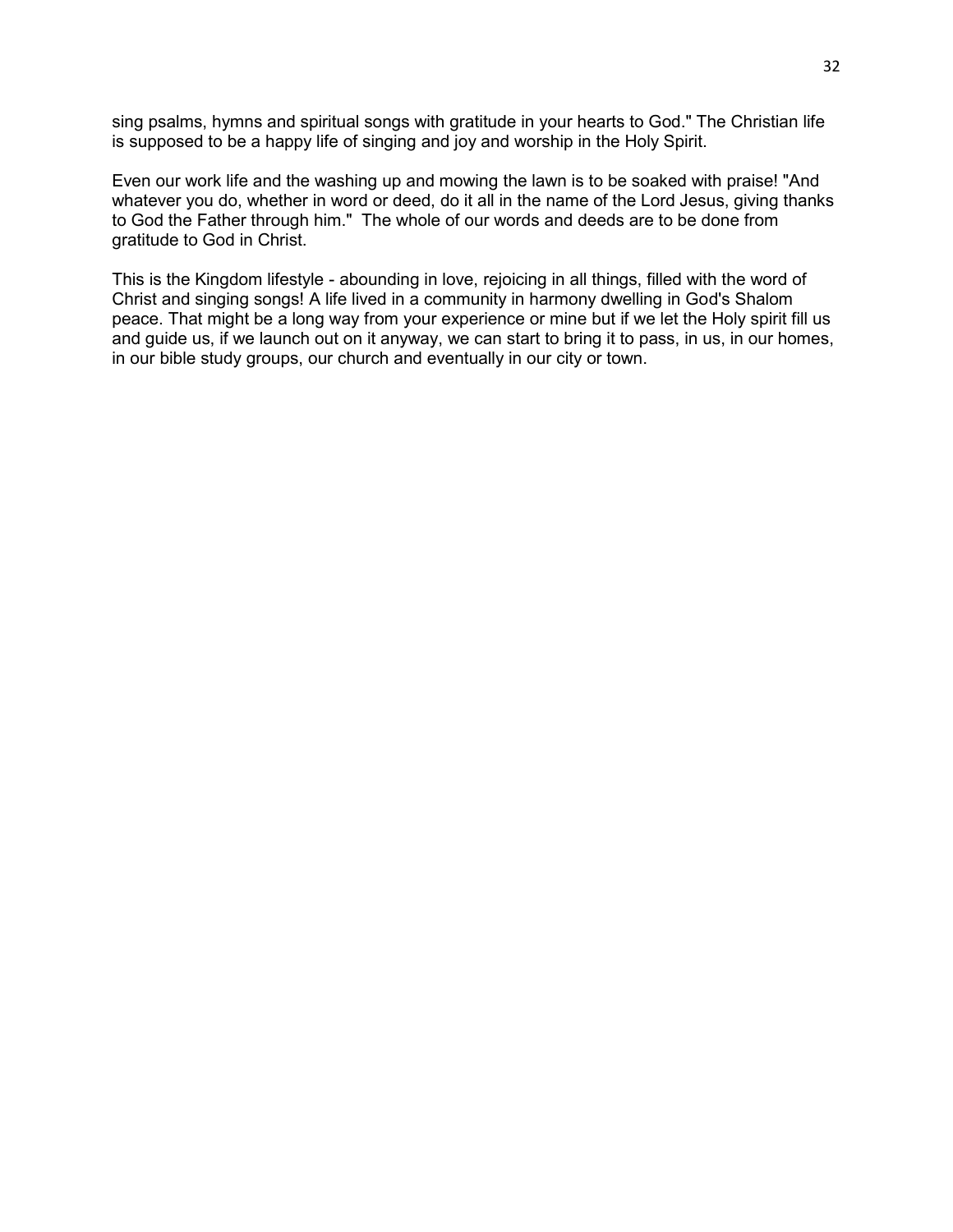#### **Relationships in the Kingdom of God**

(Colossians 3:18-4:1 NKJV) Wives, submit to your own husbands, as is fitting in the Lord. {19} Husbands, love your wives and do not be bitter toward them. {20} Children, obey your parents in all things, for this is well pleasing to the Lord. {21} Fathers, do not provoke your children, lest they become discouraged. {22} Bondservants, obey in all things your masters according to the flesh, not with eyeservice, as men-pleasers, but in sincerity of heart, fearing God. {23} And whatever you do, do it heartily, as to the Lord and not to men, {24} knowing that from the Lord you will receive the reward of the inheritance; for you serve the Lord Christ. {25} But he who does wrong will be repaid for what he has done, and there is no partiality. Masters, give your bondservants what is just and fair, knowing that you also have a Master in heaven.

The Kingdom of God is a place of respectful, loving and fair relationships. These relationships have a certain order that is intrinsic to them. When this order works well there is joy and peace. When this order goes wrong we sense it very deeply and call it either "disrespectful" or "abusive". Disrespectful relationships include rebellious and contentious wives, disobedient children and lazy, pilfering servants. Abusive relationships include harsh unloving husbands, domineering fathers and exploitative bosses. They are all covered in the above verses.

Behind all these relationships lies God. The Lord is impartial, the Master of the masters and the rewarder of the slaves. God is the one that demands that wives submit to their husbands and that children obey their parents and masters treat their slaves fairly. These sort of relationships are often not covered by civil laws, and civil laws can even undermine them - granting too much power to employers or funding the disobedience of rebellious children. Regardless of what laws may or may not be in place God has an order for human relationships and expects us to obey it.

Submission and obedience are rather politically incorrect terms these days. In the Greek submission means to "dwell under" and is more about being a good team player than a robot. Wives are to be good team players with their husbands, not pulling this way and that, being argumentative or always demanding their own way. Husbands in their turn are to forgive their wives, love their wives and be understanding and tender in their regard for them.

The workplace requires a similar team spirit and an eagerness to do the job well, not slackly, and not " as little as possible". So Paul writes: "Bondservants, obey in all things your masters according to the flesh, not with eyeservice, as men-pleasers, but in sincerity of heart, fearing God." Throughout the OT and especially in Proverbs diligence and wisdom is praised along with hard work. There is a Christian work ethic and it involves a sincere desire to excel. But the desire to please the boss must not be just for flattery or promotion but out of self-respect and fear of God.

The same fear of God should place limits on our obedience at work. Even if your boss wants you to take bribes or fiddle the books, you must not do so. Paul takes pains to emphasize that we serve not men, but God. He says that: We are to work "fearing God" (v.22), to the Lord (v23), for we serve the Lord Christ (v.24) and we also have a Master in heaven (v.25)

The above intrinsic order in Christian relationships sets the Christian community into a proper and appropriate harmony. Paul uses the term: "as is fitting in the Lord" (v.18). The word fir fitting ("aneko") means to be appropriate and proper. God delights when the Christian community functions properly in respectful love. The obedience of children to parents is "well pleasing to the Lord". (v.20) and obedient servants do not go unnoticed by God. In fact their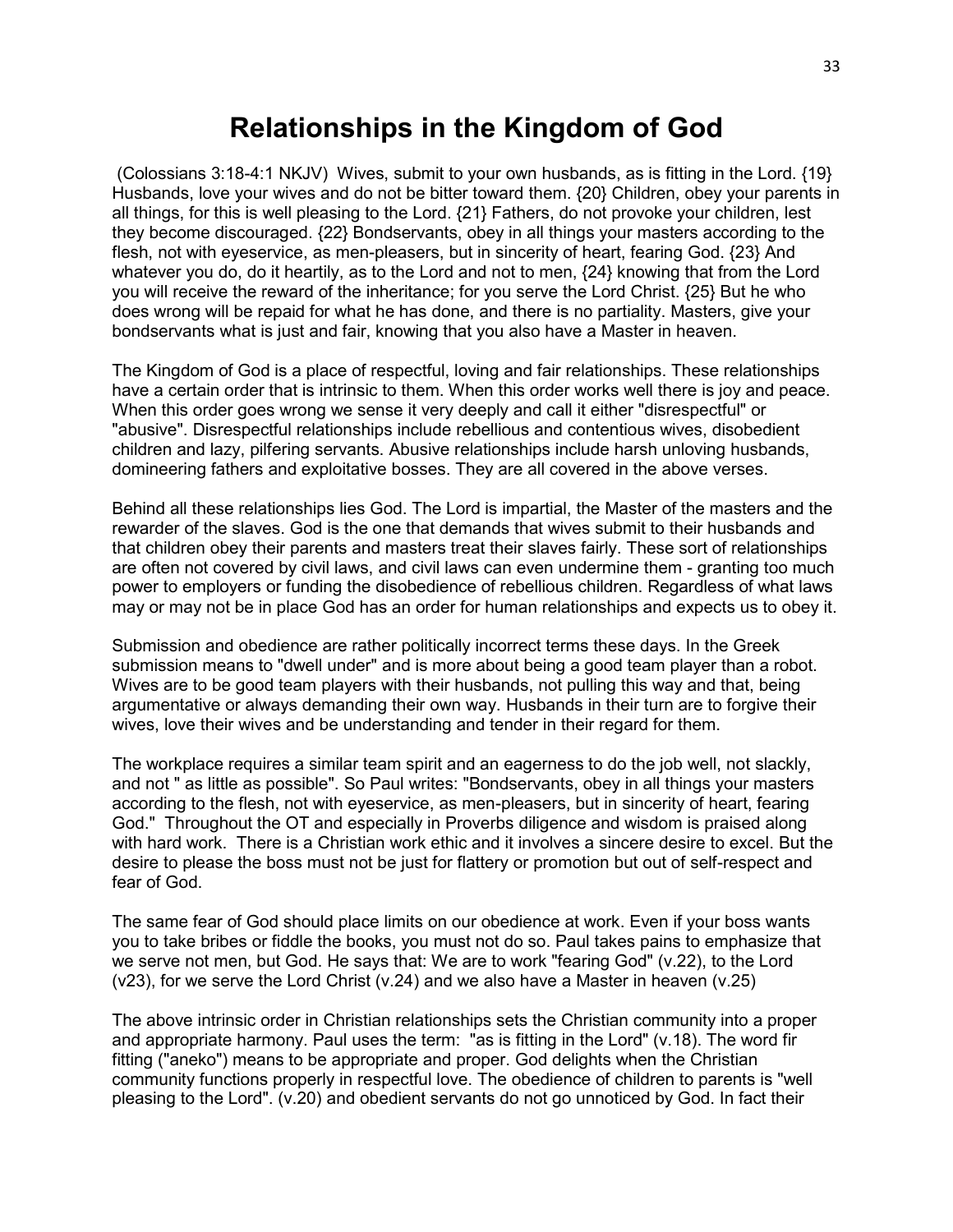obedience to earthly masters has heavenly results - it will lead them to receive the reward of the inheritance (v.24).

Finally, Christian relationships are to be hearty and full. "And whatever you do, do it heartily, as to the Lord and not to men." (v.23). Yesterday we saw that we are to do all things thankfully giving glory to God (Colossians 3:17). Today we see we are to do them heartily and energetically as positive people living full, thankful and joyful lives. The Kingdom order is never bland or insipid. Tepid, lukewarm living is repulsive to God: (Revelation 3:16 NKJV) "So then, because you are lukewarm, and neither cold nor hot, I will vomit you out of My mouth." The apathetic, Lazy-Boy, Coke and chips world of the spectator Christian is not a New Testament lifestyle. We need to live fully, heartily, thankfully and positively with enthusiastic energy in our work and in all our Kingdom relationships.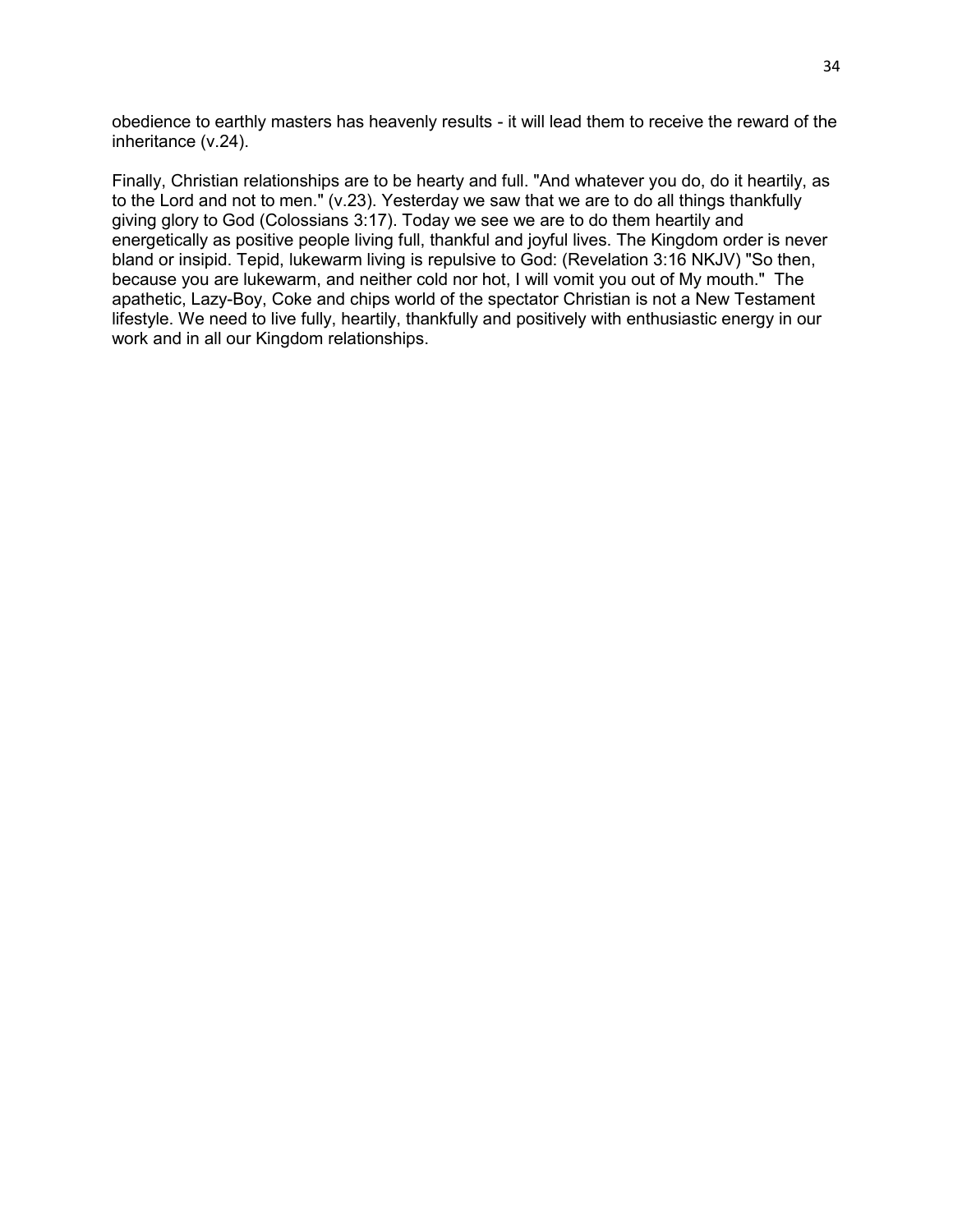# **Praying For a Door for the Word**

(Colossians 4:2-6 NKJV) Continue earnestly in prayer, being vigilant in it with thanksgiving; {3} meanwhile praying also for us, that God would open to us a door for the word, to speak the mystery of Christ, for which I am also in chains, {4} that I may make it manifest, as I ought to speak. {5} Walk in wisdom toward those who are outside, redeeming the time. {6} Let your speech always be with grace, seasoned with salt, that you may know how you ought to answer each one.

Watch and pray! "Continue earnestly in prayer, being vigilant in it with thanksgiving". We are not to be sleepy unguarded Christians but alert watchmen, seeing the world around us and bringing the forces of heaven to bear through prayer. We are like artillery spotters scanning the horizon and then precisely directing the spiritual fire to the appropriate spot long before the forces of wickedness can pose a real threat to the church.

In our prayerful vigilance we are not to lose our spiritual poise or surrender to vague apprehensions, fears and paranoias. Wild rumors and anxious imaginings do not help the cause of spiritual warfare but rather makes it seem foolish and bizarre. So Paul adds the phrase "with thankfulness". We are to be a thankful and positive people, strong warriors, grateful guards of the Kingdom of God. Our vigilance is to be a cheerful alertness. We are to remain positive in the strife.

The Colossians were not only to pray for themselves but for Paul and for the progress of the gospel: "meanwhile praying also for us, that God would open to us a door for the word, to speak the mystery of Christ, for which I am also in chains, {4} that I may make it manifest, as I ought to speak." Though Paul was in prison he had not given up hope of ministry and was requesting prayer that he be able to witness in jail.

Paul was not asking for the prison door to be opened (though he did ask for prayers for his release in other places). Rather he was asking for a "door for the word", an opportunity for the gospel. In the midst of a dark dungeon Paul wanted to manifest the mystery of Christ, to declare in apostolic power the presence of the Kingdom of God!

Paul's desire to minister, even in prison is an illustration of a greater principle - using time well for God. Paul calls it "redeeming the time" turning evil times, persecution and prison into opportunities for the gospel. He tells the Colossians to think carefully about their relationships with non-Christians and to consider how they can be best used to share Christ. "Walk in wisdom toward those who are outside, redeeming the time."

Redeeming the time is not just about having "good time management" it's about having "godly time management". It's about making every encounter and every minute, a "divine encounter" and a redeemed minute. To cleverly plan the time for adultery or to time a bank-robbery to the milli-second, is not redeeming the time. It simply being efficiently wicked. We need to look at our calendars with the two great commandments in mind and ask "How can I best use my time to love God" and "How can I best use my time to love my neighbor". (Maybe less TV and more visiting people?)

Paul's first clue in time management is speech management! It's making every word count. According to John Maxwell the average worker spends 70% of their day communicating. If each word is spoken with grace and seasoned with salt - what a difference it would make! When we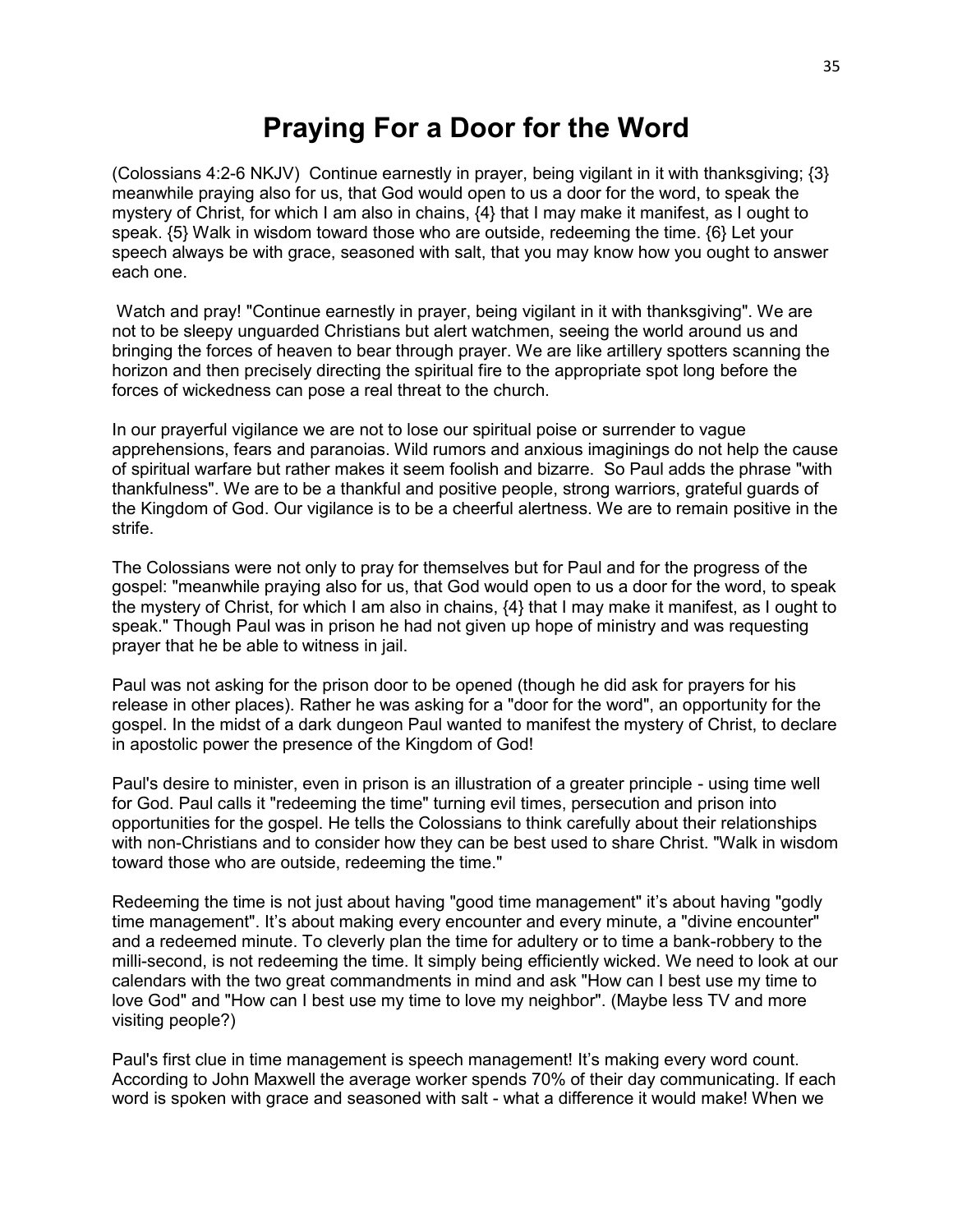meet non-Christians what is our speech like: Angry? Turbulent? Gossiping? Trivial? Profane? Let's make it full of grace and truth, gracious enough to be winning and salty enough to make an impact.

Lastly, we are to put our brains into gear before opening our mouths. We are to think about the person and their needs. Instead of formulas and sales pitches we are to "answer each one" as individuals, knowing their spiritual needs and the proper response. The evangelist Charles Finney said there were different kinds of non-Christians - hardened, curious, awakened and convicted I think were the categories. The hardened needed a sharp awakening to the reality of God - often in the form of suffering. The curious needed more information and to come to see that the gospel applied to them personally. The awakened were aware that the gospel applied to them but were dithering about commitment and needed exhortation to "do business with God". The convicted were those who were under the deep work of the Holy Spirit and simply needed the plan of salvation presented clearly to them and they would accept. People are at different places spiritually and need you to talk to them at their point of need.

Let's ask God to open the door for us to proclaim the gospel - even if our circumstances are adverse - and also that God may have grant us the wisdom and the discipline to take advantage of every opportunity that comes our way.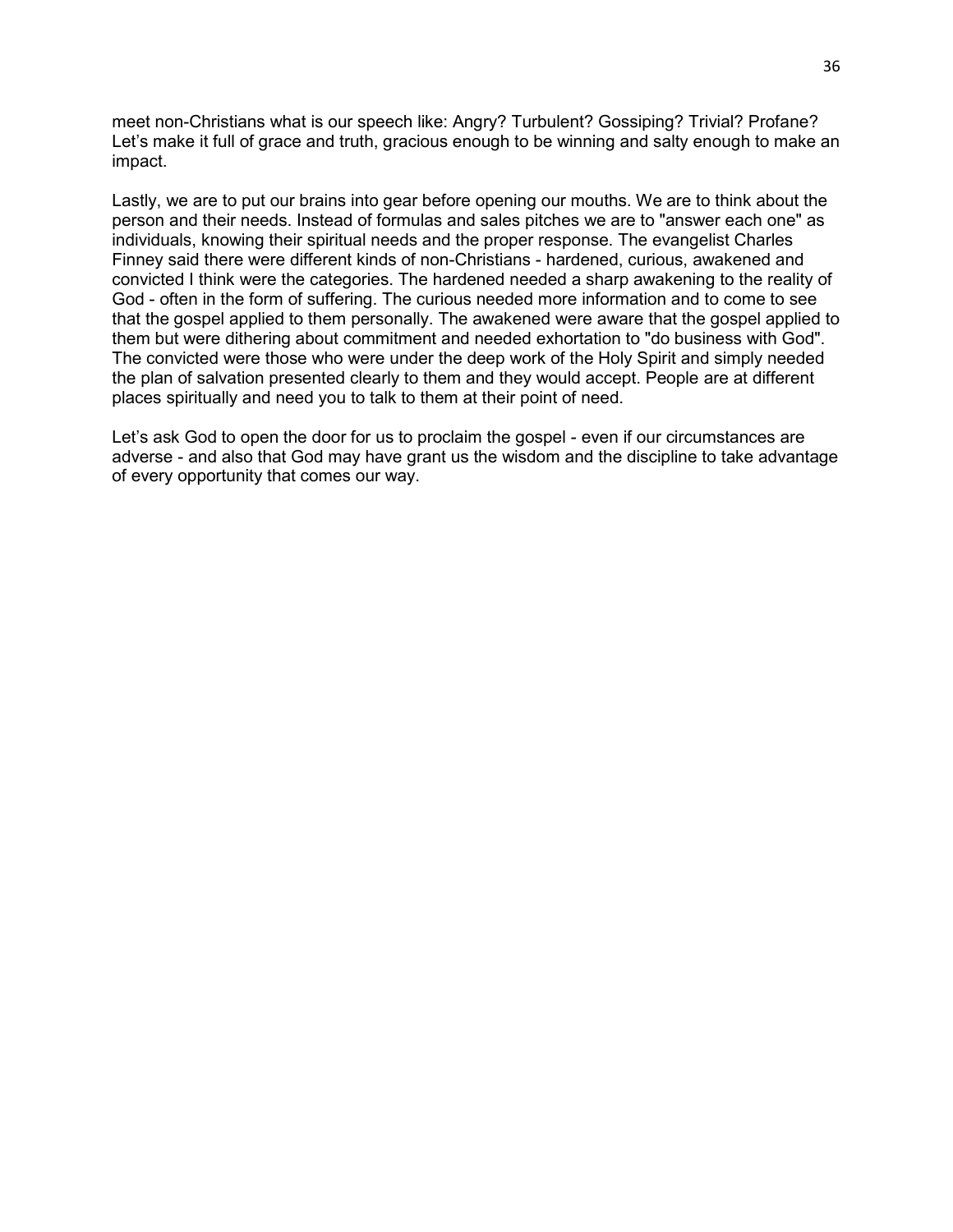#### **Fellow-Travelers**

Colossians 4:7-11 NKJV) Tychicus, a beloved brother, faithful minister, and fellow servant in the Lord, will tell you all the news about me.  $\{8\}$  I am sending him to you for this very purpose, that he may know your circumstances and comfort your hearts, {9} with Onesimus, a faithful and beloved brother, who is one of you. They will make known to you all things which are happening here. {10} Aristarchus my fellow prisoner greets you, with Mark the cousin of Barnabas (about whom you received instructions: if he comes to you, welcome him), {11} and Jesus who is called Justus. These are my only fellow workers for the kingdom of God who are of the circumcision; they have proved to be a comfort to me.

The greetings at the end of Paul's epistles give us fascinating glimpses into the community life of the early church. The early church generally did not have church building but consisted of city-wide networks of converted synagogues, house-churches and prayer cells. The persecuted saints met in catacombs and tunnels in Rome and beside river-banks in Philippi. These citywide networks of Christian cell groups were in turn networked by travelling teachers of the Word such as Paul, Apollos, Titus, Timothy, Epaphras etc.

The messengers would bring news about how Paul's trial was going, the latest epistle, and set things straight in the local church ensuring that the same practices were observed throughout. If you have ever played the mental game of figuring out "how many handshakes" you are away from someone famous you will realize how interconnected we are and how well networks work. For instance I am "three handshakes" away from the U.S. President , having shaken the hand of my local member of Parliament in Australia, who has shaken the hand of the Australian Prime Minister John Howard who has in turn shaken the hand of President George.W. Bush. I am sure that all of us can claim something similar.

In the early church no-one was more than three handshakes from Jesus! Jesus had direct contact with the twelve and Paul (and many others), these then directly trained senior leaders, who set in place the city elders, who then governed the church. Say you were a Christian in faraway Crete. The Lord Jesus appointed Paul who then appointed Titus, who then set elders in every city in Crete, who then took care of the Christians there.

In addition to this direct chain of command many of the Christians would be visited from time to time by an apostle. For instance the church in Ephesus was visited by both Paul, and John. And Jerusalem, Antioch and Rome were visited by nearly everyone! This means that any major deviation in faith or practice was quickly spotted and corrected by a direct disciple of Jesus or someone that the apostles appointed. Major incidents would travel directly back to the apostles who would correct them in the next epistle or on a personal visit (see 2 John, 3 John and Philemon).

Tychicus and Onesimus come with news from Rome. Onesimus is probably the runaway slave of Philemon on his journey back to his master, Tychicus was probably his protector in the delicate negotiations. Tychicus was an "Asian" convert and was with Paul for many years and travelled it seems to Tome, Crete, Ephesus and Colossae as well as Laodecia. His last mention is when he takes over the church in Ephesus, freeing up Timothy to be with Paul in Rome (2 Timothy 4:9, 21).

Another companion was the risk-taking, eventual martyr Aristarchus. Here is the entry on him in the International Standard Bible Encyclopedia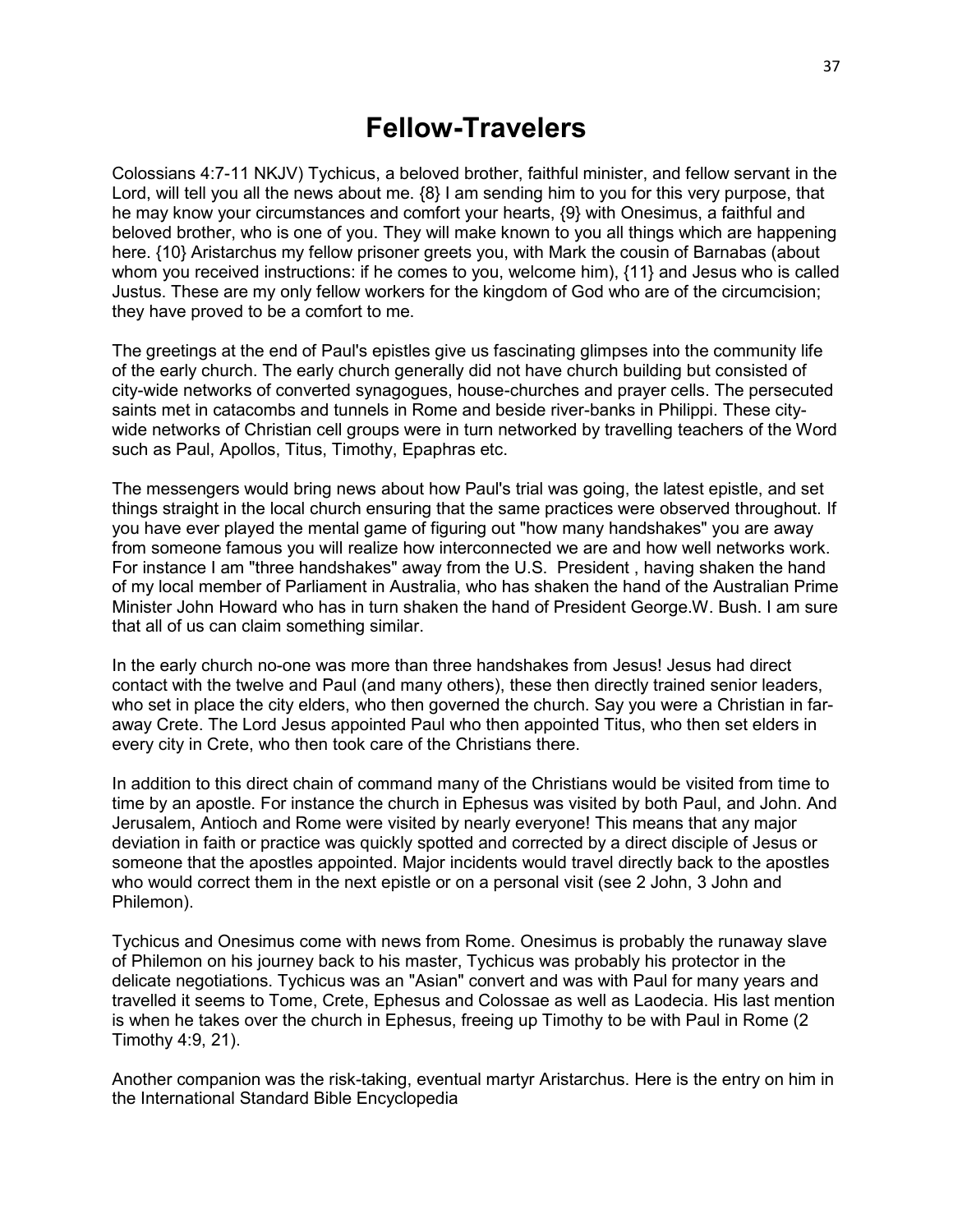#### **Aristarchus**

ar-is-tar'-kus (Aristarchos, "best ruler"): He was one of those faithful companions of the apostle Paul who shared with him his labors and sufferings. He is suddenly mentioned along with Gaius as having been seized by the excited Ephesians during the riot stirred up by the silversmiths (Act 19:29). They are designated "men of Macedonia, Paul's companions in travel." We learn later that he was a native of Thessalonica (Act\_20:4; Act\_27:2). They were probably seized to extract from them information about their leader Paul, but when they could tell nothing, and since they were Greeks, nothing further was done to them.

When Aristarchus attached himself to Paul we do not know, but he seems ever after the Ephesian uproar to have remained in Paul's company. He was one of those who accompanied Paul from Greece via Macedonia (Act\_20:4). Having preceded Paul to Troas, where they waited for him, they traveled with him to Palestine. He is next mentioned as accompanying Paul to Rome (Act<sup>27:2</sup>). There he attended Paul and shared his imprisonment. He is mentioned in two of the letters of the Roman captivity, in the Epistle to the church at Col. (Col\_4:10), and in the Epistle to Phm. (Phm\_1:24), in both of which he sends greetings. In the former Paul calls him "my fellow-prisoner." According to tradition he was martyred during the persecution of Nero.

This has got long enough! I will continue tomorrow with a look at Mark, the cousin of Barnabas.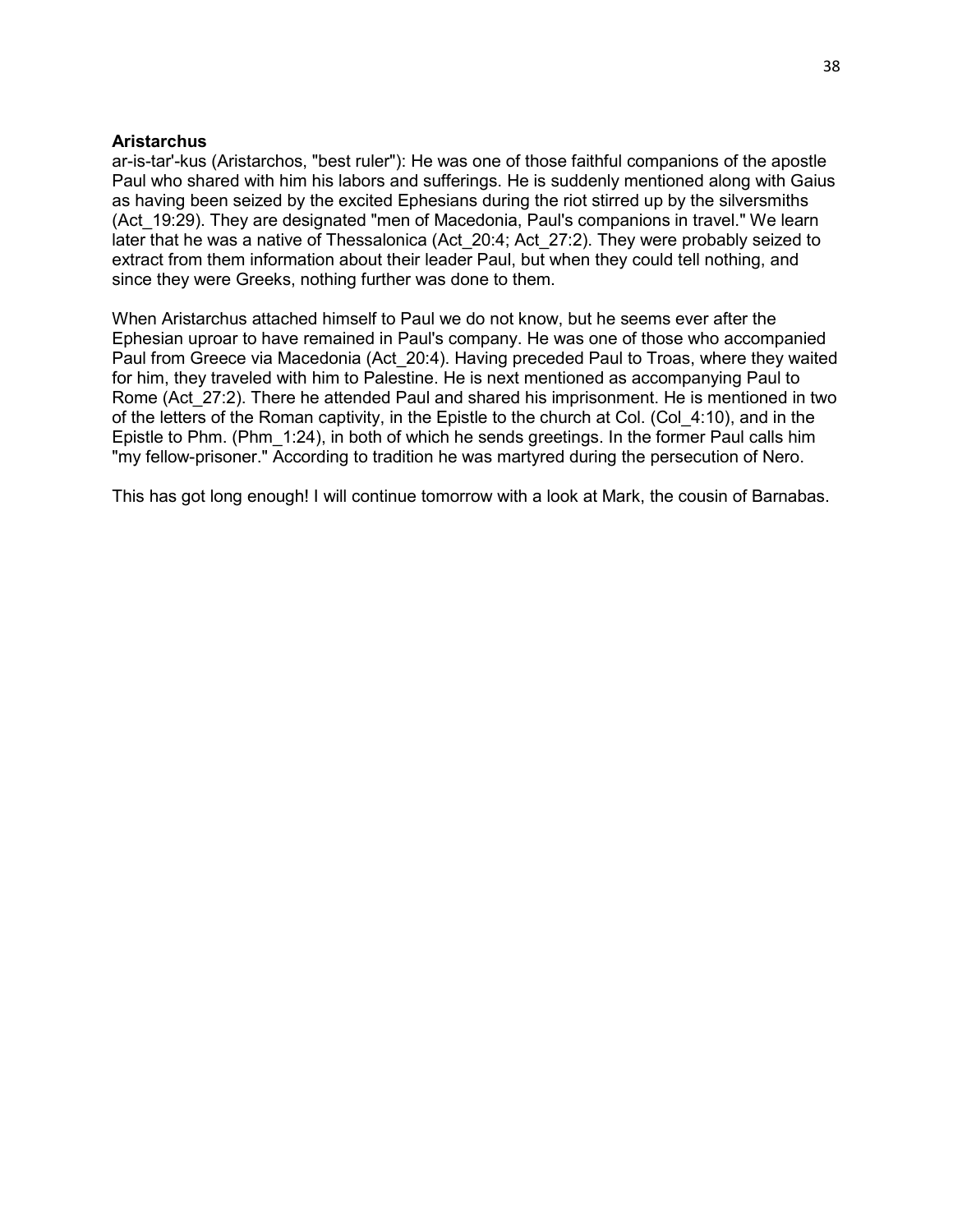# **Christian Character**

Colossians 4:10-14 LITV (10) Aristarchus, my fellow prisoner, greets you, also Mark the cousin of Barnabas, about whom you received orders. If he comes to you, receive him. (11) And Jesus, the one being called Justus, those being of the circumcision, greet you, these only fellow workers for the kingdom of God, who became a comfort to me. (12) Epaphras greets you, he of you, a slave of Christ, always striving for you in prayers, that you may stand full-grown and being complete in every will of God. (13) For I bear witness to him, that he has much zeal on your behalf, and those in Laodicea, and those in Hierapolis. (14) Luke the beloved physician greets you, also Demas.

This passage opens with a note of reconciliation "Mark the cousin of Barnabas, about whom you received orders. If he comes to you, receive him."

Mark, otherwise known as John Mark set out with Paul and Barnabas on the first missionary journey only to turn back once they left his home ground of Cyprus. There is much speculation about why Mark left but the reason was not one that pleased Paul. The phrase "separating from them" in Acts 13:13 may imply some sort of an argument.

Paul was sufficiently unimpressed to not want to take John Mark along in Acts 15 and Mark seems then to have gone to serve with the Apostle Peter. Over time the well-known breach was repaired and here, some ten years later, Paul tells the Colossians to welcome him. He joins Philemon in being "now useful". (2 Timothy 4:11. Philemon 1:11)

Epaphras is an intercessor "always striving for you in prayers, that you may stand full-grown and being complete in every will of God." Epaphras sees the maturity of believers as the main focus of prayer - and indeed this topic is also the focus of many of the prayers of Paul.

The greatest thing we can help produce is a man or woman of God. Therefore the greatest thing we can pray for is that our fellow believers will become men and women of God. Like Epaphras we should pray that they will become mature in Christ and that their Christ-likeness will be evident to the glory of God.

Epaphras did not take prayer lightly but was "always striving" - he prayed with passion and agony and power and persistence. How can we pray like that? First pray for the right things, the things of the Kingdom, then just keep on praying. Pray long, pray often, pray always. Nothing teaches prayer like praying. Pray at home, pray in prayer groups, pray at church, pray at work, pray on the bus, keep a prayer list on you at all times, just keep praying. Persistence and practice will prove powerful in prayer.

Epaphras had a BIG prayer vision - "he has much zeal on your behalf, and those in Laodicea, and those in Hierapolis." Epaphras just didn't pray for his own place, but also for the mission outposts and other churches. This was a passion in him, a burning zeal for the state of the church in those areas. Let's not just pray for our own churches but also for missionaries and for those that the Lord gives us a burden for.

Finally we come to Luke and Demas. "Luke the beloved physician greets you, also Demas." What a contrast! Luke stuck with Paul through thick and thin, while Demas loved the world ( 2 Timothy 4:10)! Luke gets the appellation "the beloved physician" while Demas gets no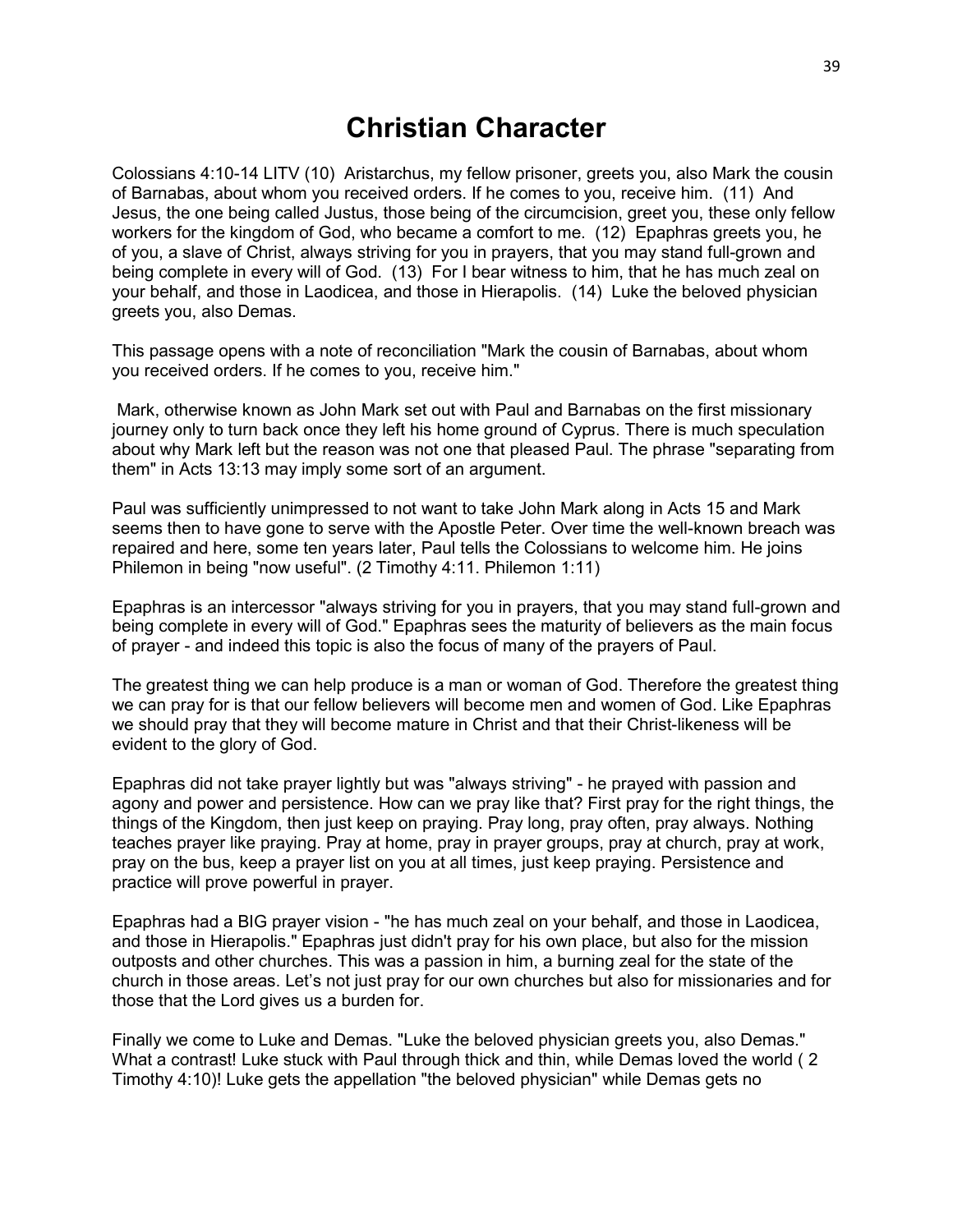commendation at all. Demas the disappointment, Luke the true friend in Paul's last hour he would write to Timothy "only Luke is with me". (2 Timothy 4:11).

In these few verses we see Mark who made a mistake then recovered and Demas whose mistake was final. We see characters like beloved Luke and passionate Epaphras and a few ordinary hard-working saints. These verses tell us we have a life course, determined by character and forged at certain decisive turning points. Life is not trivial, who we turn out to be really does matter. No-one really cares if Demas bought a big house if he lost his chance of spiritual greatness in the process and no-one worries about Mark's mistake if he bounced back again into Christian service.

Christian service can forge us a great character or display our worldliness for all to see. Who are you going to be like? Will you pray the price?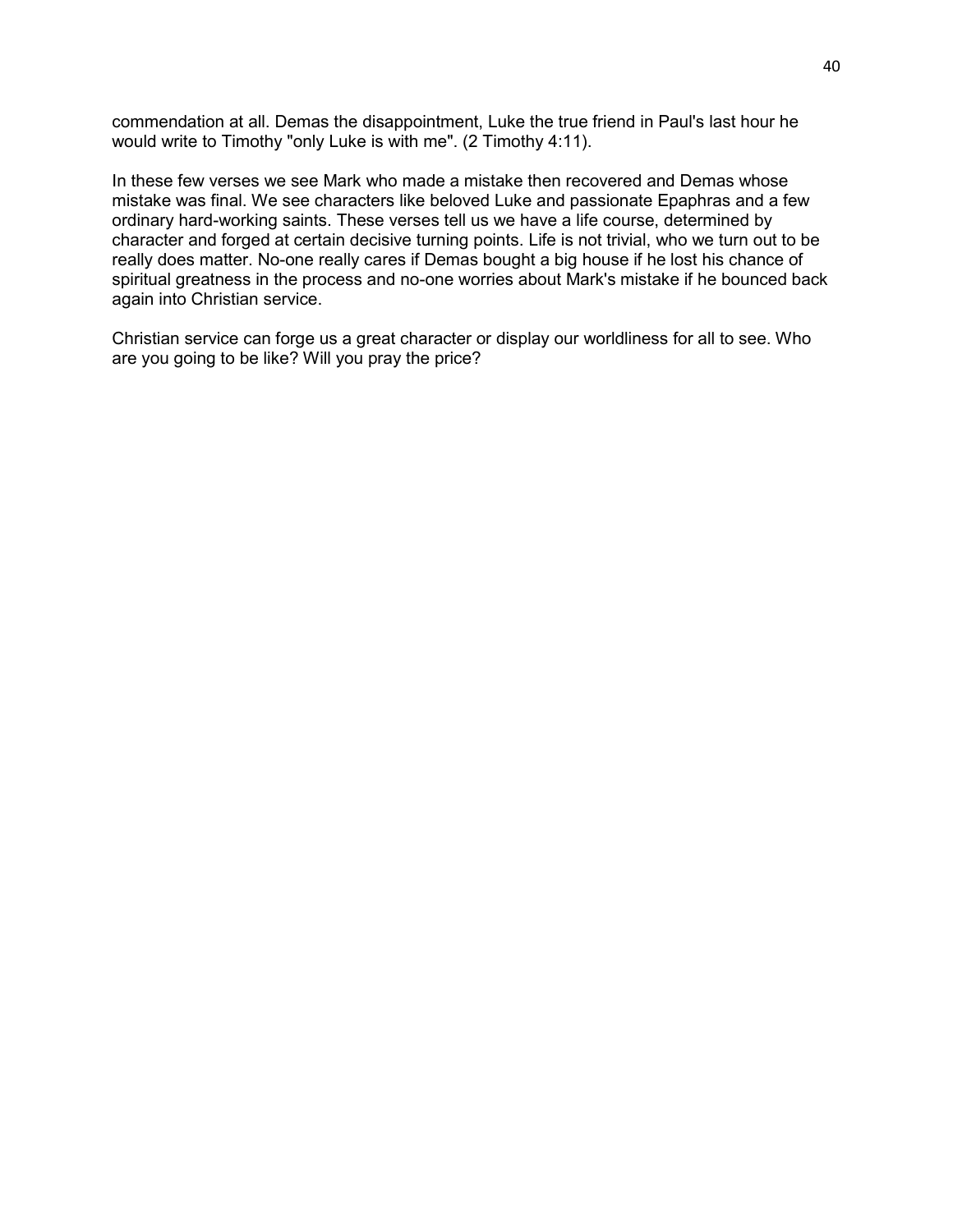# **Fulfilling the Ministry You Have Received**

Colossians 4:15-18 LITV (15) Greet the brothers in Laodicea, and Nymphas and the assembly in his house. (16) And when this letter is read before you, cause that it be read also in the Laodicean assembly, and that you also read the one of Laodicea. (17) And say to Archippus, Look to the ministry which you received in the Lord, that you may fulfill it. (18) The greeting by my hand, Paul. Remember my bonds. Grace be with you. Amen.

These verses have caused New Testament scholars much anguish..where is the lost epistle to the Laodicean church? There must be many of Paul's writings that have not been preserved. Perhaps the Laodiceans were so "lukewarm" that they did not bother to treasure it!

Again we get a glimpse into church life in the NT. The church met in houses "and Nymphas and the assembly in his house" across a city such as Colossae or Laodecia. Obviously in these places there would be many more believers than could fit in one house so there were probably many house-churches networked together with elders in each city acting as supervisors of the cell groups just as Paul told Titus to set in place elders in each city.

The city networks each then get an epistle which is read in the various cell groups, and perhaps, where possible at large gatherings. The city-churches are networked across regions such as Asia. The epistles are passed around with the Laodecians getting to read the Colossian epistle and vice-versa. So individuals belong to cell-churches, which belong to city-churches, which have elders and leadership and which are networked across regions. It was a pattern not unlike the Internet in its ability to communicate.

The authenticity of the epistles was guaranteed by Paul's apparently distinctive signature "The greeting by my hand, Paul". One theory is that Paul had an eye ailment (Galatians 4:13-15) that caused him to write in large letters (Galatians 6:11) and have rather unique handwriting. "2 Thessalonians 3:17 LITV (17) The greeting of Paul by my hand is the sign in every letter; so I write.". The eye ailment caused Paul to use a scribe known as an amanuensis to do the writing at Paul's dictation for most of the letter with only the signature being added by Paul. The scribe for the epistle to the Romans apparently was one Tertius who added his own greeting "Rom 16:22 I, Tertius, the one writing the epistle, greet you in the Lord."

In the midst of these final greetings Paul adds an exhortation to Archippus. Archippus is addressed in Philemon as "a fellow-soldier" meaning a Christian worker. This is confirmed here where he is addressed as one having received a ministry in the Lord. He was probably the brother of Apphia, the wife of Philemon. According to Lightfoot this family of Onesimus, Philemon, Apphia and Archippus were all stoned to death during the reign of Nero. (Source International Standard Bible Encyclopaedia)

Archippus was told to "Look to the ministry which you received in the Lord, that you may fulfill it." Whether tiredness, discouragement or apathy or some distraction had overtaken Archippus we do not know. Rather we know what he was to do next - to pay attention to his ministry to fulfill it. Not to wander away into other things.

"Look to the ministry which you received in the Lord" means firstly that ministry is not a choice, it is not something we choose to do or not do. It is a precious gift which we receive from God and should pay attention to. Paul even said "woe unto me if I do not preach the gospel". Ministry is